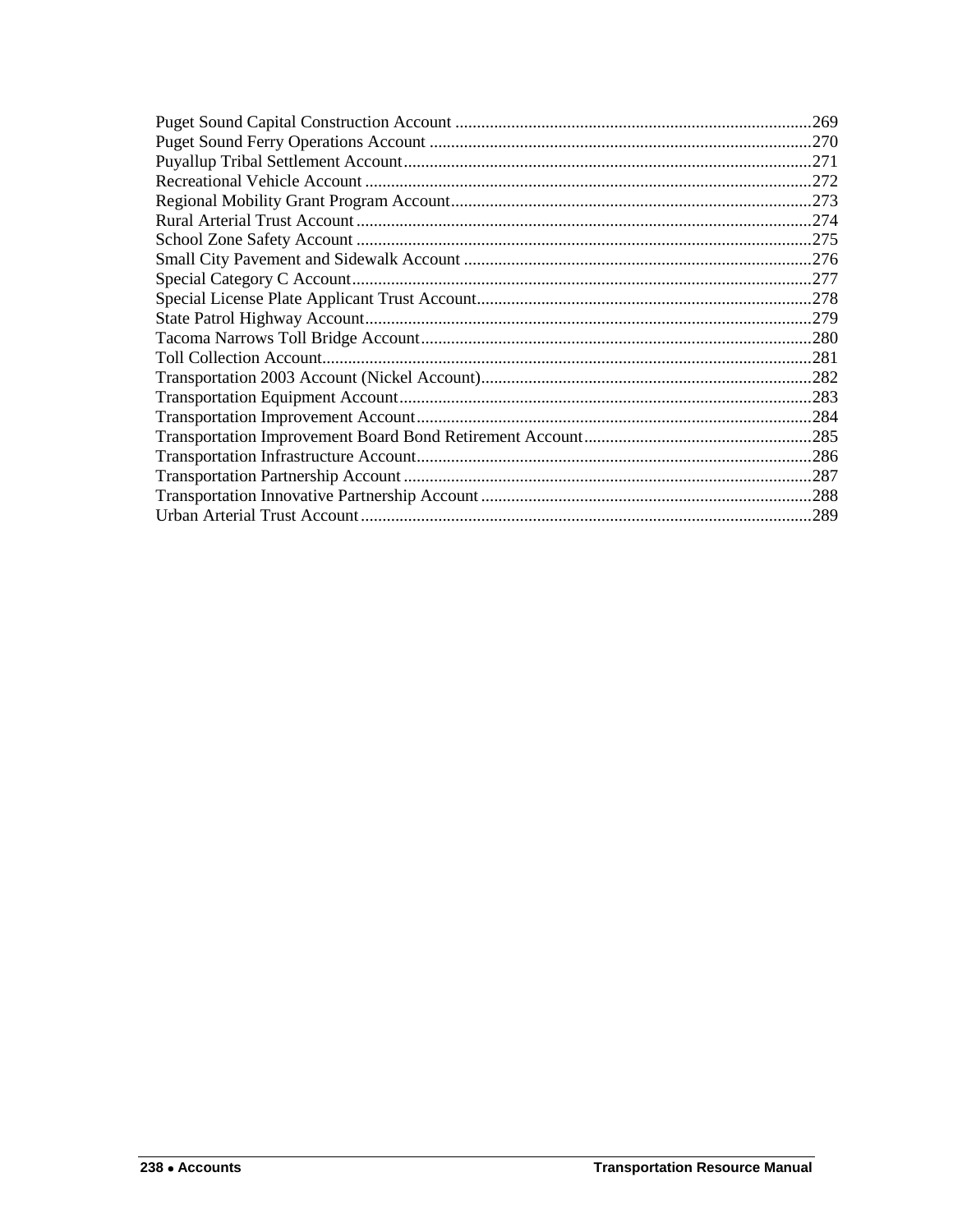<span id="page-2-0"></span>

| <b>ACCOUNT NAME:</b>    | <b>Advanced Environmental Mitigation Revolving Account</b> |
|-------------------------|------------------------------------------------------------|
| <b>ACCOUNT NUMBER:</b>  | 789                                                        |
| <b>AUTHORIZING RCW:</b> | 47.12.340 (Created in 1997)                                |
| <b>ROLL-UP FUND:</b>    | Miscellaneous Trust Fund                                   |
| <b>BUDGET TYPE:</b>     | Nonappropriated Account                                    |
|                         |                                                            |

Provides funds used to acquire and/or develop environmental mitigation sites in advance of programmed highway construction projects. Advance environmental mitigation must be conducted in a manner that is consistent with the definition of mitigation found in the council of environmental quality regulations (40 C.F.R. Sec. 1508.20) and the Governor's Executive Order on wetlands (EO 90-04). This is a nonbudgeted and nonappropriated account.

#### SOURCES OF FUNDS

- 80% of treasury deposit earnings
- Sales tax on leaded racing fuel
- $\bullet$  The sale of property or environmental mitigation rights (e.g., for highway construction purposes).

#### USES OF THE ACCOUNT

- Acquisition of property, water, or air rights for the purposes of advance environmental mitigation.
- Development of property for the purposes of improved environmental protection.
- Engineering costs necessary for such purchase and development.
- The use of advance environmental mitigation sites to fulfill project environmental permit requirements.

#### AGENCIES/GOVERNMENTS OPERATING OUT OF THE ACCOUNT

The Department of Transportation is authorized to use this account for projects that are included in the State Highway System Plan. Advance environmental mitigation may also be conducted in partnership with federal, state, or local government agencies, tribal governments, interest groups, or private parties.

ESTIMATED REVENUE (Includes sources of funds listed above based upon the Nov. 2008 Forecast. Does not include carryover from prior biennium.)

2007–09 \$595,000

2009–11 \$725,000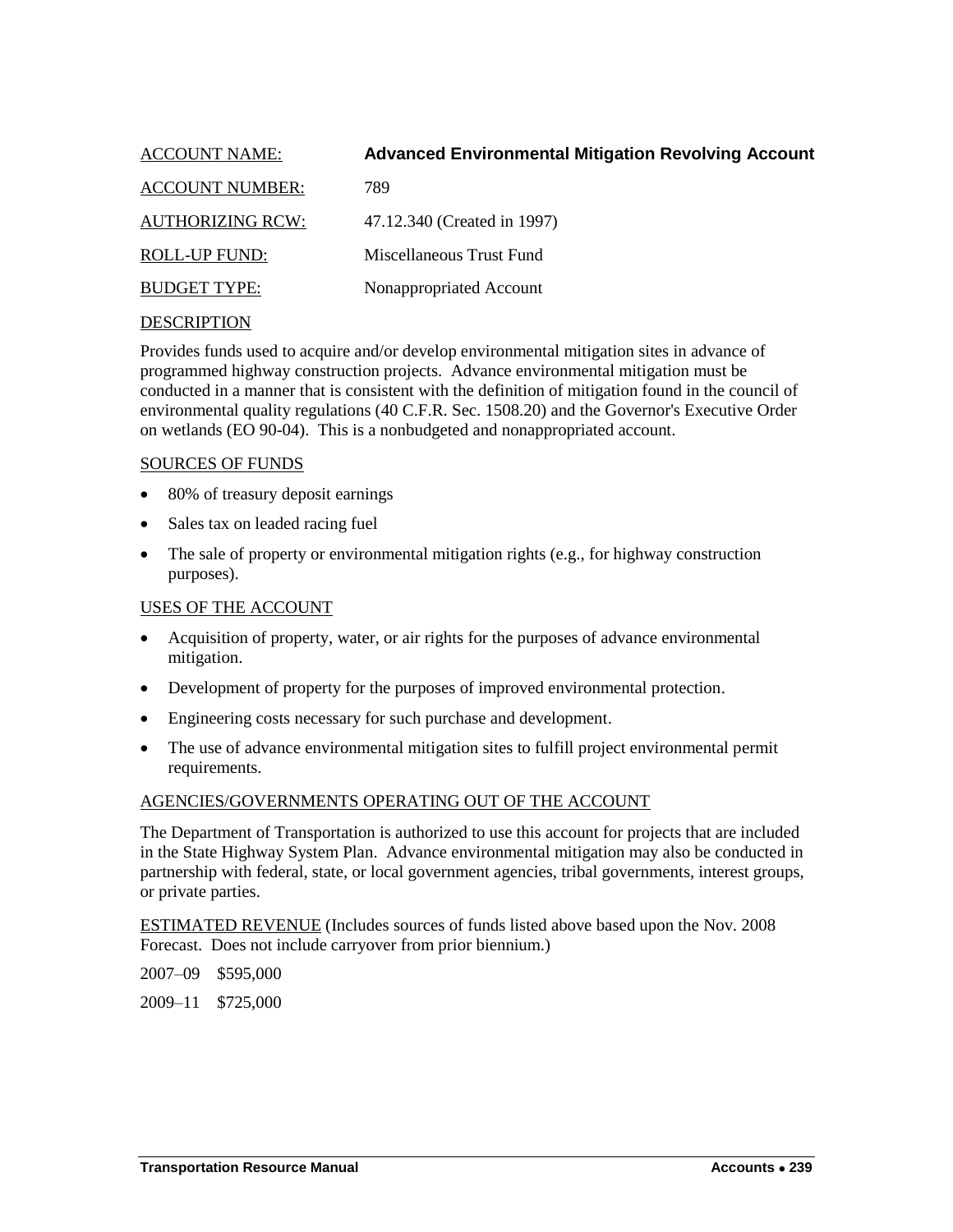<span id="page-3-0"></span>

| <b>ACCOUNT NAME:</b>    | <b>Advance Right-of-Way Revolving Account</b> |
|-------------------------|-----------------------------------------------|
| <b>ACCOUNT NUMBER:</b>  | 880                                           |
| <b>AUTHORIZING RCW:</b> | 47.12.244 (Created in 1969)                   |
| ROLL-UP FUND:           | Miscellaneous Trust Fund                      |
| <b>BUDGET TYPE:</b>     | Nonappropriated Account                       |
|                         |                                               |

Provides funds used to purchase property in advance of highway construction right of way requirements. This is a nonbudgeted and nonappropriated account.

## SOURCES OF FUNDS

- 80% of treasury deposit earnings
- Property sales to highway projects
- Lease and rental income
- Miscellaneous revenue

## USES OF THE ACCOUNT

Advance highway construction right of way purchases

## AGENCIES/GOVERNMENTS OPERATING OUT OF THE ACCOUNT

• Department of Transportation (Capital Programs)

ESTIMATED REVENUE (Includes sources of funds listed above based upon the Nov. 2008 Forecast. Does not include carryover from prior biennium.)

2007–09 \$15,653,000

2009–11 \$8,414,000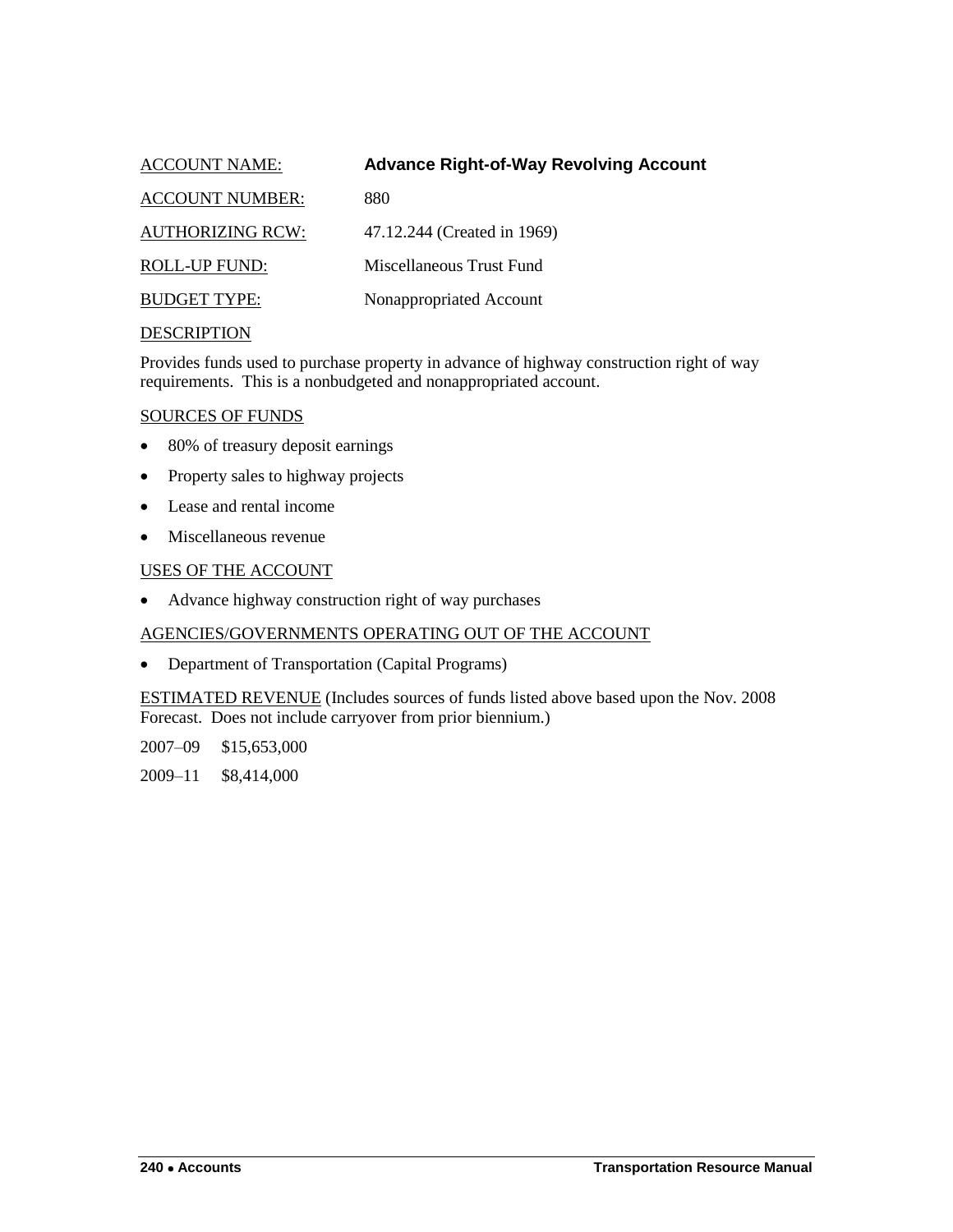<span id="page-4-0"></span>

| <b>ACCOUNT NAME:</b>    | <b>Aeronautics Account</b>     |
|-------------------------|--------------------------------|
| <b>ACCOUNT NUMBER:</b>  | 039                            |
| <b>AUTHORIZING RCW:</b> | 82.42.090 (Created in 1967)    |
| ROLL-UP FUND:           | Multimodal Transportation Fund |
| <b>BUDGET TYPE:</b>     | <b>Appropriated Account</b>    |
|                         |                                |

Provides funds for the administration of the Aviation Division of the Department of Transportation, support of state and local airports, and maintenance of state-owned airports.

#### SOURCES OF FUNDS

- Motor fuel tax transfer (0.028% of gross gasoline tax collections)
- Aircraft fuel tax (11.0 cents per gallon)
- Aircraft excise tax (10% of excise (use) tax collected)
- Aircraft registration fees (\$15 per year per aircraft)
- Federal airport development and planning grants (see *Federal Funding* section)
- Aircraft dealer license fees (\$75 per year per dealer)
- Miscellaneous revenues (e.g., Federal Aviation Administration inspections, hangar rental income, sale of timber and other property)
- Treasury deposit earnings

#### USES OF THE ACCOUNT

- To assist planning and technical assistance
- Grants to local airports
- Maintenance of state-owned airports

#### AGENCIES/GOVERNMENTS OPERATING OUT OF THE ACCOUNT

• Department of Transportation (Aviation Division)

ESTIMATED REVENUE (Includes sources of funds listed above based upon the Nov. 2008 Forecast. Does not include carryover from prior biennium.)

2007–09 \$8,419,000

2009–11 \$8,231,000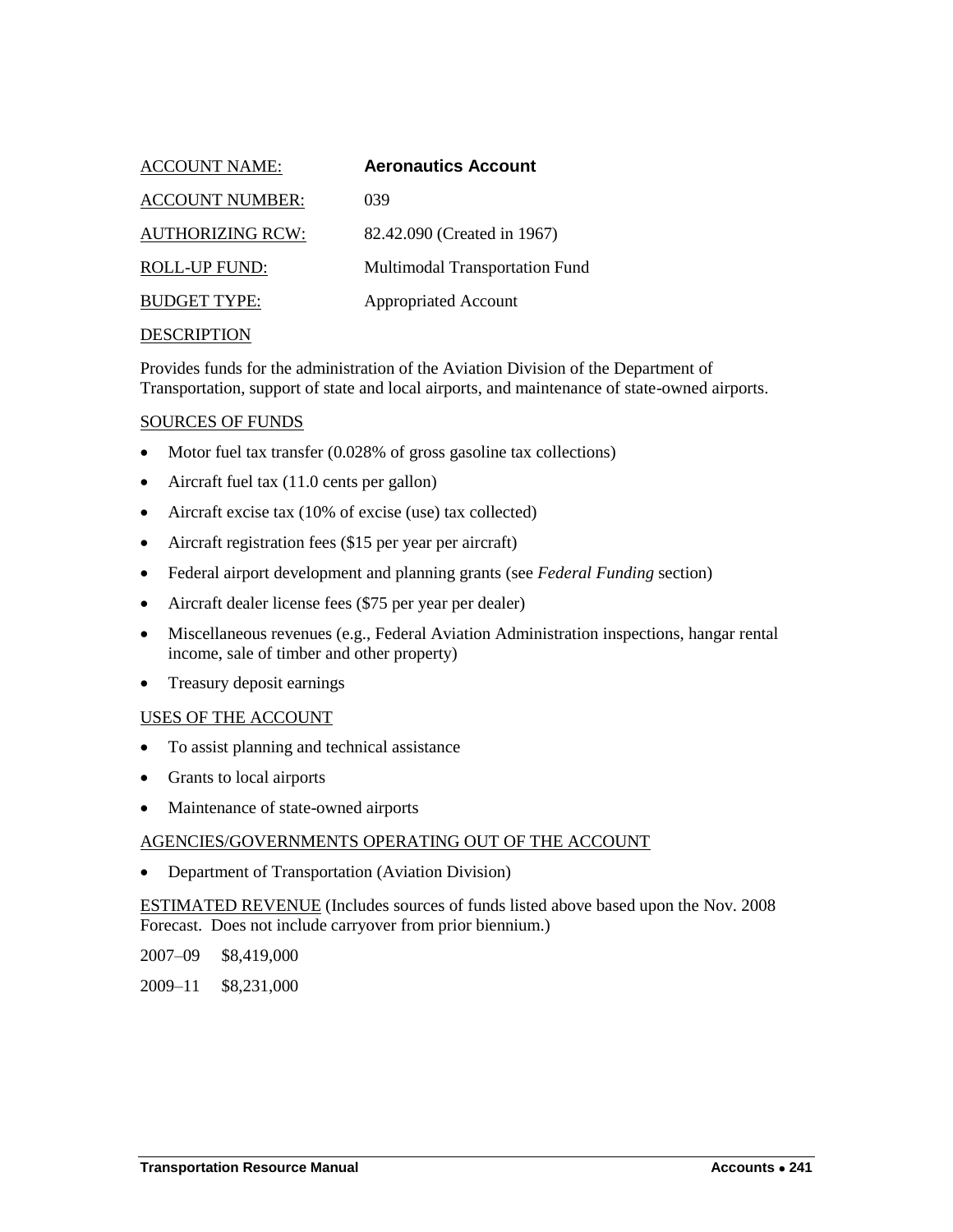<span id="page-5-0"></span>

| <b>ACCOUNT NAME:</b>    | <b>Bicycle and Pedestrian Safety Account</b> |
|-------------------------|----------------------------------------------|
| <b>ACCOUNT NUMBER:</b>  | 282                                          |
| <b>AUTHORIZING RCW:</b> | 43.59.150 (Created in 1998)                  |
| <b>ROLL-UP FUND:</b>    | Multimodal Transportation Fund               |
| <b>BUDGET TYPE:</b>     | Nonappropriated Account                      |
| <b>DESCRIPTION</b>      |                                              |

To fund improvements in bicycle and pedestrian safety. This is a nonappropriated account.

#### SOURCES OF FUNDS

- One-time initial appropriation from the Highway Safety Account, to be repaid from private contributions.
- Private contributions

#### USES OF THE ACCOUNT

 Development of programs and creation of public private partnerships that promote bicycle and pedestrian safety.

## AGENCIES/GOVERNMENTS OPERATING OUT OF THE ACCOUNT

Washington Traffic Safety Commission

ESTIMATED REVENUE (Includes sources of funds listed above based upon the Nov. 2008 Forecast. Does not include carryover from prior biennium.)

2007–09 \$0

2009–11 \$0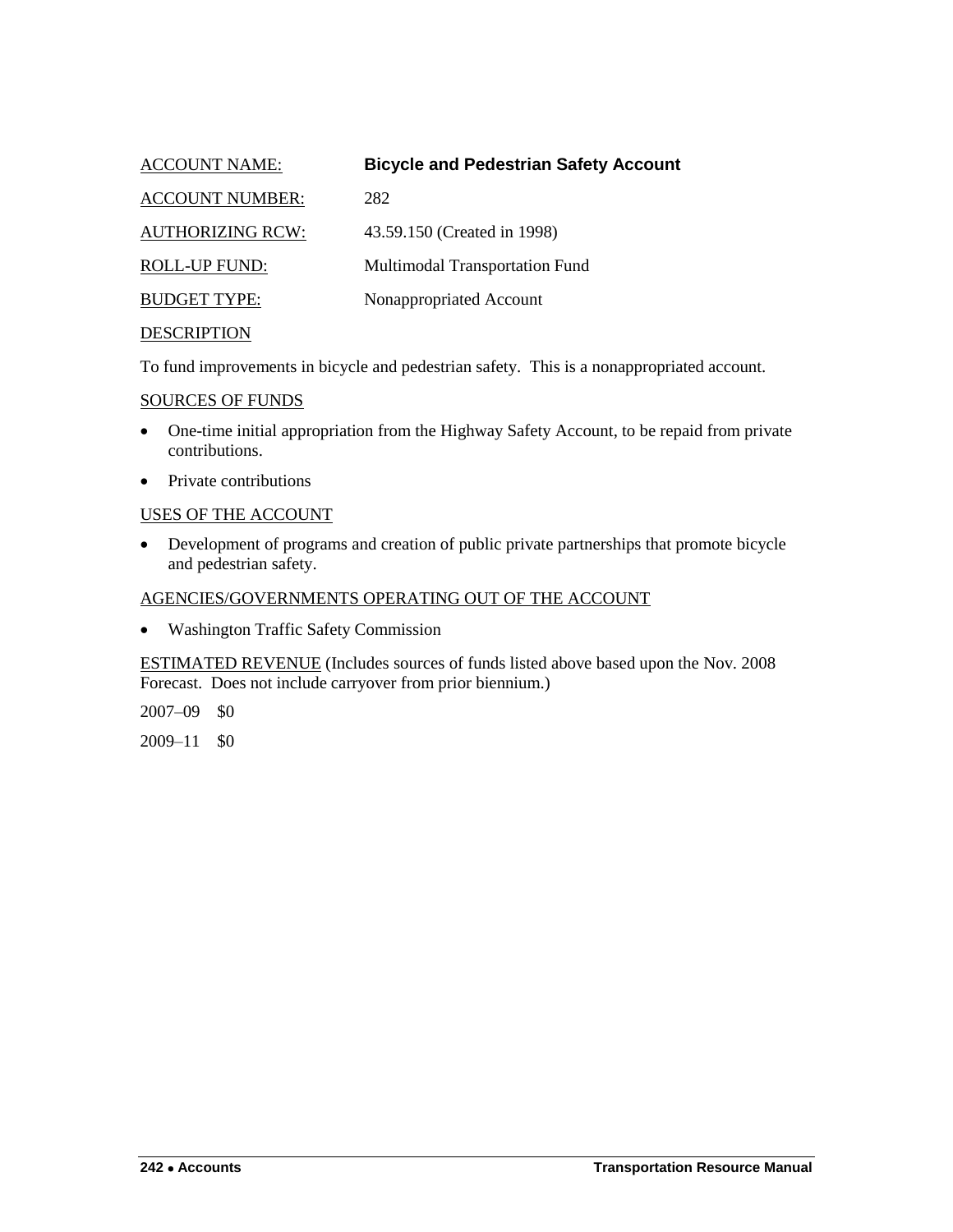<span id="page-6-0"></span>

| <b>ACCOUNT NAME:</b>    | <b>County Arterial Preservation Account</b> |
|-------------------------|---------------------------------------------|
| <b>ACCOUNT NUMBER:</b>  | 186                                         |
| <b>AUTHORIZING RCW:</b> | 46.68.090 (Created in 1990)                 |
| ROLL-UP FUND:           | Motor Vehicle Fund                          |
| <b>BUDGET TYPE:</b>     | <b>Appropriated Account</b>                 |
|                         |                                             |

Provides funds for preservation of arterials in unincorporated areas of each county; distribution based on paved arterial lane miles in unincorporated areas. Use of these funds are restricted by the *18th Amendment*. *(*See *Funds* section – for text*).*

#### SOURCES OF FUNDS

- Motor fuel tax (1.9565% of 23-cent gas tax collections)
- Treasury deposit earnings
- Statutory transfer from Transportation Partnership Account

#### USES OF THE ACCOUNT

For pavement resurfacing and rehabilitation of county paved arterials through the County Arterial Preservation Program.

#### AGENCIES/JURISDICTIONS OPERATING OUT OF THE ACCOUNT

Appropriated to the County Road Administration Board for distribution to counties

ESTIMATED REVENUE (Includes sources of funds listed above based upon the Nov. 2008 Forecast. Does not include carryover from prior biennium.)

2007–09 \$32,323,000

2009–11 \$33,857,000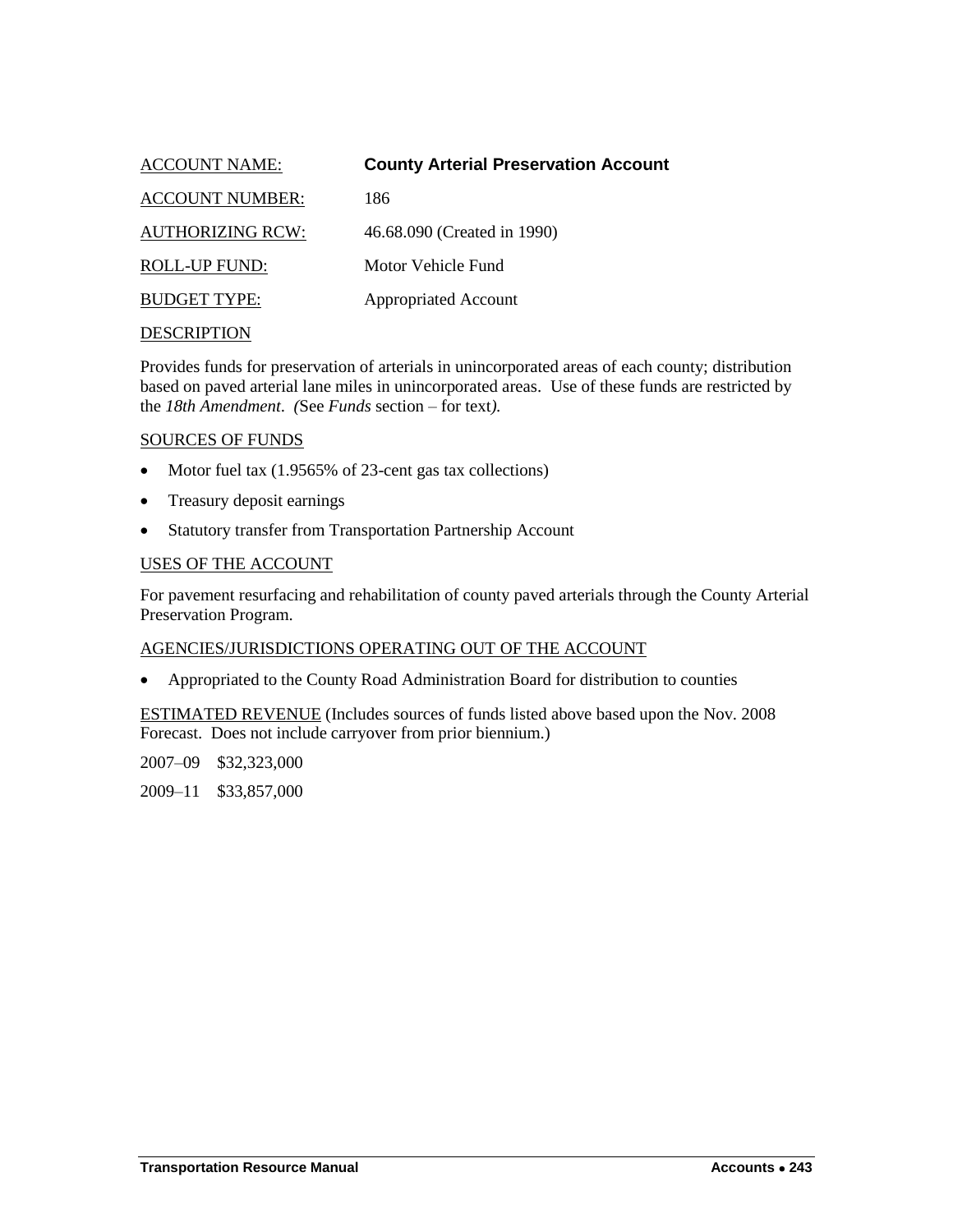<span id="page-7-0"></span>

| <b>ACCOUNT NAME:</b>    | <b>Department of Licensing Services Account</b> |
|-------------------------|-------------------------------------------------|
| <b>ACCOUNT NUMBER:</b>  | 201                                             |
| <b>AUTHORIZING RCW:</b> | 46.68.220 (Created in 1992)                     |
| ROLL-UP FUND:           | Motor Vehicle Fund                              |
| <b>BUDGET TYPE:</b>     | <b>Appropriated Account</b>                     |
|                         |                                                 |

Created in 1992 (Chapter 216, Laws of 1992) to provide funding for information and service delivery systems of the Department of Licensing and for reimbursement of county licensing activities. Use of these funds are restricted by the *18th Amendment in Funds Section.*

#### SOURCES OF FUNDS

- DOL service fee (50 cents on each new and renewal vehicle registration)
- Treasury deposit earnings

#### USES OF THE ACCOUNT

- Support of DOL information and service delivery systems
- Assistance to counties that do not cover the cost of motor vehicle licensing activities through service fees.

## AGENCIES/GOVERNMENTS OPERATING OUT OF THE ACCOUNT

- Department of Licensing
- Counties

ESTIMATED REVENUE (Includes sources of funds listed above based upon the Nov. 2008 Forecast. Does not include carryover from prior biennium.)

2007–09 \$5,864,000

2009–11 \$5,954,000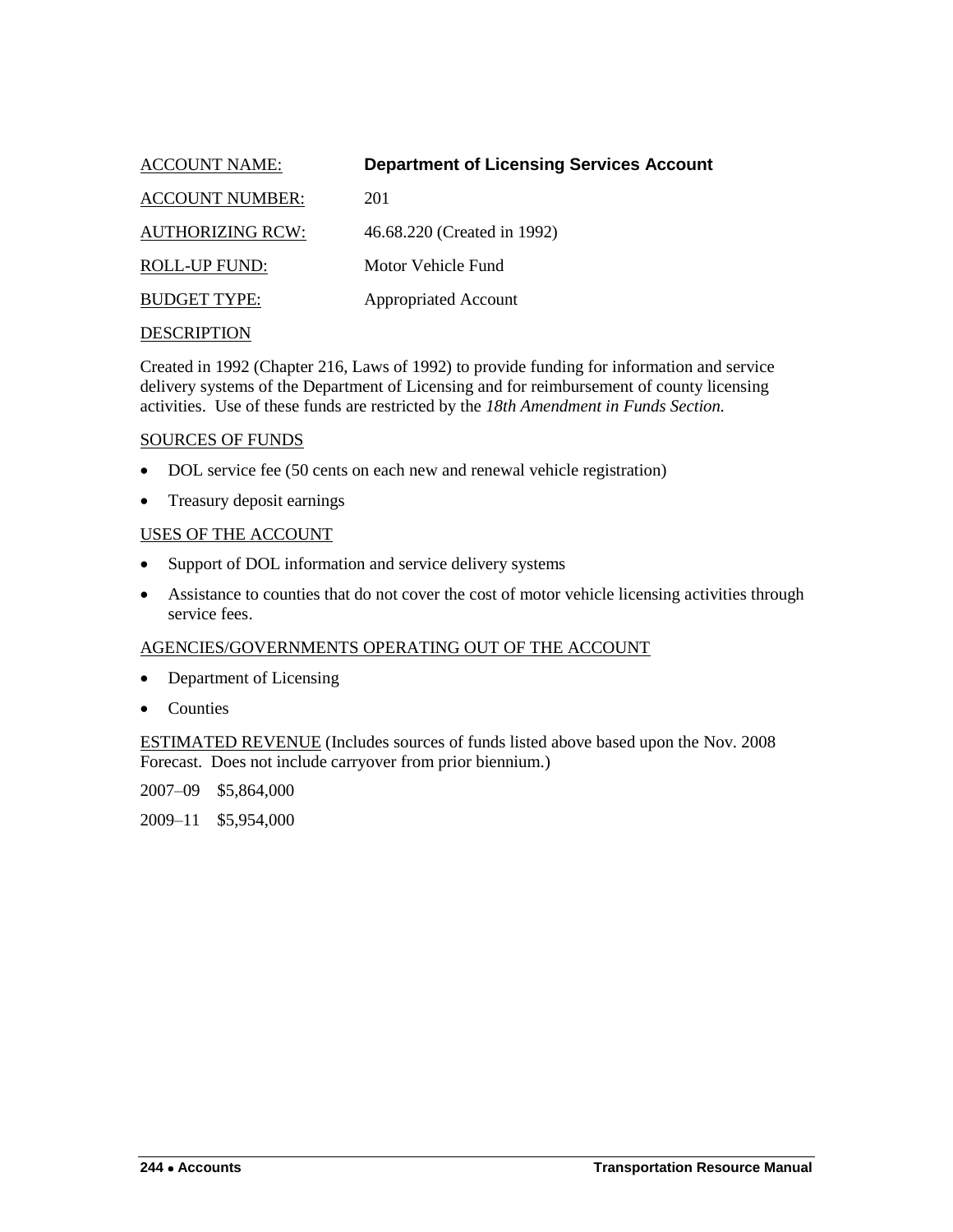<span id="page-8-0"></span>

| <b>ACCOUNT NAME:</b>    | <b>Essential Rail Assistance Account</b> |
|-------------------------|------------------------------------------|
| <b>ACCOUNT NUMBER:</b>  | 02M                                      |
| <b>AUTHORIZING RCW:</b> | 47.76.250 (Created in 1983)              |
| ROLL-UP FUND:           | Multimodal Transportation Fund           |
| <b>BUDGET TYPE:</b>     | <b>Appropriated Account</b>              |
|                         |                                          |

Provides low-interest loans to counties, port districts, first class cities, and small railroads for purchase of rail lines to preserve existing freight rail service. The Essential Rail Banking Account was merged into this account and abolished in 1995.

## SOURCES OF FUNDS

- Repayment of loans by local jurisdictions (must be repaid within ten years)
- Treasury deposit earnings

## USES OF THE ACCOUNT

- Acquisition, maintenance, or improvement of branch rail lines
- Purchase of railroad equipment necessary to maintain essential rail service
- Construction of trans-loading facilities to increase business on light density lines
- Mitigation of the impacts of abandonment
- Preservation of service along viable light density lines

## AGENCIES/JURISDICTIONS OPERATING OUT OF THE ACCOUNT

Department of Transportation (Public Transportation and Rail Division)

ESTIMATED REVENUE (Includes sources of funds listed above based upon the Nov. 2008 Forecast. Does not include carryover from prior biennium.)

2007–09 \$268,000

2009–11 \$169,000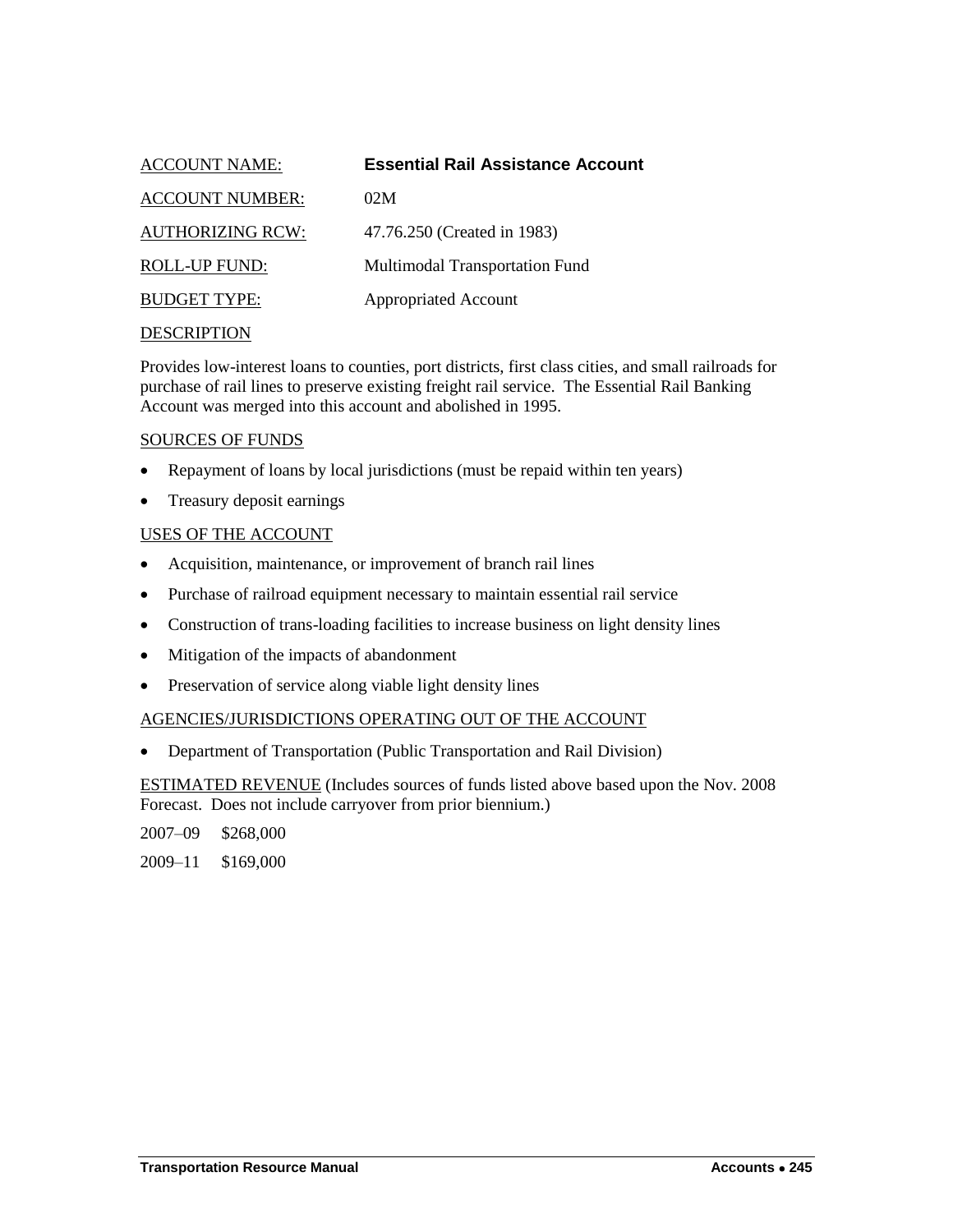<span id="page-9-0"></span>

| <b>ACCOUNT NAME:</b>    | <b>Federal Local Rail Service Assistance Account</b> |
|-------------------------|------------------------------------------------------|
| <b>ACCOUNT NUMBER:</b>  | 688                                                  |
| <b>AUTHORIZING RCW:</b> | 43.88.195 (Created in 1969)                          |
| <b>ROLL-UP FUND:</b>    | Multimodal Transportation Fund                       |
| <b>BUDGET TYPE:</b>     | Nonappropriated Account                              |
| <b>DESCRIPTION</b>      |                                                      |

## Contains federal funds used to address impacts of rail line abandonments on light density lines. Provides funds on a 70% federal to 30% local basis. Distributed as short-term low-interest loans. New federal funding for this program is no longer available. However, the program continues, based on accumulated cash balances and loan repayments. This is a nonbudgeted and nonappropriated account.

#### SOURCES OF FUNDS

- Loan repayments
- 80% of treasury deposit earnings

## USES OF THE ACCOUNT

- Rehabilitation of lines that are considered for abandonment due to poor physical condition
- Construction of new rail facilities that enable service to be retained or enhanced
- Provision of substitute service such as highway improvements allowing alternative transportation to alleviate the adverse impacts of abandonment
- Purchase of a line for operation by another carrier or to preserve the right of way for future use

## AGENCIES/JURISDICTIONS OPERATING OUT OF THE ACCOUNT

The Department of Transportation (Public Transportation and Rail Division) provides loans to public and private light density railroad operators.

ESTIMATED REVENUE (Includes sources of funds listed above based upon the Nov. 2008 Forecast. Does not include carryover from prior biennium.)

2007–09 \$15,000

2009–11 unavailable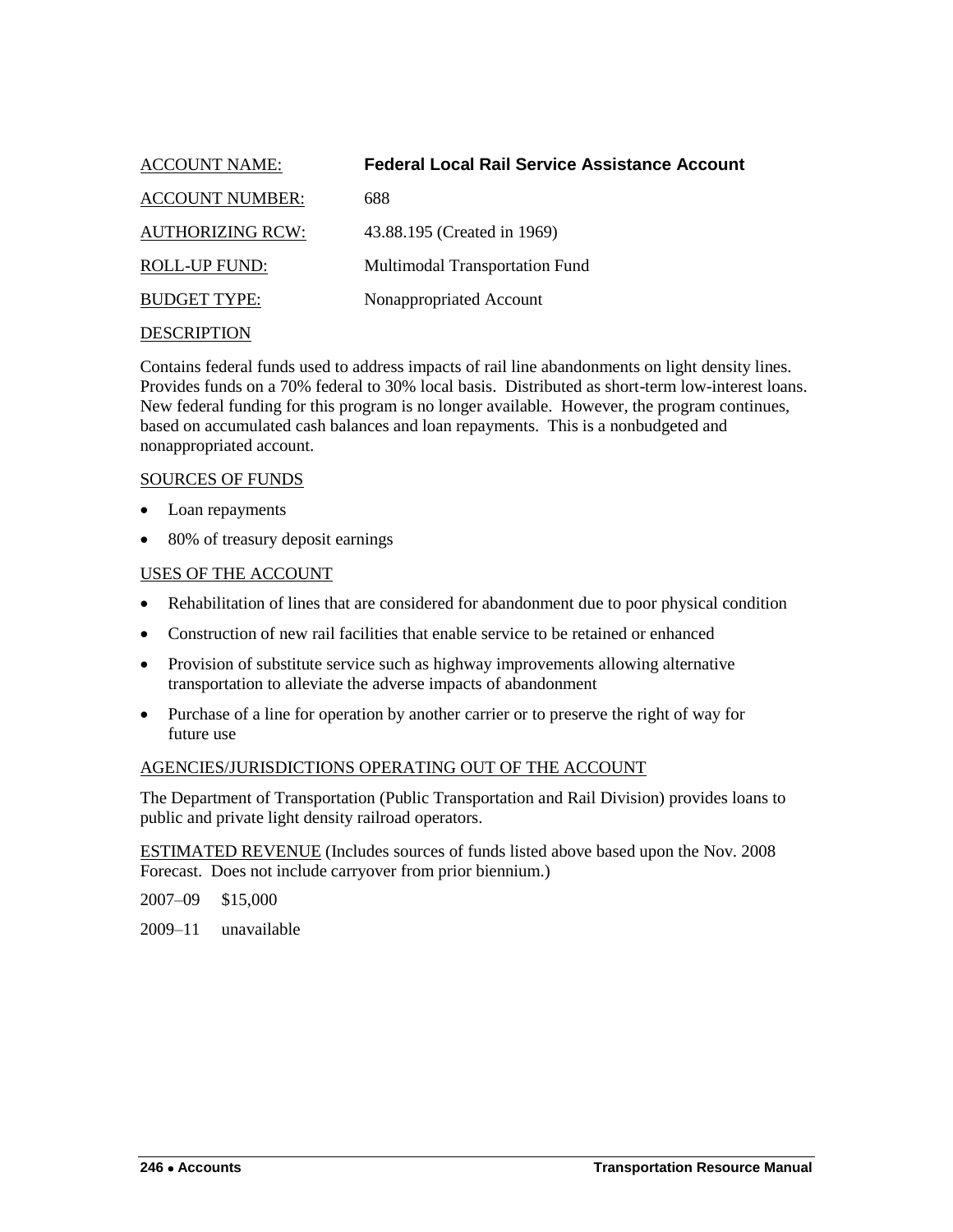<span id="page-10-0"></span>

| <b>ACCOUNT NAME:</b>    | <b>Ferry Bond Retirement Account</b>  |
|-------------------------|---------------------------------------|
| <b>ACCOUNT NUMBER:</b>  | 304                                   |
| <b>AUTHORIZING RCW:</b> | 47.60.600 (Created in 1977)           |
| <b>ROLL-UP FUND:</b>    | <b>Transportation Bond Fund</b>       |
| <b>BUDGET TYPE:</b>     | Bond/Debt Service Withholding Account |
| <b>DESCRIPTION</b>      |                                       |

Repository for motor fuel tax revenues to be used by the State Treasurer for payment of principal and interest on ferry construction bonds authorized in 1977 and in 1992.

#### SOURCES OF FUNDS

- Transfers from Motor Vehicle Account (which may be reimbursed from the Puget Sound Capital Construction Account)
- Treasury deposit earnings

## USES OF THE ACCOUNT

• Payment of ferry construction bond principal and interest

## AGENCIES/JURISDICTIONS OPERATING OUT OF THE ACCOUNT

• State Treasurer

## ESTIMATED REVENUE

N/A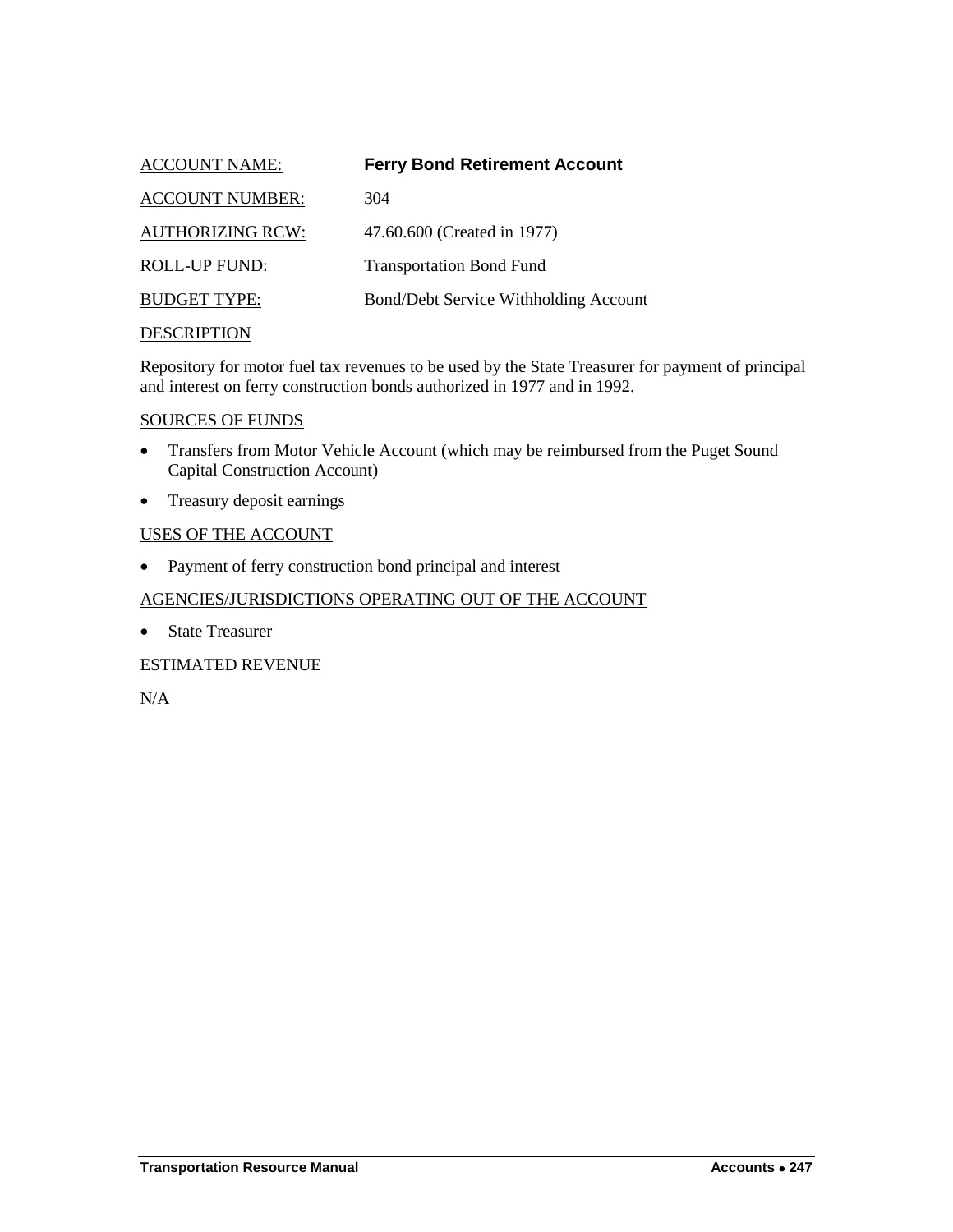<span id="page-11-0"></span>

| <b>ACCOUNT NAME:</b>    | <b>Freight Congestion Relief Account</b> |
|-------------------------|------------------------------------------|
| <b>ACCOUNT NUMBER:</b>  | 14K                                      |
| <b>AUTHORIZING RCW:</b> | 46.68.330 (Created in 2007)              |
| <b>ROLL-UP FUND:</b>    | Multimodal Transportation Fund           |
| <b>BUDGET TYPE:</b>     | <b>Appropriated Account</b>              |
| <b>DESCRIPTION</b>      |                                          |

Special revenue treasury account to provide congestion relief and mitigate the burden imposed on the state transportation system by the movement of cargo via Washington ports.

#### SOURCES OF FUNDS

- As of FY09, Legislature had not approved a dedicated funding source.
- Treasury deposit earnings

#### USES OF THE ACCOUNT

 Expenditures from the account may only be used to provide congestion relief through the improvement of freight rail systems and state highways that function as freight corridors.

#### AGENCIES/JURISDICTIONS OPERATING OUT OF THE ACCOUNT

• Department of Transportation

ESTIMATED REVENUE (Includes sources of funds listed above based upon the Nov. 2008 Forecast. Does not include carryover from prior biennium.)

2007–09 N/A

2009–11 N/A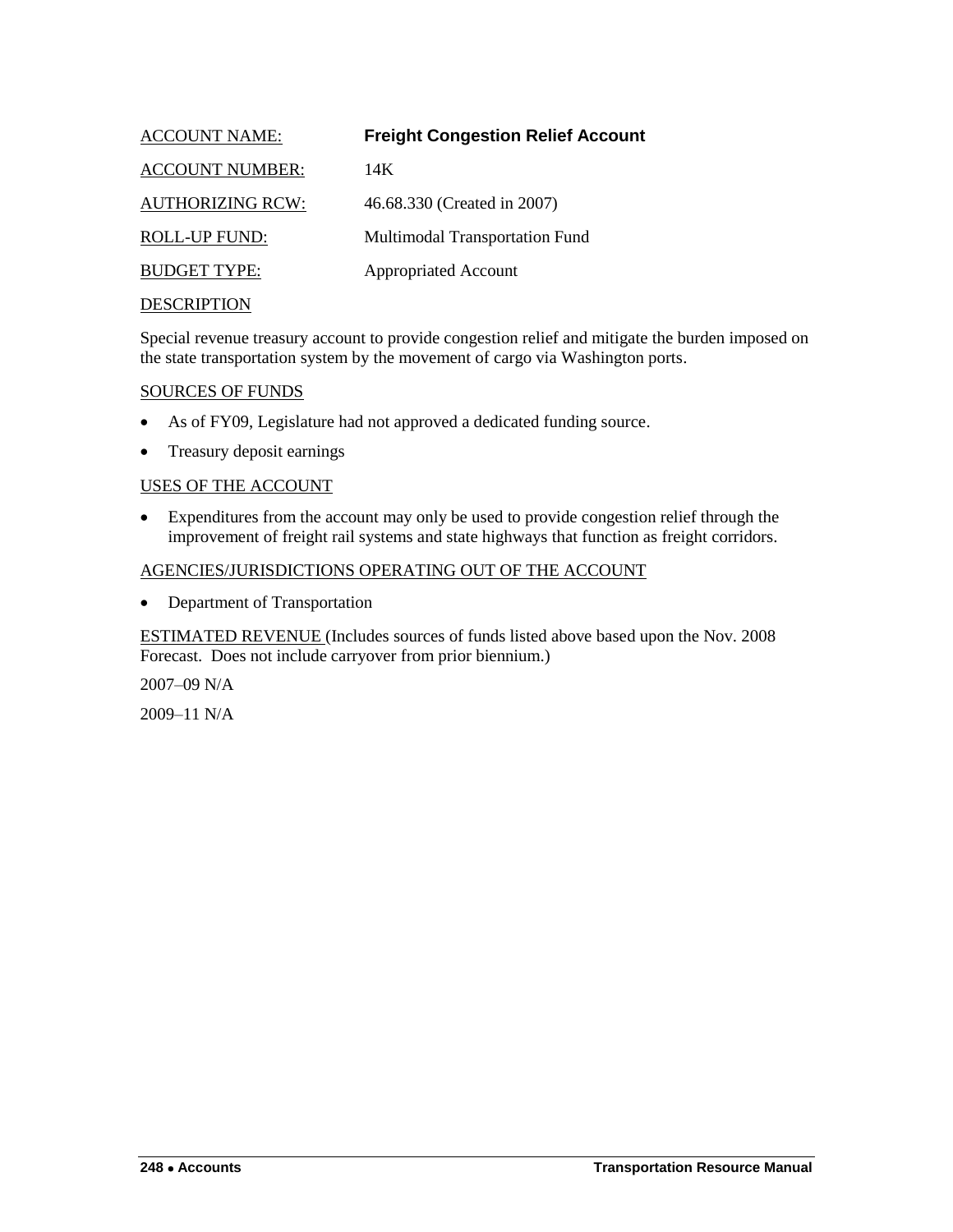<span id="page-12-0"></span>

| <b>ACCOUNT NAME:</b>    | <b>Freight Mobility Investment Account</b> |
|-------------------------|--------------------------------------------|
| <b>ACCOUNT NUMBER:</b>  | 09E                                        |
| <b>AUTHORIZING RCW:</b> | RCW 46.68.300 (Created in 2005)            |
| ROLL-UP FUND:           | Motor Vehicle Fund                         |
| <b>BUDGET TYPE:</b>     | <b>Appropriated Account</b>                |
|                         |                                            |

For freight mobility projects identified in the omnibus transportation appropriations act, including any principal and interest on bonds authorized for the projects or improvements.

#### SOURCES OF FUNDS

- \$3,000,000 annual statutory transfer from the Transportation Partnership Account's licenses, permits and fees revenue
- Treasury deposit earnings

## USES OF THE ACCOUNT

Expenditures from the account may be used only for freight mobility projects identified in the omnibus transportation appropriations act, including any principal and interest on bonds authorized for the projects or improvements.

## AGENCIES/GOVERNMENTS OPERATING OUT OF THE ACCOUNT

• Freight Mobility Strategic Investment Board (4110)

ESTIMATED REVENUE (Includes sources of funds listed above based upon the Nov. 2008 Forecast. Does not include carryover from prior biennium.)

2007–09 \$6,496,000

2009–11 \$6,554,000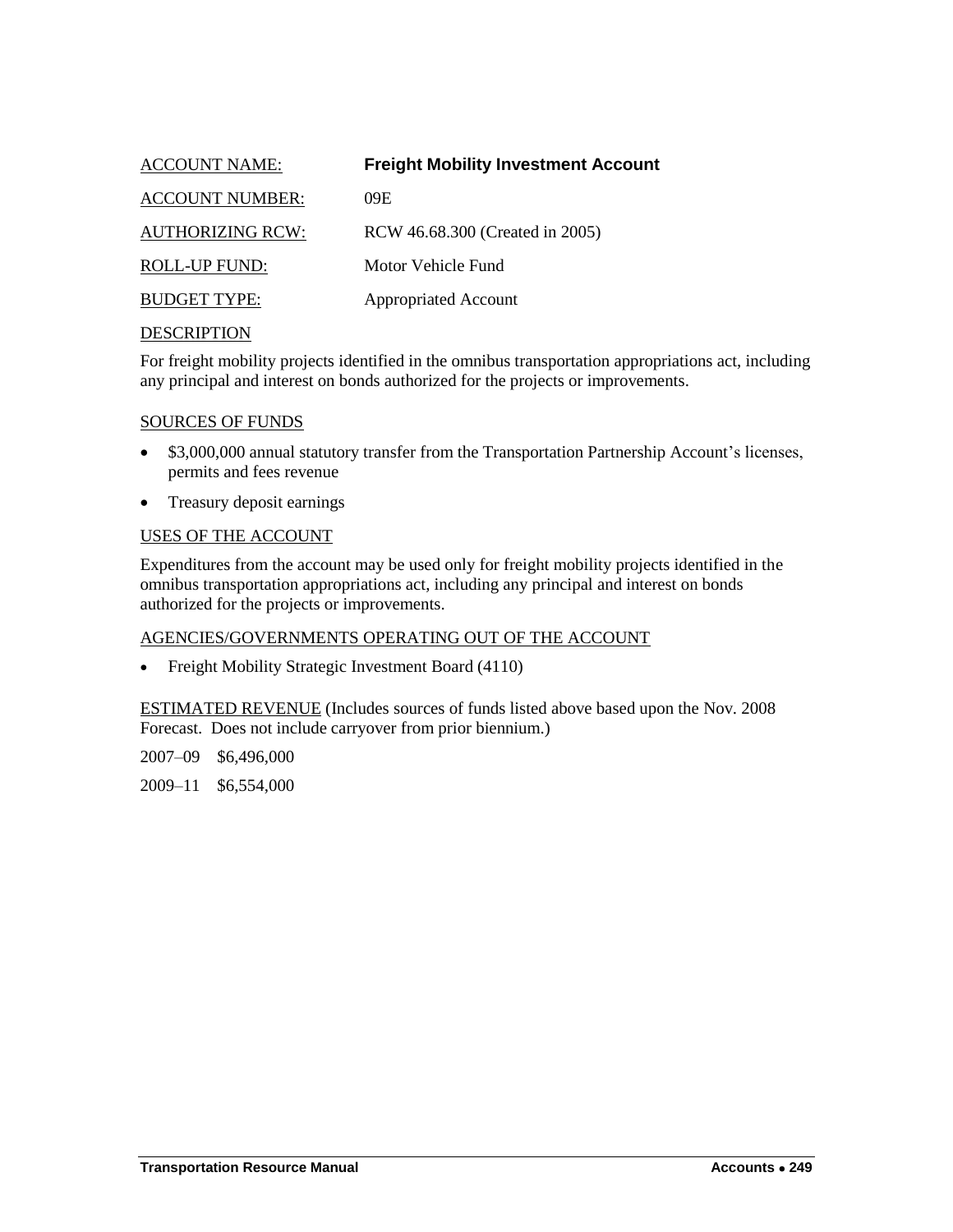<span id="page-13-0"></span>

| <b>ACCOUNT NAME:</b>    | <b>Freight Mobility Multimodal Account</b> |
|-------------------------|--------------------------------------------|
| <b>ACCOUNT NUMBER:</b>  | 11E                                        |
| <b>AUTHORIZING RCW:</b> | RCW 46.68.310 (Created in 2006)            |
| ROLL-UP FUND:           | Multimodal Transportation Fund (BB)        |
| <b>BUDGET TYPE:</b>     | <b>Appropriated Account</b>                |
|                         |                                            |

For freight mobility projects identified in the omnibus transportation appropriations act, including any principal and interest on bonds authorized for the projects or improvements.

#### SOURCES OF FUNDS

- \$3,000,000 annual statutory distribution of licenses, permits and fees revenue
- \$3,755,000 one-time contribution from Union Pacific (deferred revenue)
- Treasury deposit earnings

## USES OF THE ACCOUNT

Expenditures from the account may be used only for freight mobility projects identified in the omnibus transportation appropriations act, including any principal and interest on bonds authorized for the projects or improvements.

#### AGENCIES/GOVERNMENTS OPERATING OUT OF THE ACCOUNT

Freight Mobility Strategic Investment Board (4110)

ESTIMATED REVENUE (Includes sources of funds listed above based upon the Nov. 2008 Forecast. Does not include carryover from prior biennium.)

2007–09 \$10,616,000

2009–11 \$7,070,000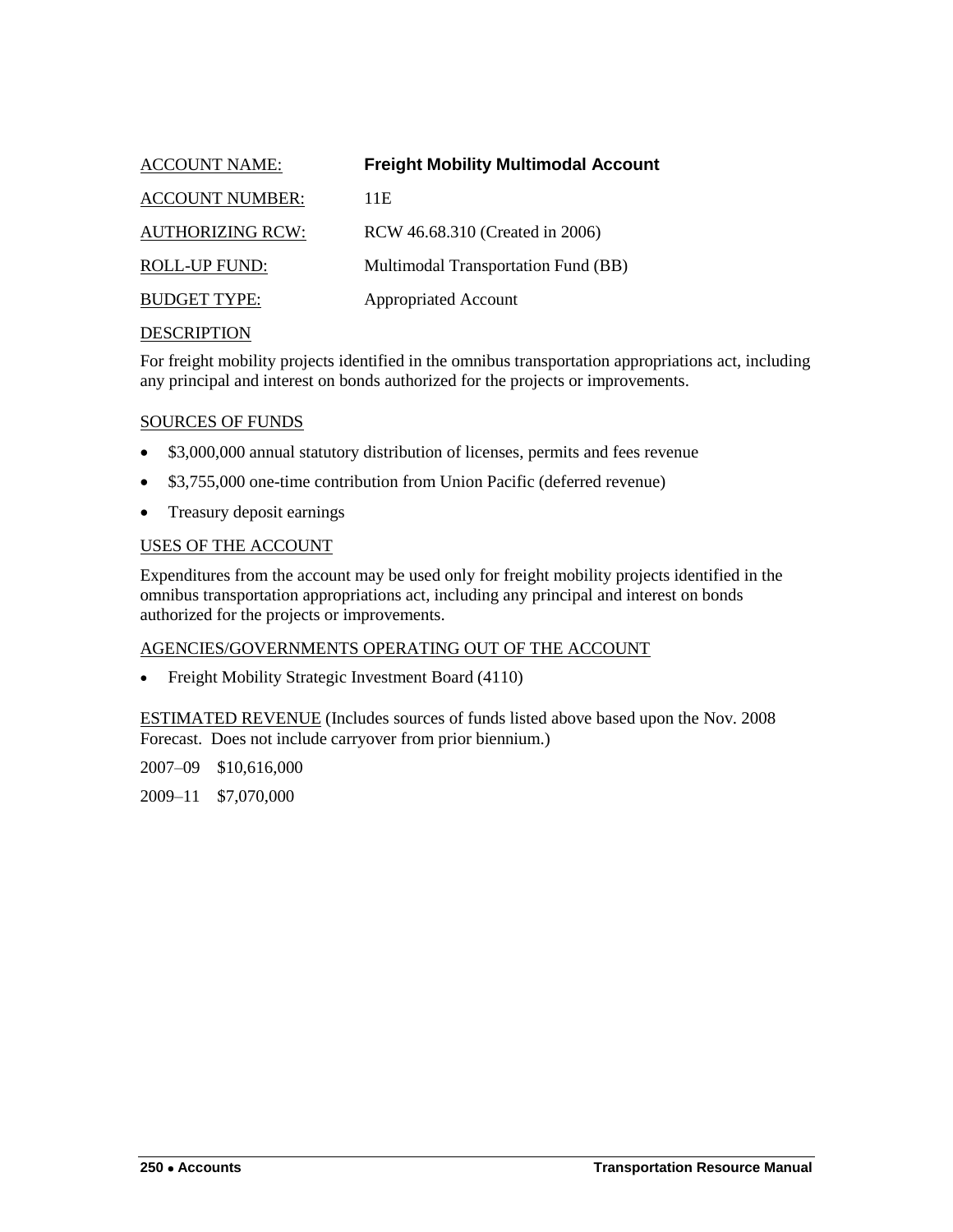<span id="page-14-0"></span>

| <b>ACCOUNT NAME:</b>    | <b>Grade Crossing Protective Account</b>   |
|-------------------------|--------------------------------------------|
| <b>ACCOUNT NUMBER:</b>  | 080                                        |
| <b>AUTHORIZING RCW:</b> | 81.53.281 (Created in 1969)                |
| ROLL-UP FUND:           | Central Administration and Regulatory Fund |
| <b>BUDGET TYPE:</b>     | <b>Appropriated Account</b>                |
|                         |                                            |

Provides funds for the installation or upgrading of signals or other warning devices at railroad grade crossings. Up to 60% of the cost of these projects may qualify for reimbursement from this account. This fund is administered by the Utilities and Transportation Commission.

#### SOURCES OF FUNDS

- Statutory transfer from Public Service Revolving Fund's Miscellaneous Fees and Penalties accounts monies
- Federal funds
- Treasury deposit earnings

## USES OF THE ACCOUNT

- Cover costs of installation and maintenance of railroad signals
- Cover administration costs of the Utilities and Transportation Commission

## AGENCIES/GOVERNMENTS OPERATING OUT OF THE ACCOUNT

Utilities and Transportation Commission

ESTIMATED REVENUE (Includes sources of funds listed above based upon the Nov. 2008 Forecast. Does not include carryover from prior biennium.)

2007–09 \$534,000

2009–11 \$550,000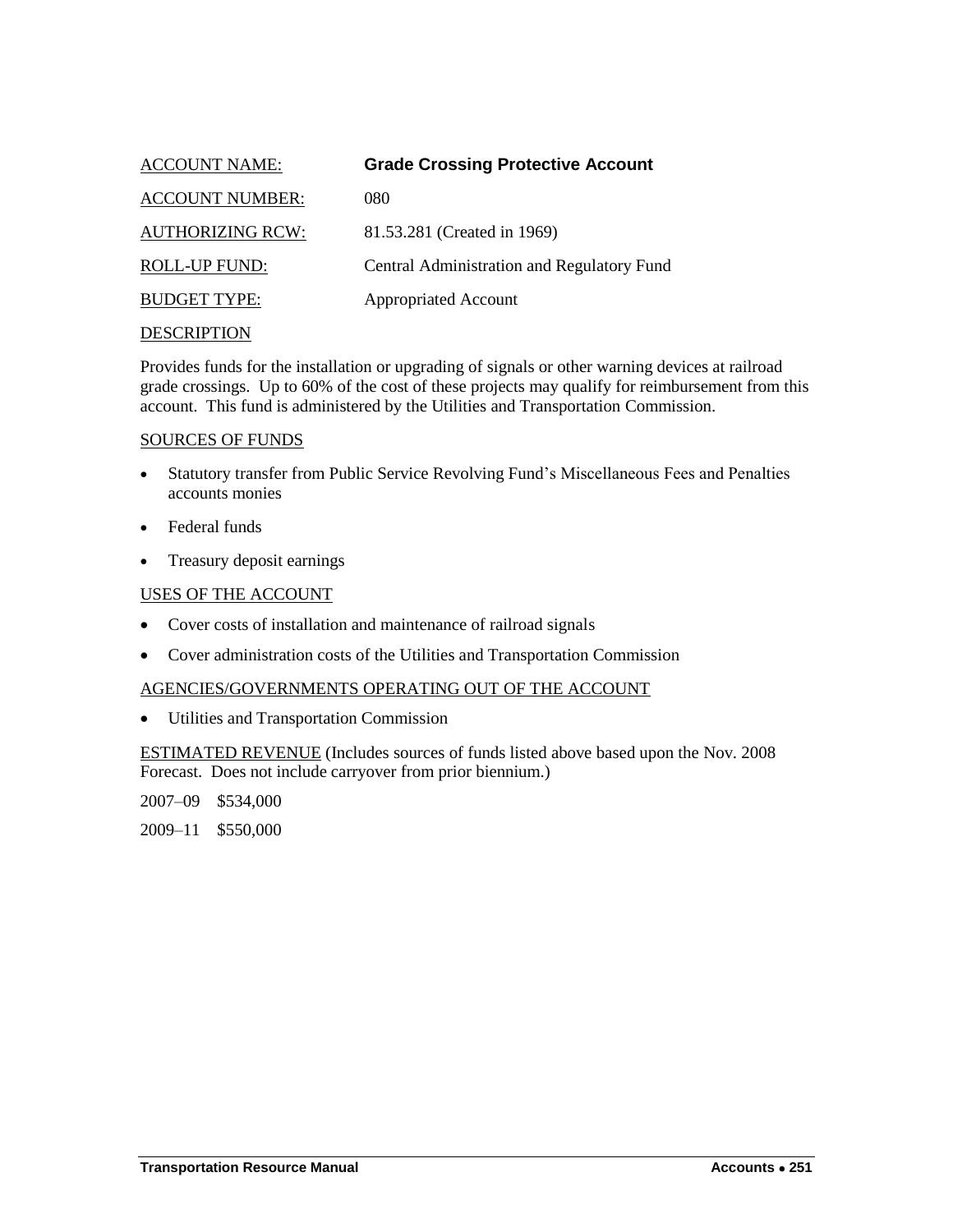<span id="page-15-0"></span>

| <b>ACCOUNT NAME:</b>    | <b>High-Occupancy Toll Lanes Operations Account</b> |
|-------------------------|-----------------------------------------------------|
| <b>ACCOUNT NUMBER:</b>  | 09F                                                 |
| <b>AUTHORIZING RCW:</b> | 47.66.090                                           |
| <b>ROLL-UP FUND:</b>    | Multimodal Transportation Fund                      |
| <b>DESCRIPTION</b>      |                                                     |

A repository for tolls collected from high-occupancy toll lanes (HOT lanes).

SOURCES OF FUNDS

- Toll charges from high-occupancy toll lane users
- Treasury deposit earnings, including interest on unearned revenue held in account 495 for customer-prepaid HOT Lanes tolls.

## USES OF THE ACCOUNT

HOT Lanes revenue is used for, but not limited to, debt service, planning, administration, construction, maintenance, operation, repair, rebuilding, enforcement, and expansion of highoccupancy toll lanes and to increase transit, vanpool and carpool, and trip reduction services in the corridor.

## AGENCIES/GOVERNMENTS OPERATING OUT OF THE ACCOUNT

• Department of Transportation

ESTIMATED REVENUE (Includes sources of funds listed above based upon the Nov. 2008 Forecast. Does not include carryover from prior biennium.)

2007–09 \$628,000

2009–11 \$2,209,000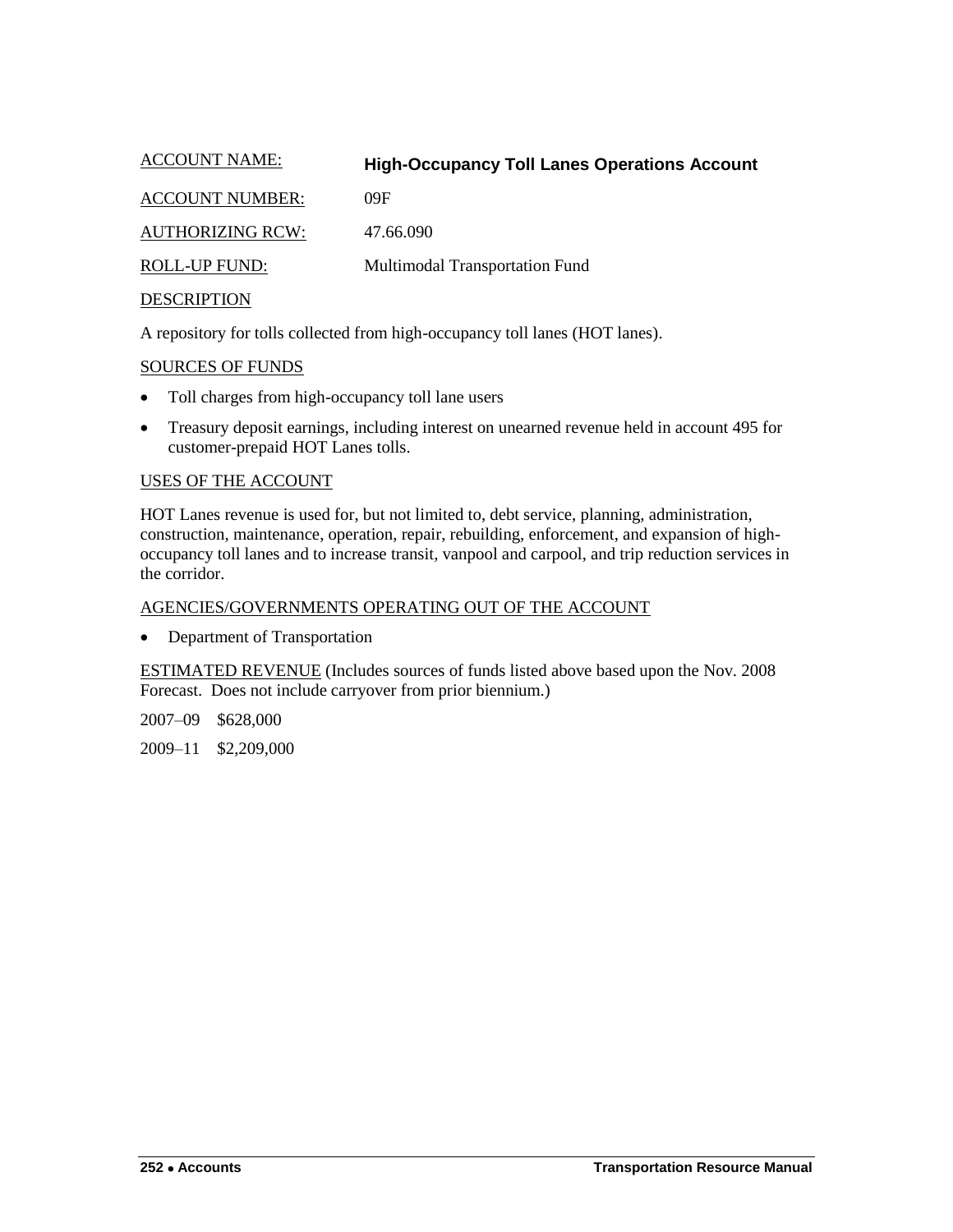<span id="page-16-0"></span>

| <b>ACCOUNT NAME:</b>    | <b>High Occupancy Vehicle Account</b> |
|-------------------------|---------------------------------------|
| <b>ACCOUNT NUMBER:</b>  | 737                                   |
| <b>AUTHORIZING RCW:</b> | 81.100.070 (Created in 1990)          |
| ROLL-UP FUND:           | Local Government Distributions Fund   |
| <b>BUDGET TYPE:</b>     | Nonappropriated Account               |
|                         |                                       |

For deposit and distribution of HOV local option tax revenue collected by the Department of Revenue or the Department of Licensing. Only King, Pierce, and Snohomish counties are eligible to levy these taxes, with voter approval; however, no jurisdiction has imposed the HOV local option tax to date.

#### SOURCES OF FUNDS

- Local option HOV motor vehicle excise tax
- Local option HOV employer tax
- 80% of treasury deposit earnings

#### USES OF THE ACCOUNT

- Distribution to counties on whose behalf the revenue was collected
- To finance or accelerate construction of HOV lanes
- To support programs that encourage or monitor the use of HOV lanes

#### AGENCIES/JURISDICTIONS OPERATING OUT OF THE ACCOUNT

• King, Pierce, and Snohomish counties

ESTIMATED REVENUE (Includes sources of funds listed above based upon the Nov. 2008 Forecast. Does not include carryover from prior biennium.)

2007–09 \$0

 $2009 - 11$  \$0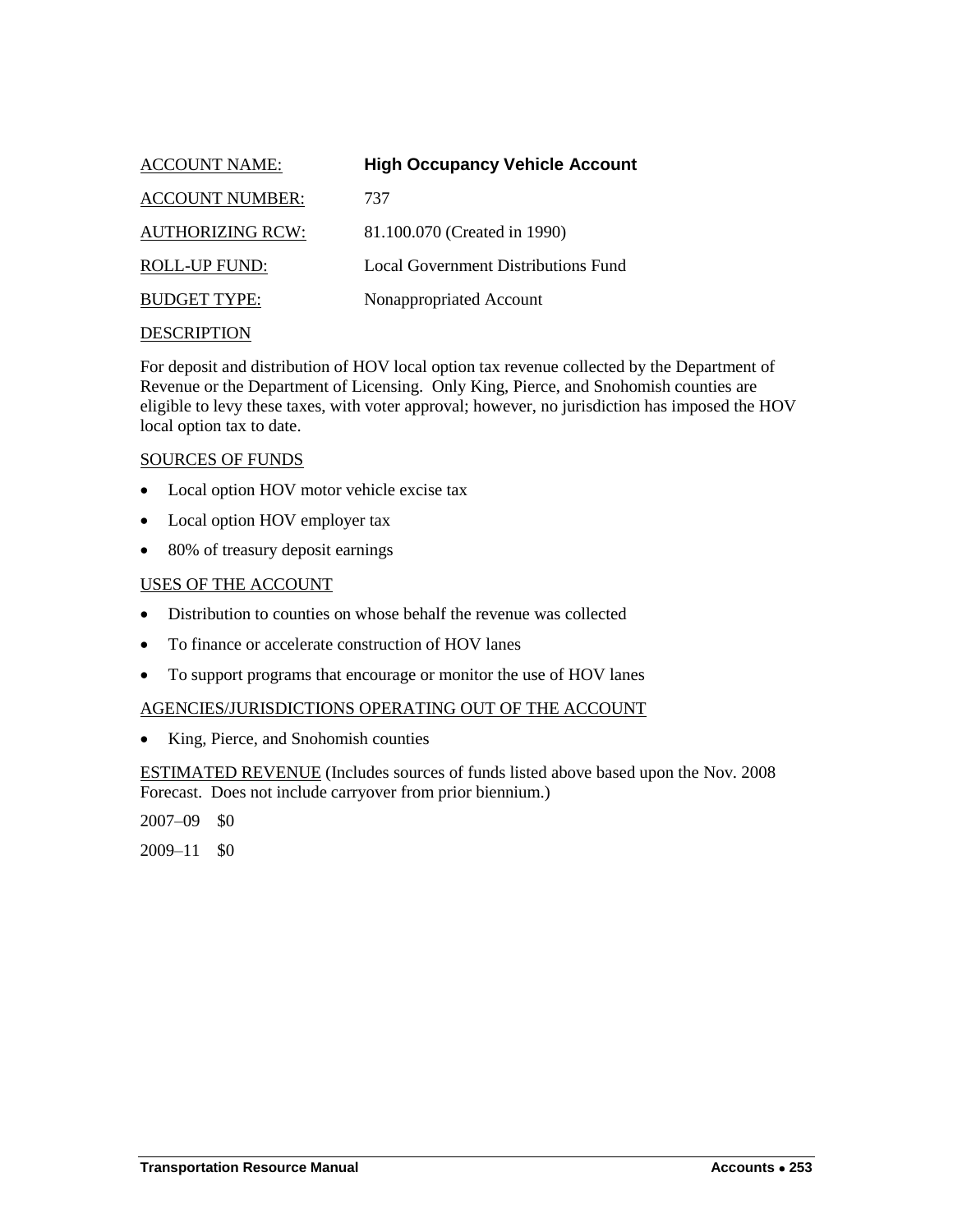<span id="page-17-0"></span>

| <b>ACCOUNT NAME:</b>    | <b>Highway Bond Retirement Account</b>           |
|-------------------------|--------------------------------------------------|
| <b>ACCOUNT NUMBER:</b>  | 303                                              |
| <b>AUTHORIZING RCW:</b> | 47.10.080 (Created in 1951)                      |
| <b>ROLL-UP FUND:</b>    | <b>Transportation Bond Fund</b>                  |
| <b>BUDGET TYPE:</b>     | Bond Retirement/Debt Service Withholding Account |
| <b>DESCRIPTION</b>      |                                                  |

Payments of principal and interest on outstanding bonds issued for Department of Transportation highway construction projects. This account is administered by the State Treasurer.

#### SOURCES OF FUNDS

- Transfer in of motor fuel taxes (as required)
- Treasury deposit earnings

## USES OF THE ACCOUNT

• Debt service on bonds issued

#### AGENCIES/JURISDICTIONS OPERATING OUT OF THE ACCOUNT

• State Treasurer

## ESTIMATED REVENUE

N/A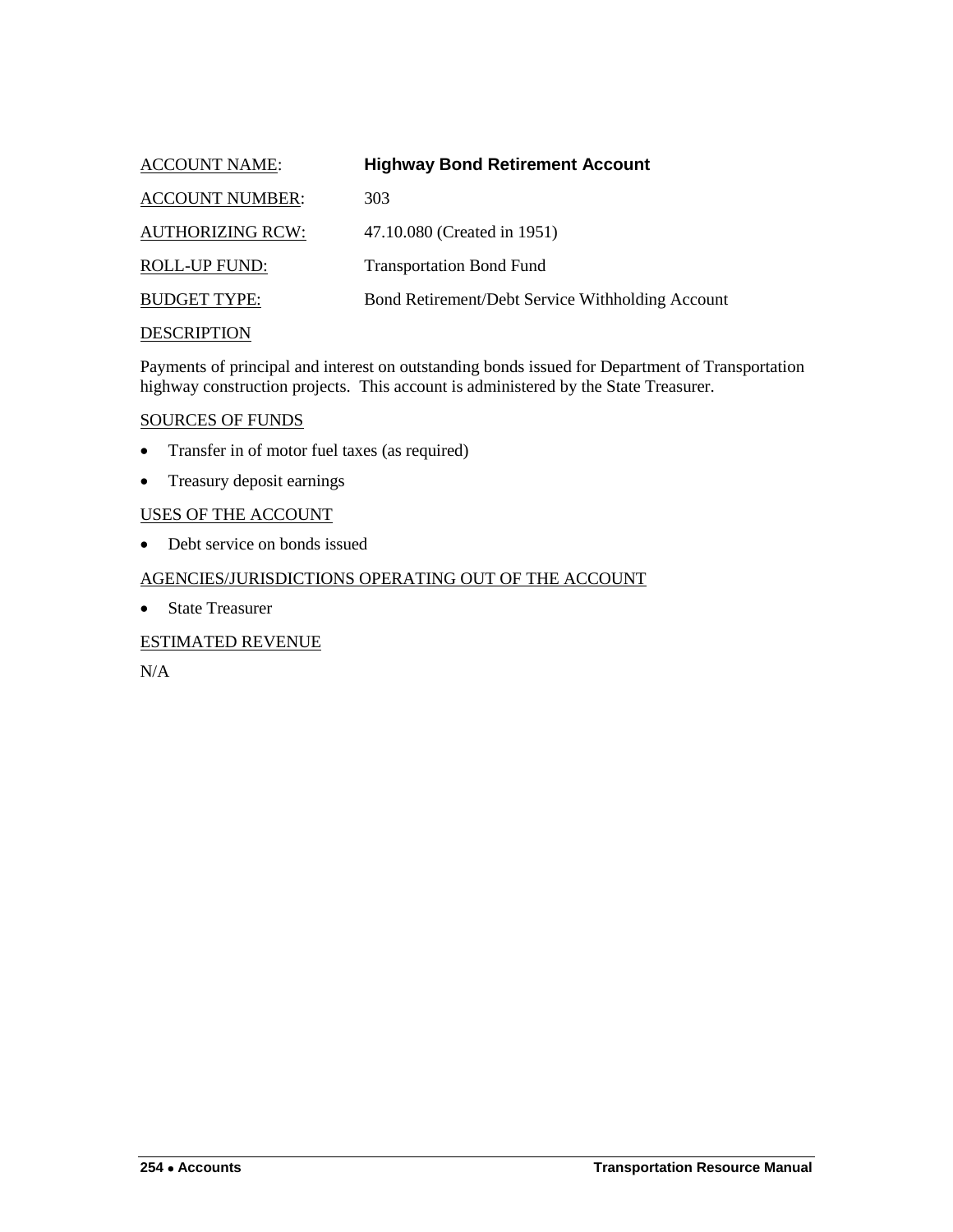<span id="page-18-0"></span>

| <b>ACCOUNT NAME:</b>    | <b>Highway Infrastructure Account</b> |
|-------------------------|---------------------------------------|
| <b>ACCOUNT NUMBER:</b>  | 096                                   |
| <b>AUTHORIZING RCW:</b> | 46.68.240 (Created in 1996)           |
| ROLL-UP FUND:           | Motor Vehicle Fund                    |
| <b>BUDGET TYPE:</b>     | <b>Appropriated Account</b>           |
|                         |                                       |

A repository for funds used as part of a "state infrastructure bank" to support innovative financing strategies that benefit the state's highway infrastructure. Use of these funds are restricted by the *18th Amendment. (*See *Funds Section* for text).

#### SOURCES OF FUNDS

- Federal funds
- Loan repayments
- Treasury deposit earnings

#### USES OF THE ACCOUNT

- Support the issuance of public or private debt
- Provide credit enhancements for such debt
- Provide direct loans to public or private entities
- Facilitate investment in highway facilities

## AGENCIES/GOVERNMENTS OPERATING OUT OF THE ACCOUNT

• Department of Transportation

ESTIMATED REVENUE (Includes sources of funds listed above based upon the Nov. 2008 Forecast. Does not include carryover from prior biennium.)

2007–09 \$1,694,000

2009–11 \$1,741,000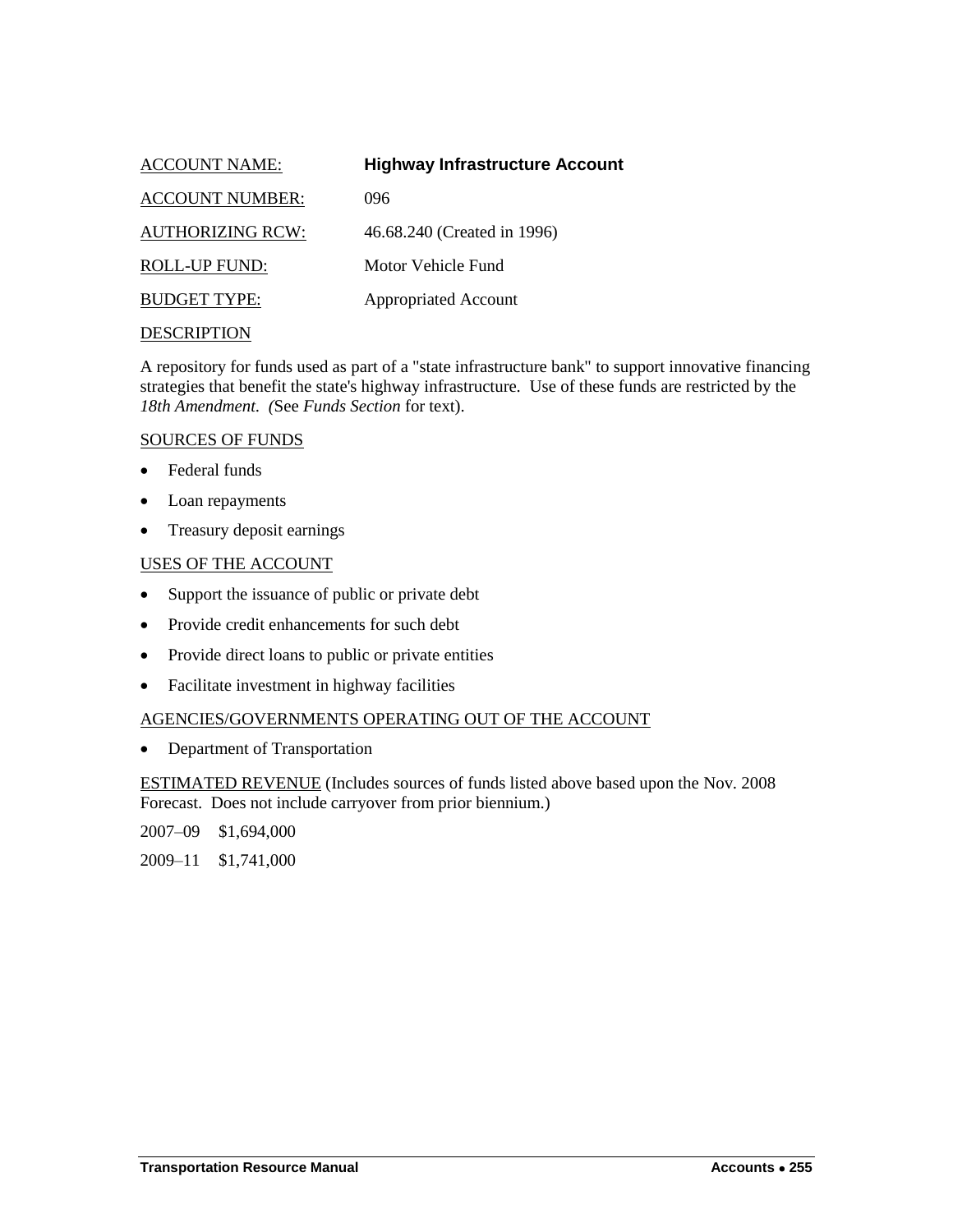<span id="page-19-0"></span>

| <b>ACCOUNT NAME:</b>    | <b>Highway Safety Account</b>  |
|-------------------------|--------------------------------|
| <b>ACCOUNT NUMBER:</b>  | 106                            |
| <b>AUTHORIZING RCW:</b> | 46.68.060 (Created in 1961)    |
| <b>ROLL-UP FUND:</b>    | Multimodal Transportation Fund |
| <b>BUDGET TYPE:</b>     | <b>Appropriated Account</b>    |
|                         |                                |

To carry out laws relating to driver licensing; driver improvement; financial responsibility; and cost of furnishing abstracts of driving records and maintaining such case records.

#### SOURCES OF FUNDS

- Driver license and ignition interlock license fees
- Motor vehicle fees, fines and forfeitures
- Copies of records and driving record abstracts
- Treasury deposit earnings
- Federal traffic safety programs/driver schools (see *Federal Funding* section.)

## USES OF THE FUND

Administrative costs of the Department of Licensing and to carry out the purposes of the Washington Traffic Safety Commission. During the 2005-2007 and 2007-2009 fiscal biennia, the legislature may transfer from the highway safety fund to the motor vehicle fund and the multimodal transportation account such amounts as reflect the excess fund balance of the highway safety fund.

## AGENCIES/GOVERNMENTS OPERATING OUT OF THE ACCOUNT

- Department of Licensing
- Traffic Safety Commission
- Washington State Patrol capital construction

ESTIMATED REVENUE (Includes sources of funds listed above based upon the Nov. 2008 Forecast. Does not include carryover from prior biennium.)

2007–09 \$150,439,000

2009–11 \$159,827,000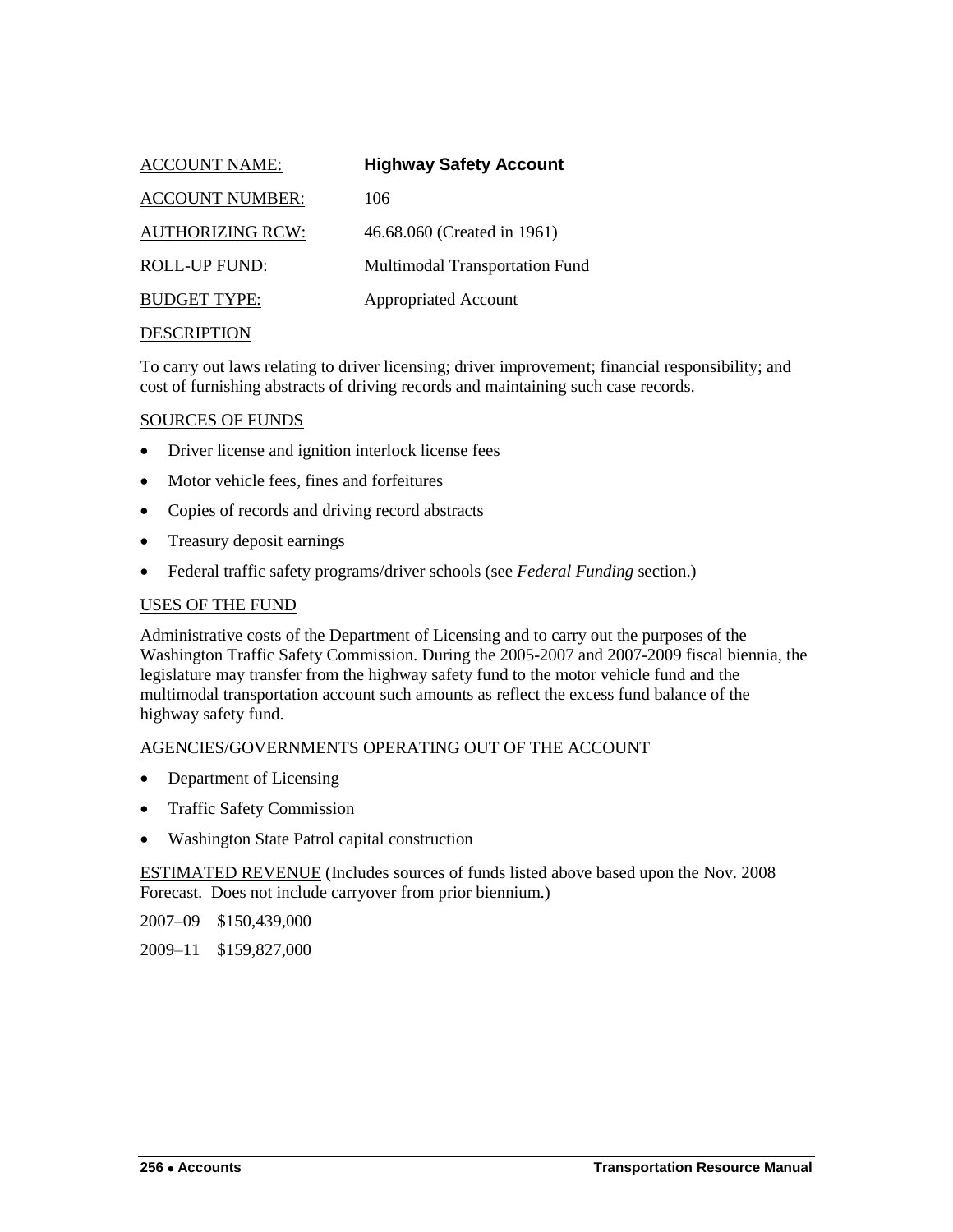<span id="page-20-0"></span>

| <b>ACCOUNT NAME:</b>    | <b>Impaired Driving Safety Account</b> |
|-------------------------|----------------------------------------|
| <b>ACCOUNT NUMBER:</b>  | 281                                    |
| <b>AUTHORIZING RCW:</b> | 46.68.260 (Created in 1998)            |
| ROLL-UP FUND:           | Multimodal Transportation Fund         |
| <b>BUDGET TYPE:</b>     | <b>Appropriated Account</b>            |
|                         |                                        |

To provide funding for projects designed to reduce impaired driving and to offset local governments' costs of enforcing laws related to impaired driving and boating.

#### SOURCES OF FUNDS

• Driver license reinstatement fees for alcohol- and drug-related driving arrests (63% of \$150) reinstatement fee).

#### USES OF THE FUND

- To fund projects to reduce impaired driving
- To provide funding to local governments for costs associated with enforcing laws related to impaired driving and boating.

#### AGENCIES/GOVERNMENTS OPERATING OUT OF THE ACCOUNT

- Distributions to the County Criminal Justice Account, according to counties' population, crime rate, and per capita superior court cases (RCW 82.14.310)
- Distributions to the Municipal Criminal Justice Account, according to municipalities' population, crime rate, history of violent crime, and other factors such as implementation of crime prevention programs (RCW 82.14.320 and RCW 82.14.330)

ESTIMATED REVENUE (Includes sources of funds listed above based upon the Nov. 2008 Forecast. Does not include carryover from prior biennium.)

2007–09 \$3,796,000

2009–11 \$3,893,000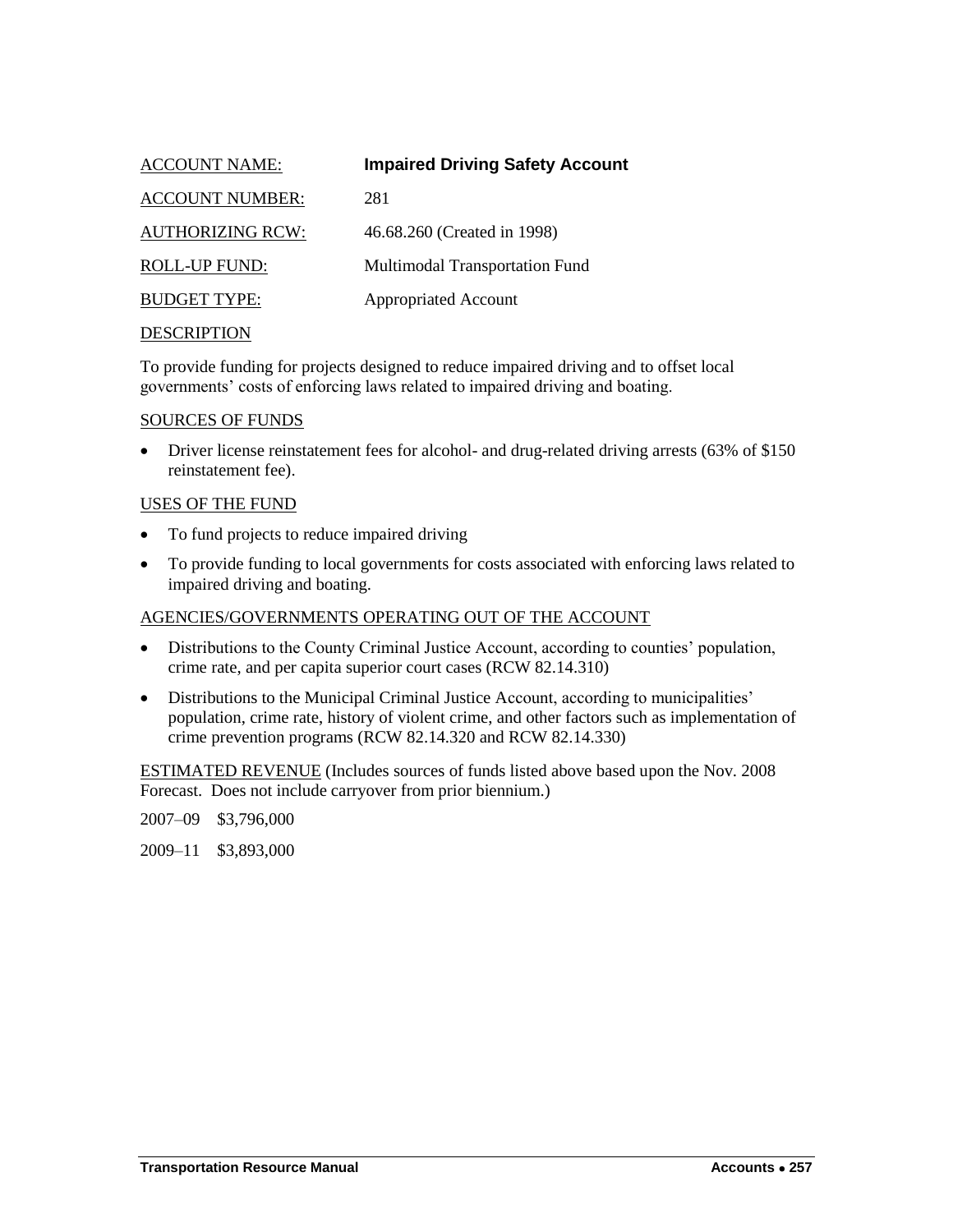<span id="page-21-0"></span>

| <b>ACCOUNT NAME:</b>    | <b>King Street Railroad Station Facility Account</b> |
|-------------------------|------------------------------------------------------|
| <b>ACCOUNT NUMBER:</b>  | 432                                                  |
| <b>AUTHORIZING RCW:</b> | 47.79.150 (Created in 2001)                          |
| <b>ROLL-UP FUND:</b>    | Multimodal Transportation Fund                       |
| <b>BUDGET TYPE:</b>     | Nonappropriated Account                              |

To provide funding for operation and maintenance, as well as capital improvement projects for the King Street Railroad station.

#### SOURCES OF FUNDS

- Treasury deposit earnings
- Contributions, grants, donations

#### USES OF THE FUND

The legislation creating this account assumed the account's major purpose would be to provide funding for payment of debt service on bonds issued by a nonprofit organization to finance a rehabilitation of the King Street Station. Since the account was created, the rehabilitation and financing plan has been modified. The Department of Transportation now plans to use funds in the account together with federal funds and private/local funding sources to directly pay for capital improvements to the station.

## AGENCIES/GOVERNMENTS OPERATING OUT OF THE ACCOUNT

• Department of Transportation

ESTIMATED REVENUE (Includes sources of funds listed above based upon the Nov. 2008 Forecast. Does not include carryover from prior biennium.)

2007–09 \$66,000

2009–11 \$288,000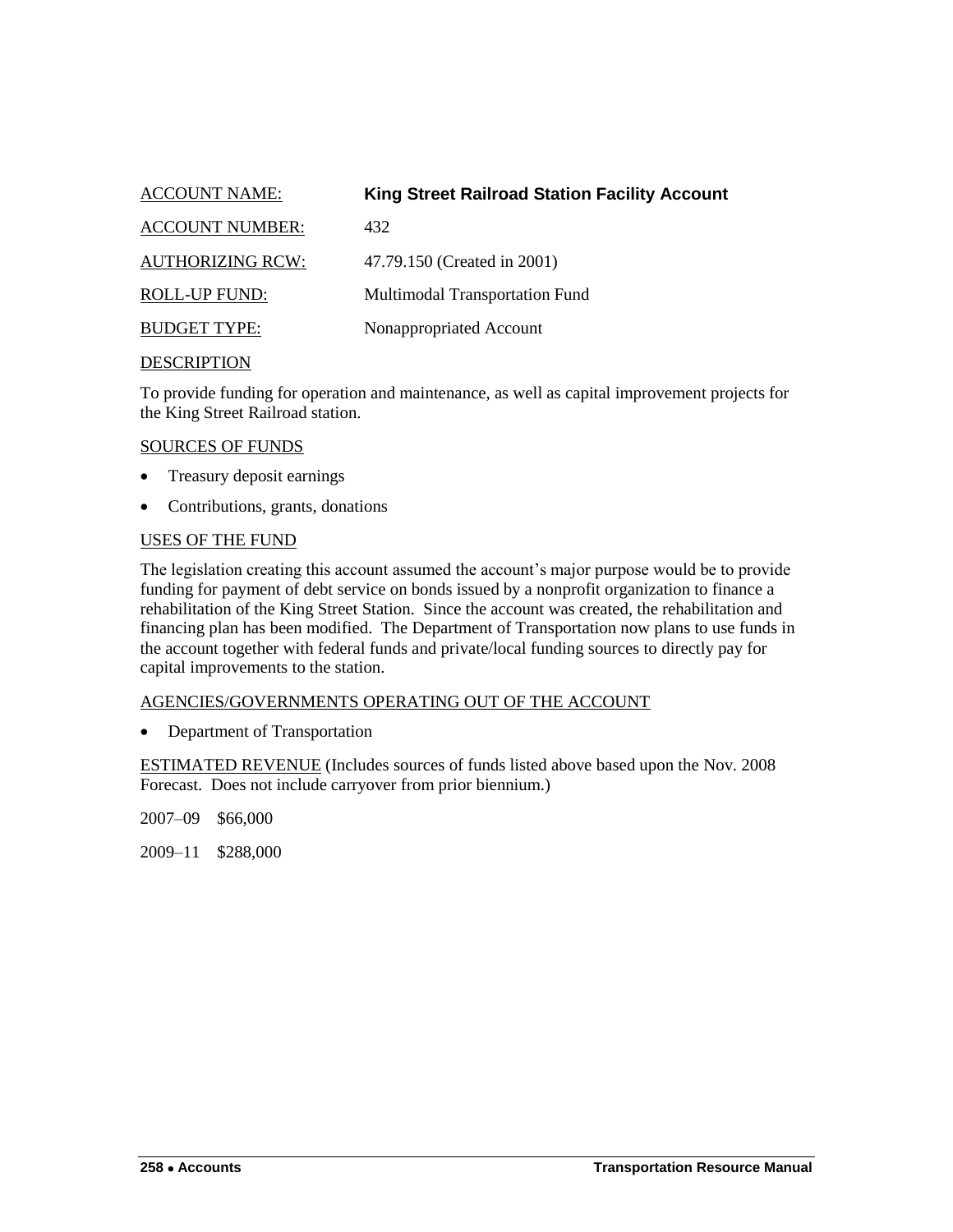<span id="page-22-0"></span>

| <b>ACCOUNT NAME:</b>    | <b>License Plate Technology Account</b>    |
|-------------------------|--------------------------------------------|
| <b>ACCOUNT NUMBER:</b>  | 06T                                        |
| <b>AUTHORIZING RCW:</b> | 46.16.685 (Created in 2003)                |
| <b>ROLL-UP FUND:</b>    | Central Administrative and Regulatory Fund |
| <b>BUDGET TYPE:</b>     | <b>Appropriated Account</b>                |
|                         |                                            |

To support current and future license plate technology and system integration upgrades.

#### SOURCES OF FUNDS

License Plate Technology Fee

## USES OF THE ACCOUNT

Used to support the Department of Licensing's current and future license plate technology and system integration upgrades.

## AGENCIES/GOVERNMENTS OPERATING OUT OF THE ACCOUNT

• Department of Licensing

ESTIMATED REVENUE (Includes sources of funds listed above based upon the Nov. 2008 Forecast. Does not include carryover from prior biennium.)

2007–09 \$2,923,000

2009–11 \$2,958,000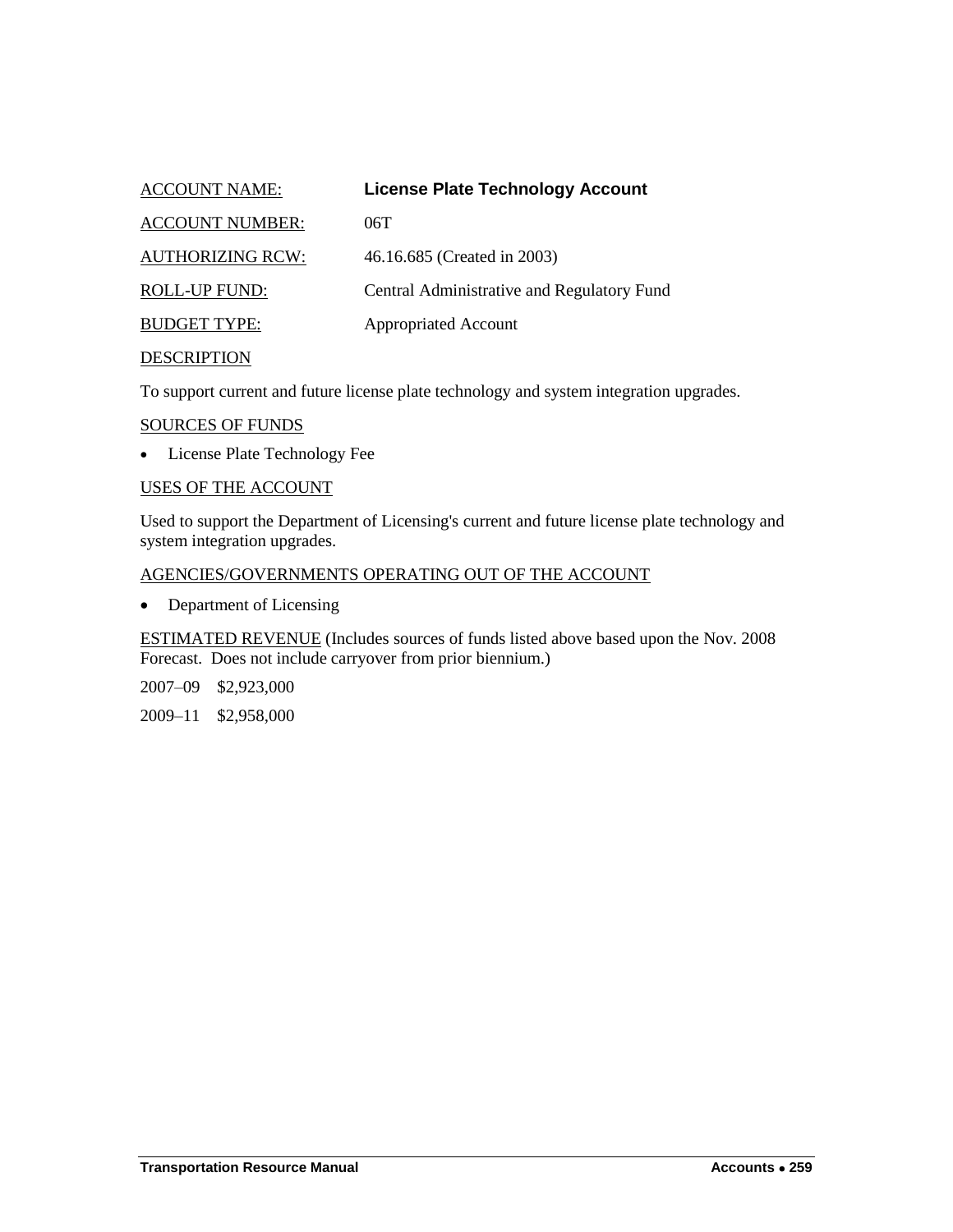<span id="page-23-0"></span>

| <b>ACCOUNT NAME:</b>    | Miscellaneous Program Account ("Grain Train") |
|-------------------------|-----------------------------------------------|
| <b>ACCOUNT NUMBER:</b>  | 759                                           |
| <b>AUTHORIZING RCW:</b> | 43.88.195                                     |
| <b>ROLL-UP FUND:</b>    | Miscellaneous Trust Fund                      |
| <b>BUDGET TYPE:</b>     | Nonappropriated Account                       |
| <b>DESCRIPTION</b>      |                                               |

Local account used by several agencies to administer their trustee activities.

#### SOURCES OF FUNDS

- Federal grants-in-aid
- Charges and miscellaneous revenue

#### USES OF THE ACCOUNT

The Department of Transportation uses this account to track revenues received from Grain Train operations and for payment of expenditures for operation and maintenance, and rail car replacement.

## AGENCIES/GOVERNMENTS OPERATING OUT OF THE ACCOUNT

• Department of Transportation

ESTIMATED REVENUE (Includes sources of funds listed above based upon the Nov. 2008 Forecast. Does not include carryover from prior biennium.)

2007–09 \$595,000

2009–11 unavailable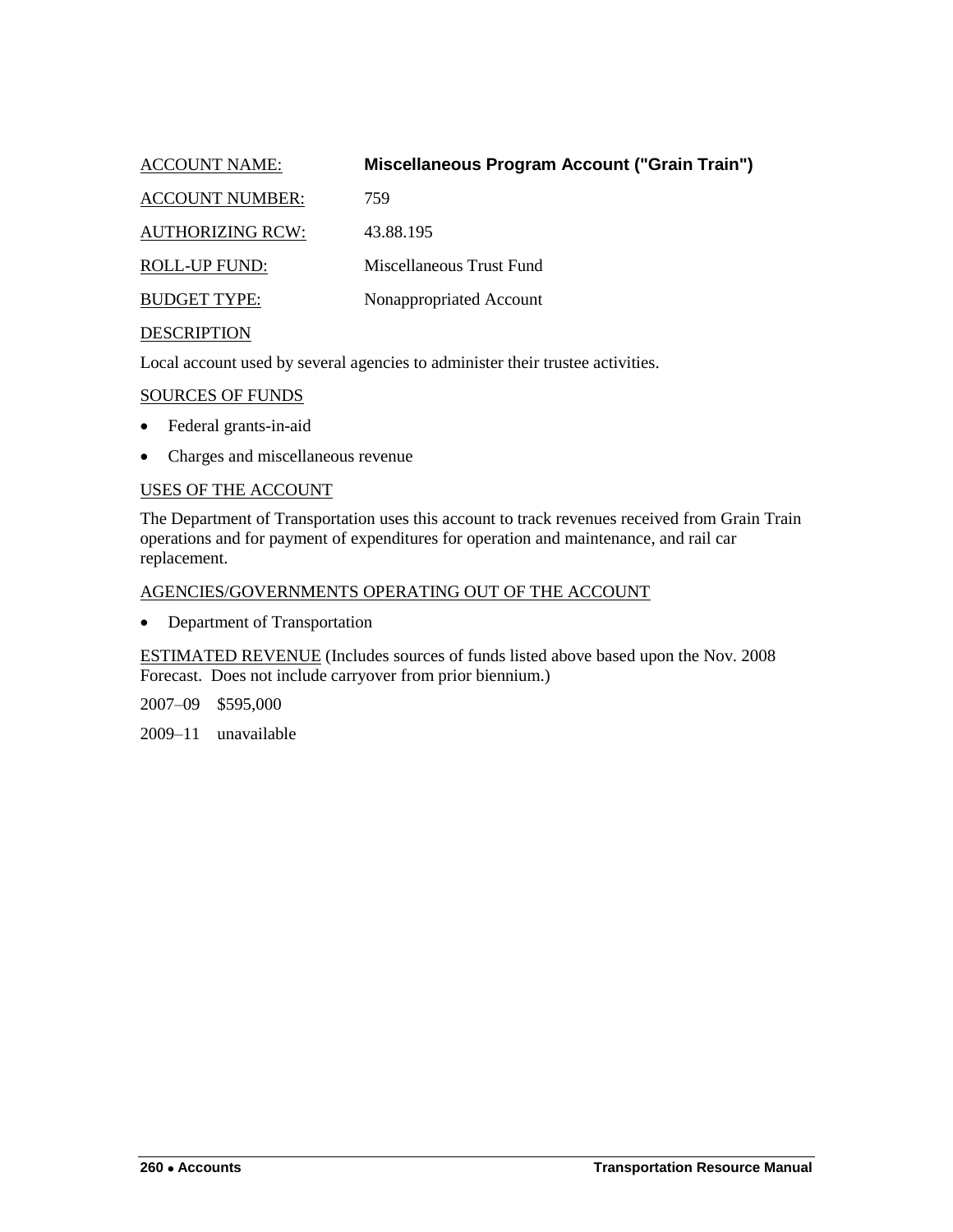<span id="page-24-0"></span>

| <b>ACCOUNT NAME:</b>    | <b>Miscellaneous Transportation Programs Account</b> |
|-------------------------|------------------------------------------------------|
| <b>ACCOUNT NUMBER:</b>  | 784                                                  |
| <b>AUTHORIZING RCW:</b> | 47.04.220 (Created in 1997)                          |
| ROLL-UP FUND:           | Multimodal Transportation Fund                       |
| <b>BUDGET TYPE:</b>     | Nonappropriated Account                              |

Created to account for federal funds that are administered by the Department of Transportation and are passed through to local governments; and for expenditures and reimbursements for services the department provides to other government agencies for which the department receives full reimbursement. Also known as the Fiduciary Fund.

#### SOURCES OF FUNDS

- Federal grants-in-aid
- Charges to local governments to cover indirect costs
- Other miscellaneous revenue

#### USES OF THE ACCOUNT

- To administer pass-through federal funds to local governments
- For public or private reimbursable transportation services
- For other reimbursable activities as recommended by the Legislative Transportation Committee and approved by the Office of Financial Management

#### AGENCIES/GOVERNMENTS OPERATING OUT OF THE ACCOUNT

• Department of Transportation

ESTIMATED REVENUE (Includes sources of funds listed above based upon the Nov. 2008 Forecast. Does not include carryover from prior biennium.)

2007–09 \$477,406,000

2009–11 \$545,456,000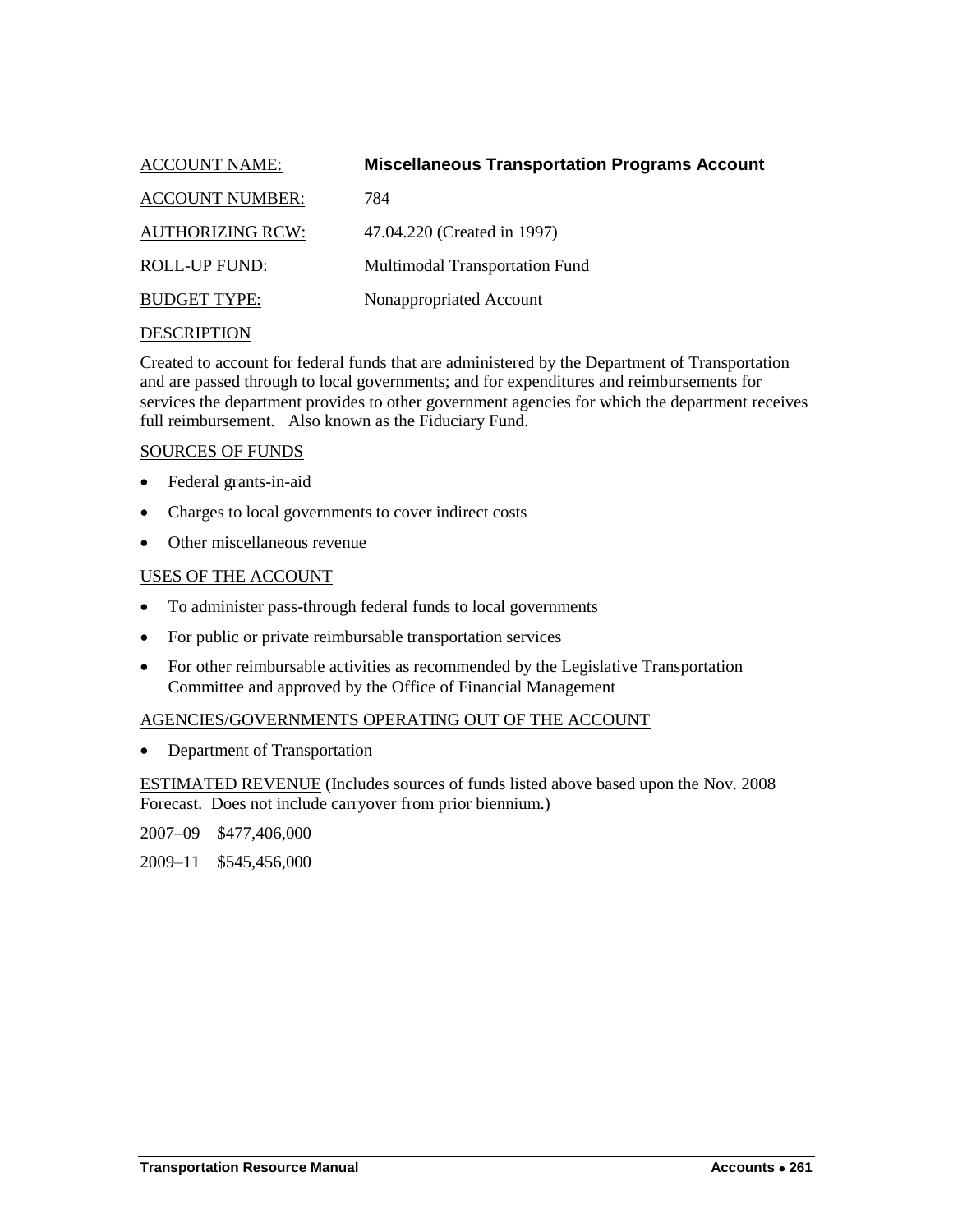<span id="page-25-0"></span>

| <b>ACCOUNT NAME:</b>    | <b>Motor Vehicle Account</b> |
|-------------------------|------------------------------|
| <b>ACCOUNT NUMBER:</b>  | 108                          |
| <b>AUTHORIZING RCW:</b> | 46.68.070 (Created in 1961)  |
| ROLL-UP FUND:           | Motor Vehicle Fund           |
| <b>BUDGET TYPE:</b>     | <b>Appropriated Account</b>  |
|                         |                              |

Support of highway programs, including construction and maintenance of state, city and county roads, and the vehicle services programs of the Department of Licensing. Funds placed into this account are subject to the *18th Amendment. (*See *Funds Section* for text).

#### MAJOR SOURCES OF FUNDS

- Motor vehicle fuel tax (44.387% of 23-cent gas tax collections)
- Motor vehicle licenses, permits, and fees
- Miscellaneous revenues
- Federal highway grants (see *Highway Programs* in *Federal Funding* section)
- Local funds
- Bond proceeds (see *Projected Bond Sales* in *Bonds* section)
- Treasury deposit earnings

#### USES OF THE ACCOUNT

- Refunds for nonhighway uses of motor fuel and tax-exempt highway uses
- Cost of fuel tax collection
- Debt service on bonds
- Statutory distribution of motor fuel tax revenues to other transportation accounts and cities and counties for road programs
- Support of Department of Transportation operating and capital highway programs (includes highway construction and maintenance, ferries, and support services)
- Appropriations to other state agencies engaged in highway-related activities

#### AGENCIES/GOVERNMENTS OPERATING OUT OF THE ACCOUNT

#### **Statutory Distributions of Fuel Tax**

- **Cities**
- Counties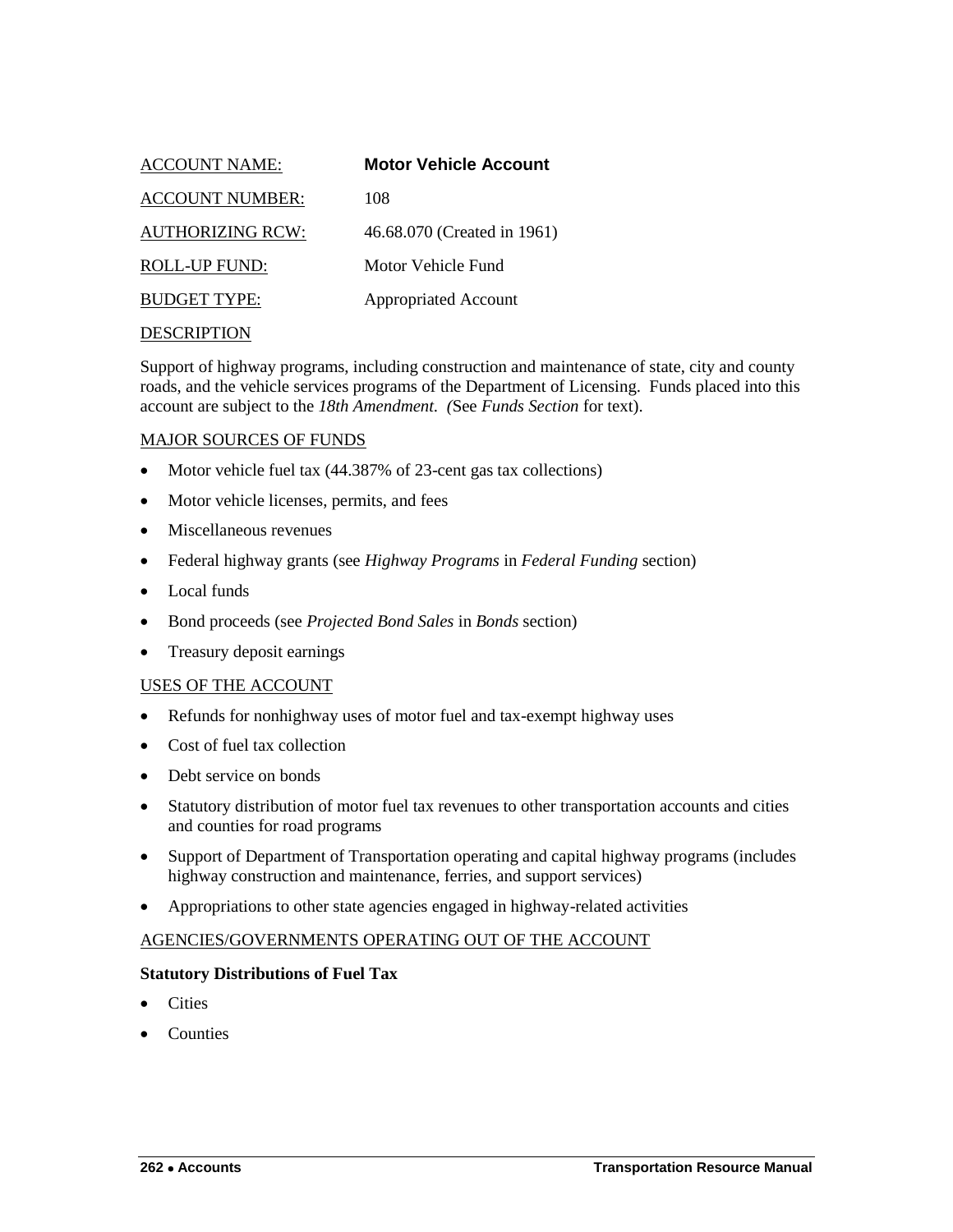## **Appropriated to State Transportation Agencies**

- County Road Administration Board
- Department of Licensing
- Department of Transportation
- Washington State Patrol
- Freight Mobility Strategic Investment Board
- Legislative Transportation Committees
- Washington State Transportation Commission

## **Appropriated to Other State Agencies**

- Department of Agriculture
- Office of the Governor; tort claim payments
- State Parks and Recreation Commission

ESTIMATED REVENUE (Nov. 2008 Forecast; excludes bond proceeds and carryover)

2007–09 \$2,238,600,000

2009–11 \$1,962,511,000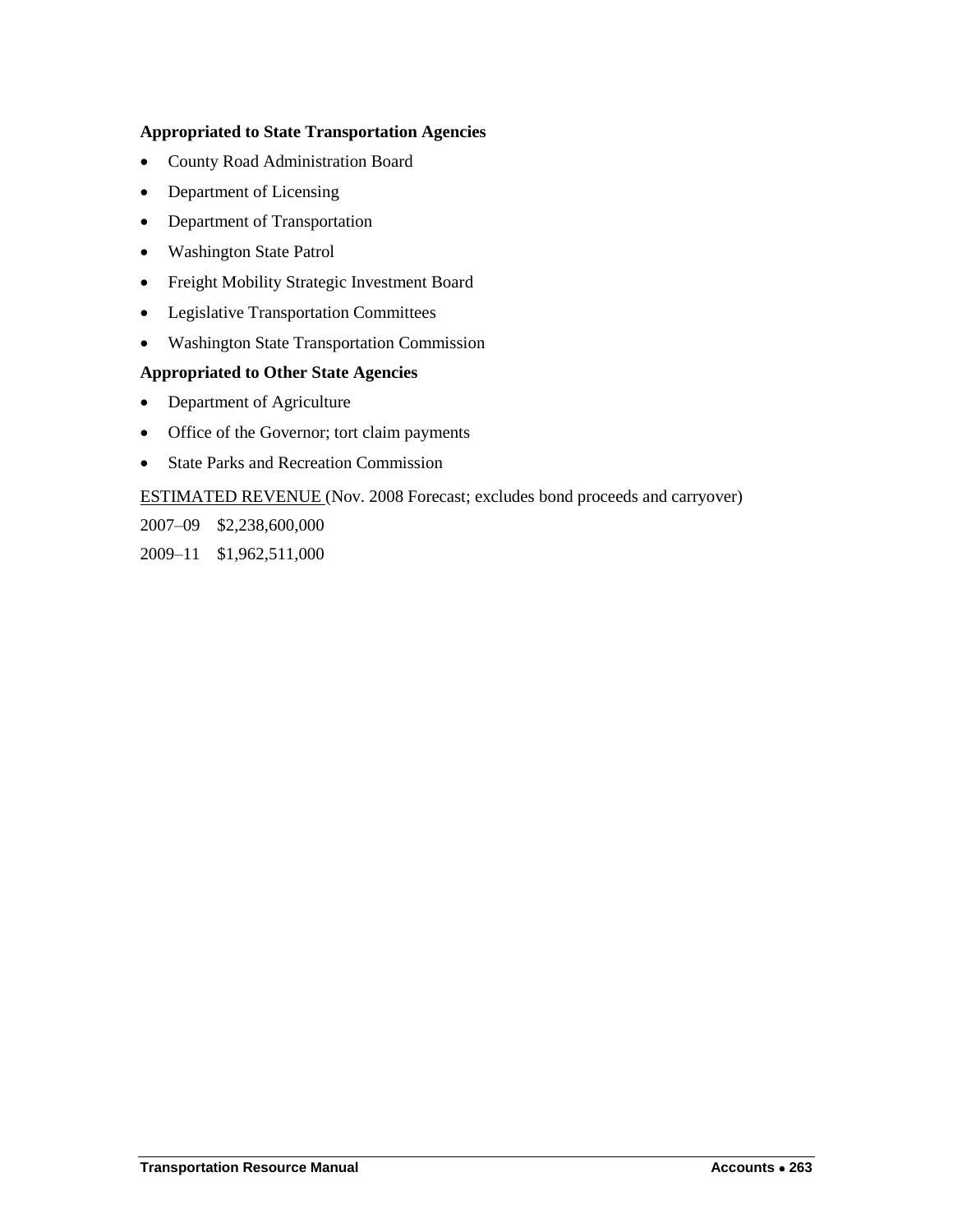<span id="page-27-0"></span>

| <b>ACCOUNT NAME:</b>    | <b>Motorcycle Safety Education Account</b> |
|-------------------------|--------------------------------------------|
| <b>ACCOUNT NUMBER:</b>  | 082                                        |
| <b>AUTHORIZING RCW:</b> | 46.68.065 (Created in 1982)                |
| <b>ROLL-UP FUND:</b>    | Multimodal Transportation Fund             |
| <b>BUDGET TYPE:</b>     | <b>Appropriated Account</b>                |
|                         |                                            |

Provides funds for the administration of motorcycle driver licensing and safety education; subsidizes basic and advanced motorcycle training courses.

#### SOURCES OF FUNDS

- Motorcycle operator license fees (\$5 application fee; \$25 endorsement fee, \$15 instruction permit).
- Treasury deposit earnings

## USES OF THE ACCOUNT

Support administrative costs of the Department of Licensing, Driver Services Division, required to carry out the motorcycle licensing and safety education program.

## AGENCIES/GOVERNMENTS OPERATING OUT OF THE ACCOUNT

• Department of Licensing

ESTIMATED REVENUE (Includes sources of funds listed above based upon the Nov. 2008 Forecast. Does not include carryover from prior biennium.)

2007–09 \$4,020,400

2009–11 \$3,725,300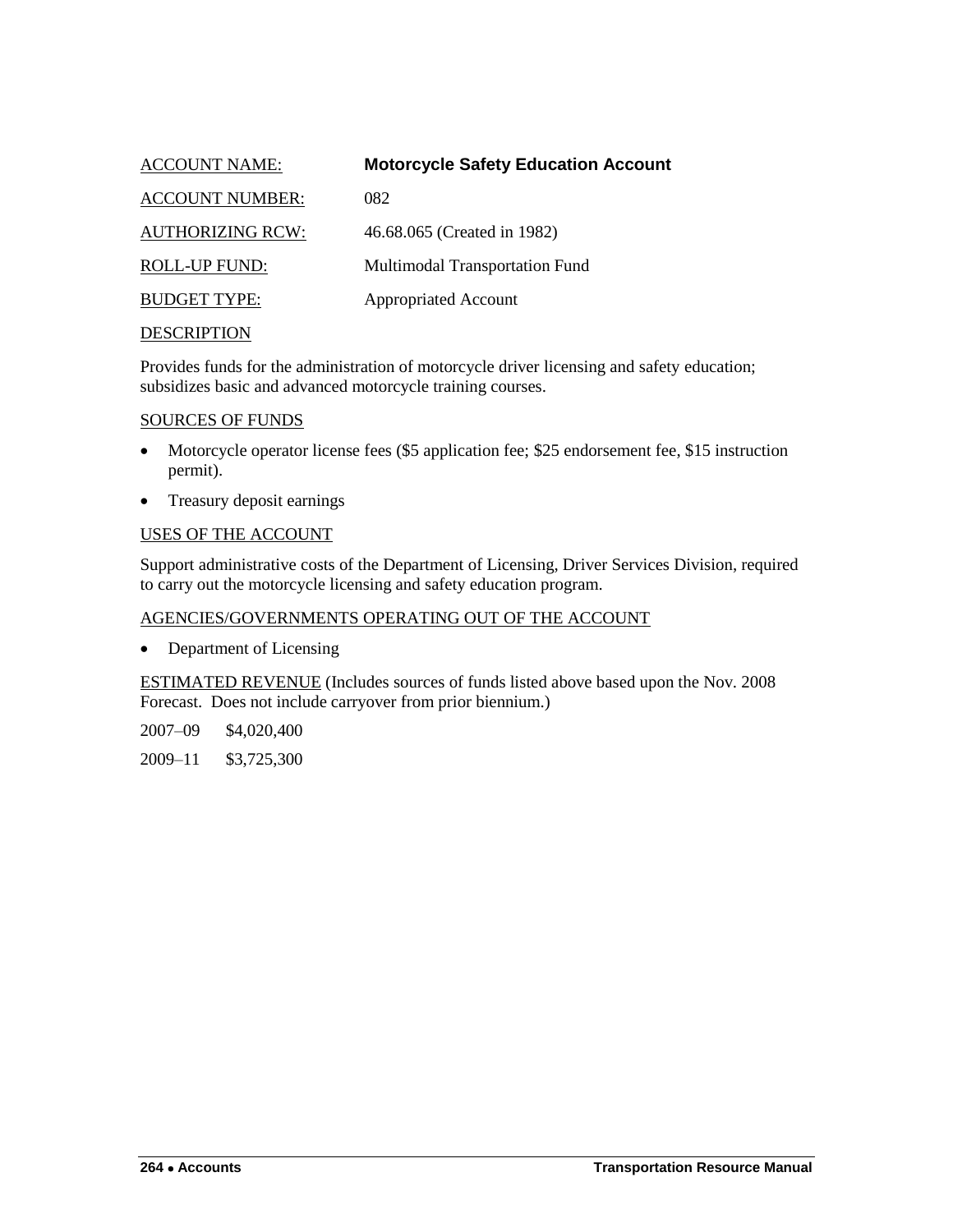<span id="page-28-0"></span>

| <b>ACCOUNT NAME:</b>    | <b>Multimodal Transportation Account</b> |
|-------------------------|------------------------------------------|
| <b>ACCOUNT NUMBER:</b>  | 218                                      |
| <b>AUTHORIZING RCW:</b> | 47.66.070 (Created in 2000)              |
| ROLL-UP FUND:           | Multimodal Transportation Fund           |
| <b>BUDGET TYPE:</b>     | <b>Appropriated Account</b>              |
|                         |                                          |

This account provides funds for both highway and nonhighway transportation expenditures. Funds placed into this account are not subject to the requirements of the *18th Amendment. (*See *Funds Section* for text).

#### SOURCES OF FUNDS

- Licenses, permits, and fees
- Rental car tax
- Sales tax on new and used cars
- Mass transit distributions
- Bond proceeds (see *Projected Bond Sales* in *Bonds* section)
- Treasury deposit earnings
- Awards, miscellaneous revenue and administrative transfers
- Federal grant-in-aid

#### USES OF THE ACCOUNT

- Provides support for all types of transportation projects and programs including highway preservation and public transportation.
- Debt service on bonds

## AGENCIES/JURISDICTIONS OPERATING OUT OF THE ACCOUNT

- Department of Transportation
- Washington State Patrol

#### ESTIMATED REVENUE (Nov. 2008 Forecast; excludes bond proceeds and carryover)

2007–09 \$146,485,000

2009–11 \$173,197,000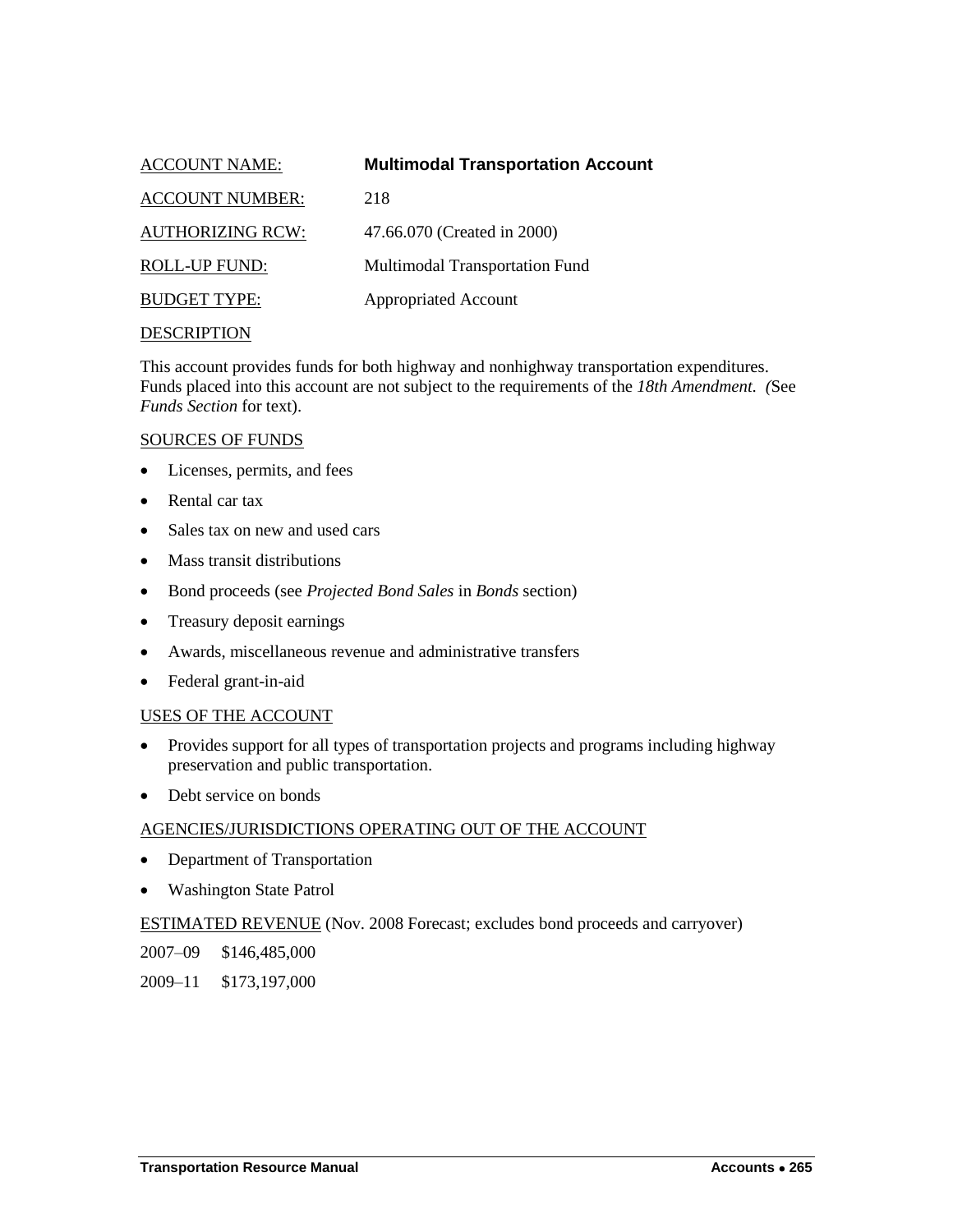<span id="page-29-0"></span>

| <b>ACCOUNT NAME:</b>    | <b>Passenger Ferry Account</b> |
|-------------------------|--------------------------------|
| <b>ACCOUNT NUMBER:</b>  | 203                            |
| <b>AUTHORIZING RCW:</b> | 47.60.645 (Created in 1995)    |
| ROLL-UP FUND:           | Multimodal Transportation Fund |
| <b>BUDGET TYPE:</b>     | <b>Appropriated Account</b>    |
|                         |                                |

Provides funding for the passenger-only ferry capital construction program.

#### SOURCES OF FUNDS

- o Revenues into this account were eliminated with the enactment of Chapter 1, 1st Sp.S., Laws of 2000.
- o Sale of passenger-only ferries

## USES OF THE ACCOUNT

Passenger-only ferry capital construction

## AGENCIES/GOVERNMENTS OPERATING OUT OF THE ACCOUNT

• Department of Transportation

ESTIMATED REVENUE (Includes sources of funds listed above based upon the Nov. 2008 Forecast. Does not include carryover from prior biennium.)

2007–09 \$9,000,000

2009–11 \$0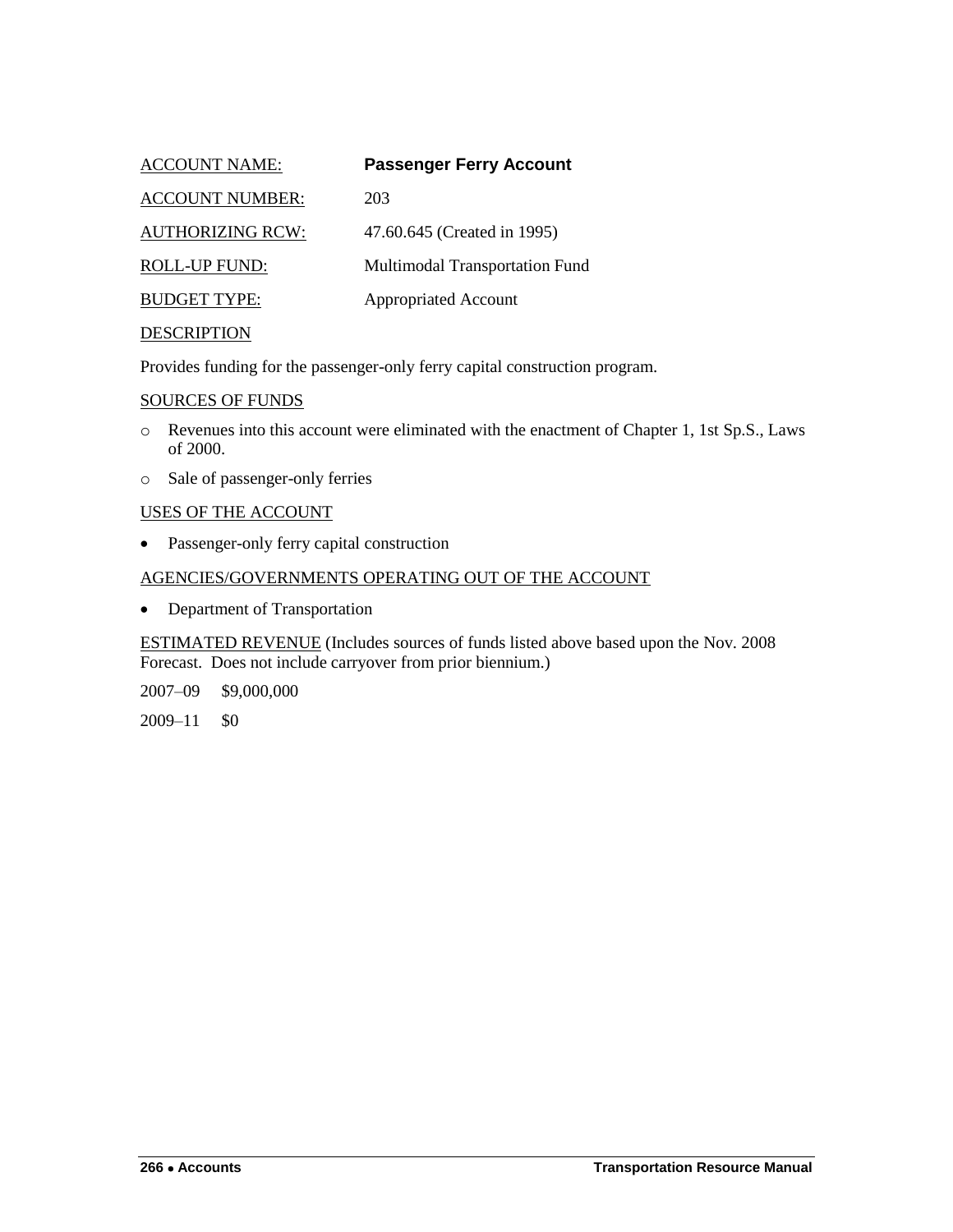<span id="page-30-0"></span>

| <b>ACCOUNT NAME:</b>    | <b>Pilotage Account</b>                                          |
|-------------------------|------------------------------------------------------------------|
| <b>ACCOUNT NUMBER:</b>  | 025                                                              |
| <b>AUTHORIZING RCW:</b> | 43.79.330(7) and 88.16.061 (Created in 1955 and renamed in 1967) |
| <b>ROLL-UP FUND:</b>    | Multimodal Transportation Fund                                   |
| <b>BUDGET TYPE:</b>     | Non-appropriated Account (as of July 2009)                       |
| <b>DESCRIPTION</b>      |                                                                  |

Provides funds to ensure the maintenance of safe and efficient, compulsory marine pilot service in the Puget Sound and Grays Harbor Pilotage Districts, as well as other activities of the Board of Pilotage Commissioners.

#### SOURCES OF FUNDS

- Pilots license fees
- Pilotage Commision training program; performance/disciplinary fines
- Treasury deposit earnings

#### USES OF THE ACCOUNT

• Provides funds to support the activities of the Board of Pilotage Commissioners

## AGENCIES/GOVERNMENTS OPERATING OUT OF THE ACCOUNT

• Board of Pilotage Commissioners

ESTIMATED REVENUE (Includes sources of funds listed above based upon the Nov. 2008 Forecast. Does not include carryover from prior biennium.)

2007–09 \$1,087,000

2009–11 \$1,096,000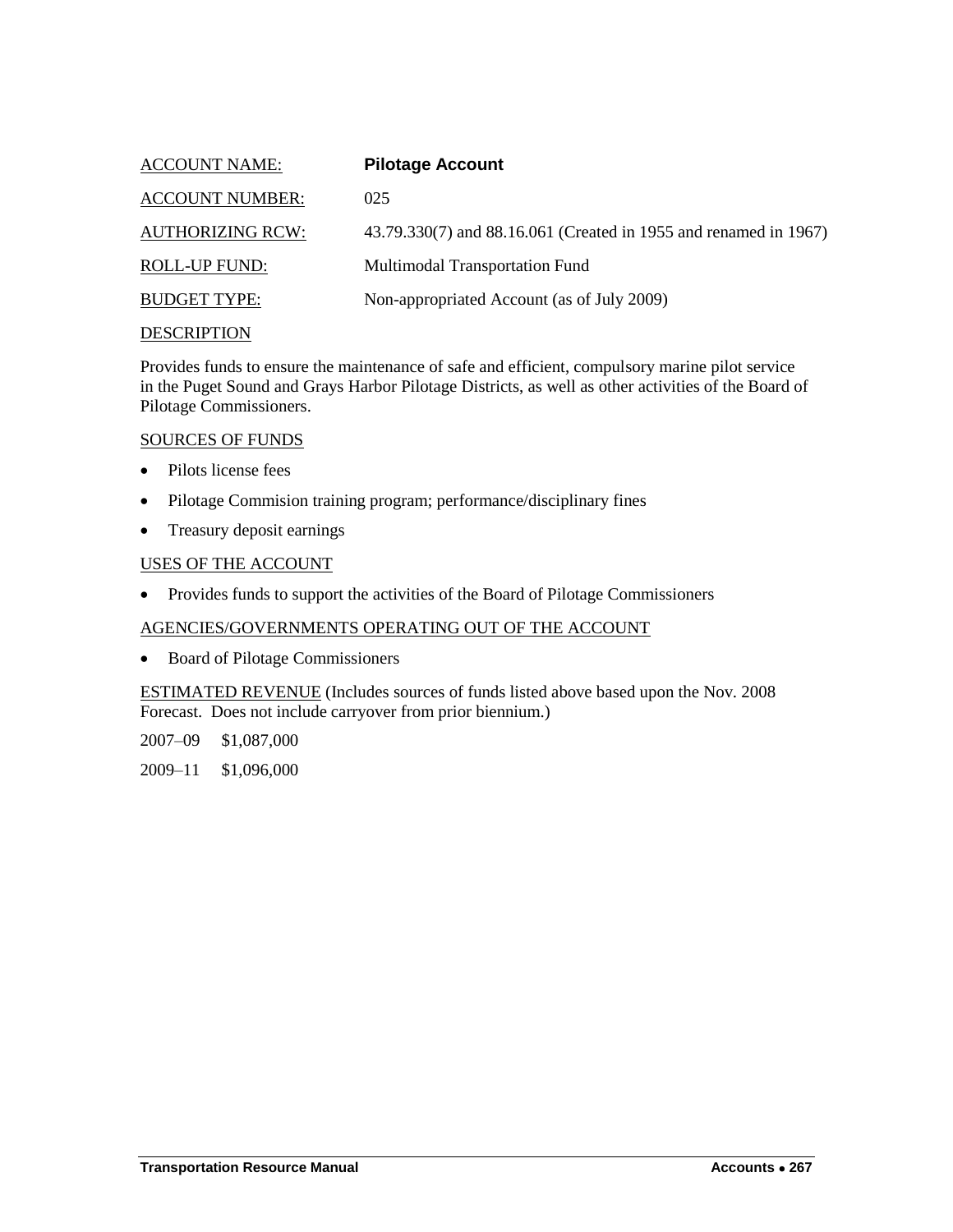<span id="page-31-0"></span>

| <b>ACCOUNT NAME:</b>    | <b>Produce Railcar Pool Account</b>   |
|-------------------------|---------------------------------------|
| <b>ACCOUNT NUMBER:</b>  | 07N                                   |
| <b>AUTHORIZING RCW:</b> | 47.76.450                             |
| <b>ROLL-UP FUND:</b>    | <b>Multimodal Transportation Fund</b> |
| <b>BUDGET TYPE:</b>     | Nonappropriated Account               |
| <b>DESCRIPTION</b>      |                                       |

Used to account for the operation of produce railcar pool program.

#### SOURCES OF FUNDS

Receipts from per diem charges, mileage charges, and freight billing charges paid by railroads and shippers that use the railcars in the Washington Produce Railcar Pool.

#### USES OF THE ACCOUNT

The Department of Transportation uses this account to track revenues received from produce railcar pool program operations and for payment of expenditures for operation and maintenance, and rail car replacement.

#### AGENCIES/GOVERNMENTS OPERATING OUT OF THE ACCOUNT

• Department of Transportation

#### ESTIMATED REVENUE

2007-09 not available

2009-11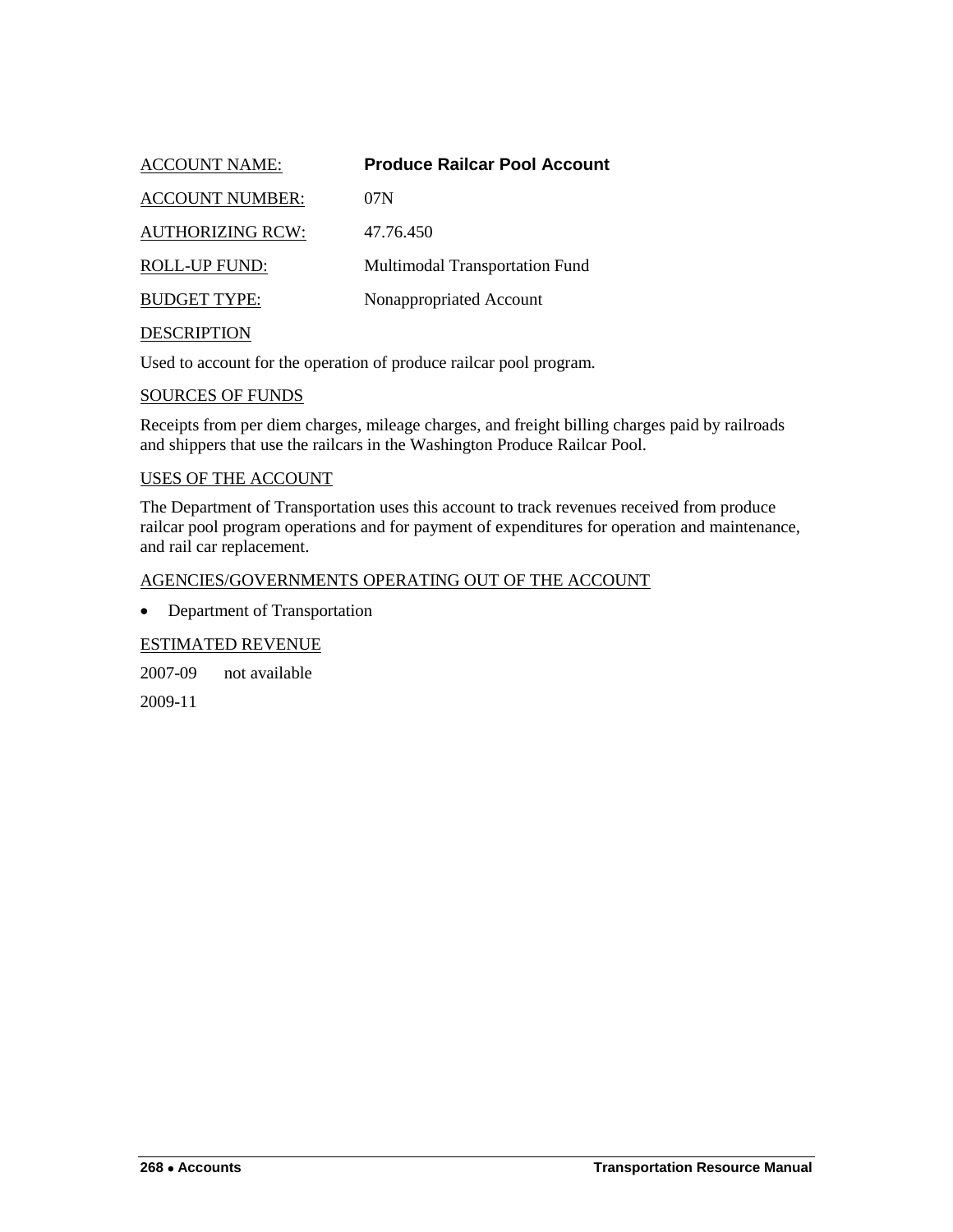<span id="page-32-0"></span>

| <b>ACCOUNT NAME:</b>    | <b>Puget Sound Capital Construction Account</b> |
|-------------------------|-------------------------------------------------|
| <b>ACCOUNT NUMBER:</b>  | 099                                             |
| <b>AUTHORIZING RCW:</b> | 47.60.505 (Created in 1970)                     |
| ROLL-UP FUND:           | Motor Vehicle Fund                              |
| <b>BUDGET TYPE:</b>     | <b>Appropriated Account</b>                     |
|                         |                                                 |

Provide funding for ferry vessel and terminal acquisition, construction, and improvements, and for repayment of bonds issued for these purposes. Use of these funds are restricted by the *18th Amendment. (*See *Funds Section* for text).

## SOURCES OF FUNDS

- Motor fuel tax (2.3726% of 23-cent gas tax collections)
- Federal grants
- Local funds
- Bond proceeds (see *Projected Bond Sales* in *Bonds* section)
- Administrative transfers

## USES OF THE ACCOUNT

- Debt service on 1992 bonds
- Debt service on 1977 bonds
- Vessel acquisition and construction and improvements
- Emergency repairs
- Repairs to maintain continuity of service
- Terminal construction and improvements
- Hood Canal Bridge

## AGENCIES/GOVERNMENTS OPERATING OUT OF THE ACCOUNT

• Department of Transportation

## ESTIMATED REVENUE (Nov. 2008 Forecast; excludes bond proceeds and carryover)

2007–09 \$110,004,000

2009–11 \$99,829,000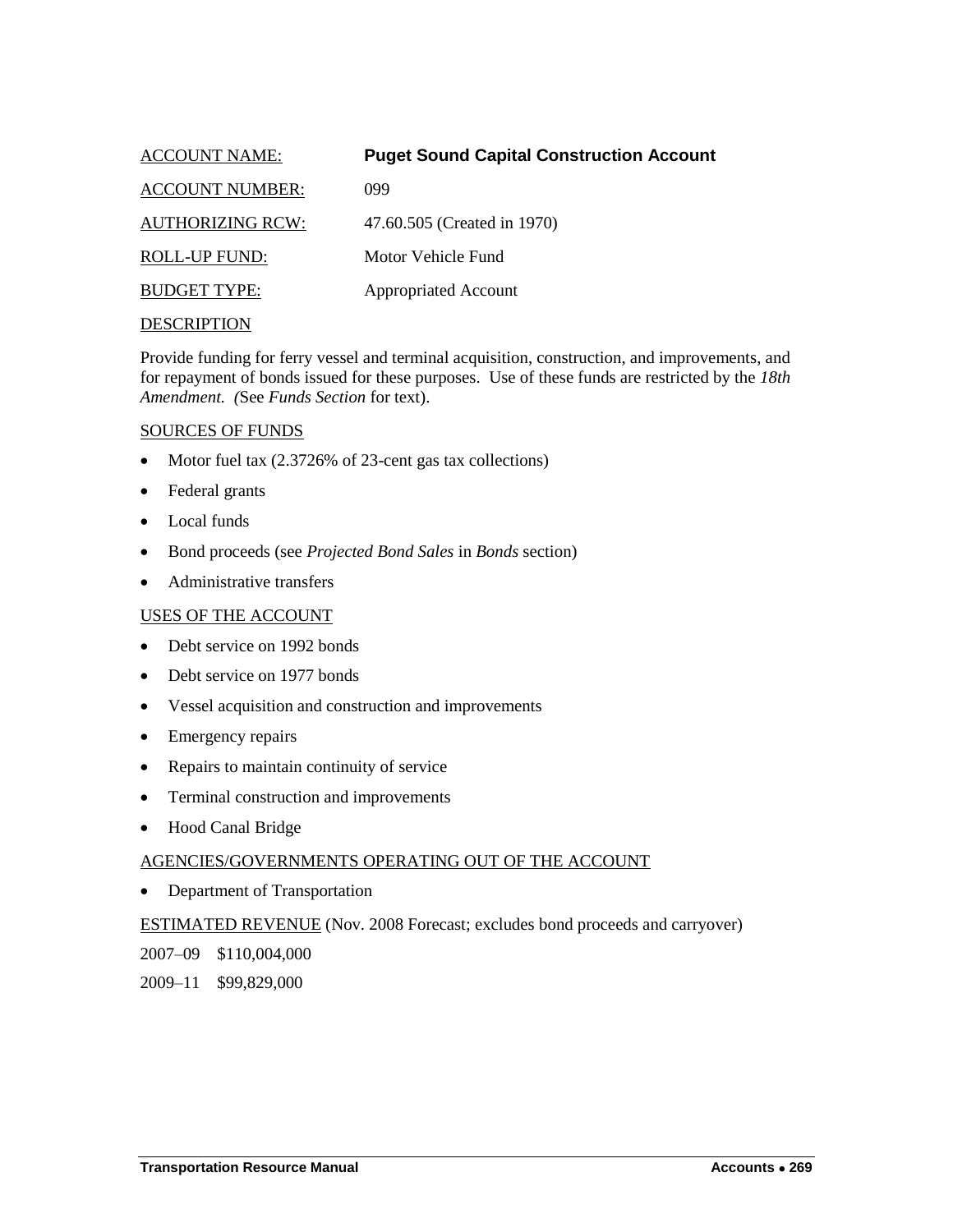<span id="page-33-0"></span>

| <b>ACCOUNT NAME:</b>    | <b>Puget Sound Ferry Operations Account</b> |
|-------------------------|---------------------------------------------|
| <b>ACCOUNT NUMBER:</b>  | 109                                         |
| <b>AUTHORIZING RCW:</b> | 47.60.530 (Created in 1972)                 |
| ROLL-UP FUND:           | Motor Vehicle Fund                          |
| <b>BUDGET TYPE:</b>     | <b>Appropriated Account</b>                 |
| <b>DESCRIPTION</b>      |                                             |

Provide tax support for operations and maintenance of Washington State Ferries. Use of these funds are restricted by the *18th Amendment. (*See *Funds Section* for text).

#### SOURCES OF FUNDS

- Motor fuel tax (2.3283% of 23-cent gas tax collections)
- Motor vehicle registration fee (\$2.02 per new registration, \$0.93 per renewal)
- Combined licensing fees (1.375% of collections)
- Treasury deposit earnings
- Concessions and other miscellaneous revenue

#### USES OF THE ACCOUNT

- Department of Transportation ferry operation and maintenance
- Activities of the Marine Employees Commission

#### AGENCIES OPERATING OUT OF ACCOUNT

- Department of Transportation (Washington State Ferries)
- Marine Employees Commission

ESTIMATED REVENUE (Includes sources of funds listed above based upon the Nov. 2008 Forecast. Does not include carryover from prior biennium.)

2007–09 \$350,305,000

2009–11 \$396,474,000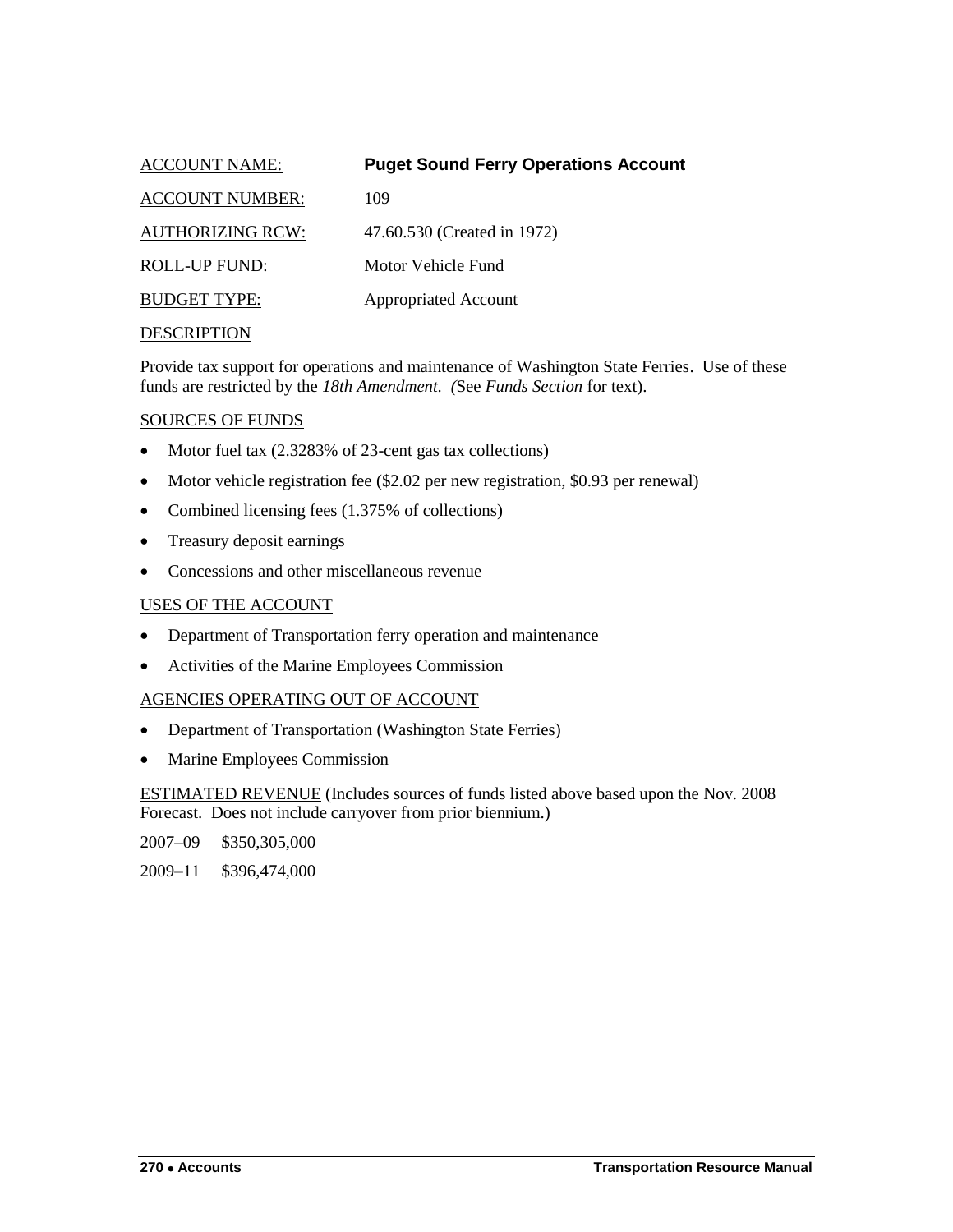<span id="page-34-0"></span>

| <b>ACCOUNT NAME:</b>    | <b>Puyallup Tribal Settlement Account</b> |
|-------------------------|-------------------------------------------|
| <b>ACCOUNT NUMBER:</b>  | 736                                       |
| <b>AUTHORIZING RCW:</b> | 46.68.210 (Created in 1990)               |
| ROLL-UP FUND:           | Motor Vehicle Fund                        |
| <b>BUDGET TYPE:</b>     | <b>Appropriated Account</b>               |
| <b>DESCRIPTION</b>      |                                           |

Provides funds for road improvements as part of the Puyallup Tribal Settlement of 1989. Use of these funds are restricted by the *18th Amendment. (*See *Funds Section* for text).

## SOURCES OF FUNDS

- Treasury deposit earnings
- Federal grants

#### USES OF THE ACCOUNT

To provide roadway improvements for the SR 509 corridor located within the Tacoma tide flats, including improvements related to the Blair Bridge.

## AGENCIES/JURISDICTIONS OPERATING OUT OF THE ACCOUNT

• Department of Transportation

ESTIMATED REVENUE (Includes sources of funds listed above based upon the Nov. 2008 Forecast. Does not include carryover from prior biennium.)

2007–09 \$400,000

2009–11 \$0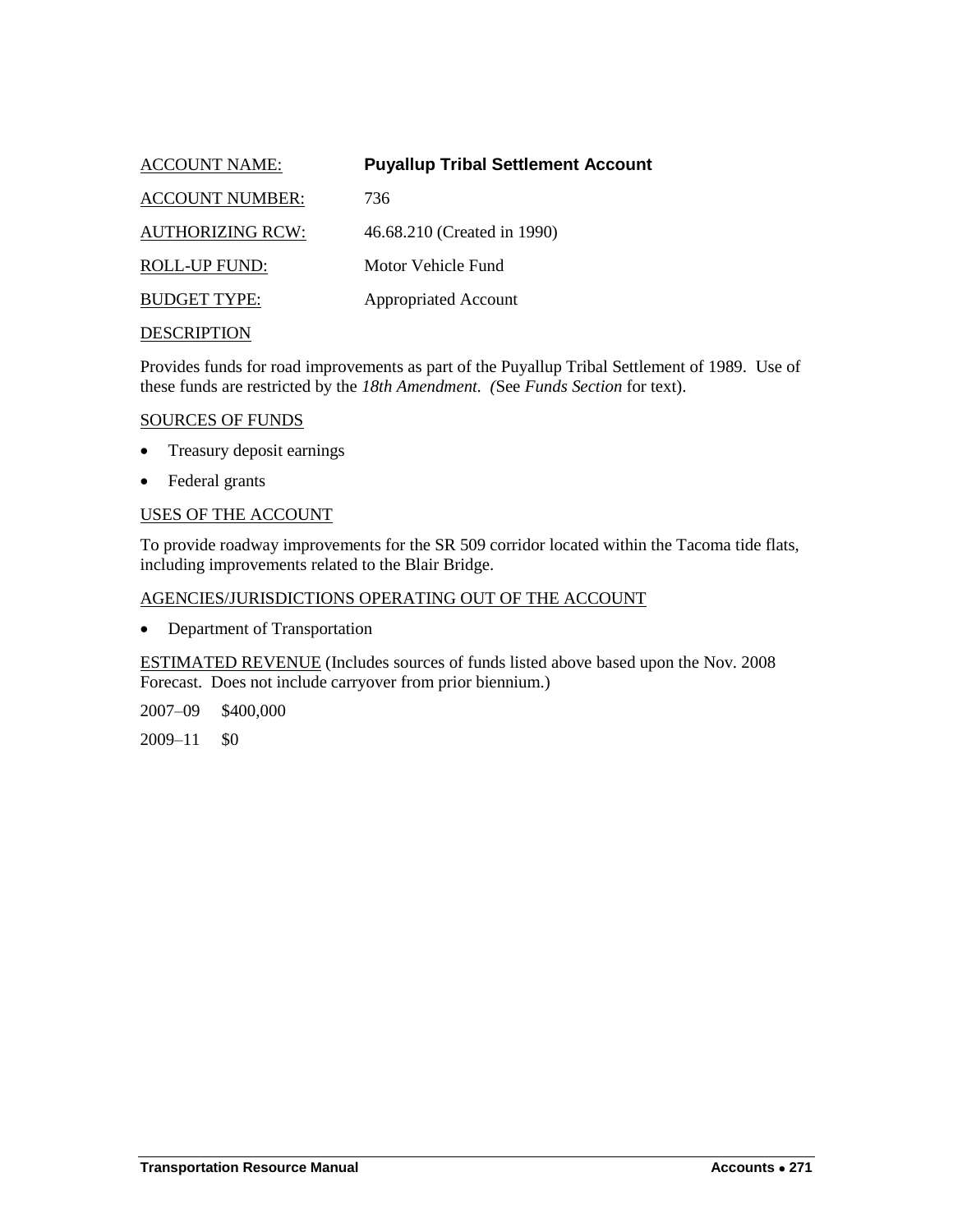<span id="page-35-0"></span>

| ACCOUNT NAME:           | <b>Recreational Vehicle Account</b>       |
|-------------------------|-------------------------------------------|
| <b>ACCOUNT NUMBER:</b>  | 097                                       |
| <b>AUTHORIZING RCW:</b> | 46.68.170 and 46.16.063 (Created in 1980) |
| ROLL-UP FUND:           | Motor Vehicle Fund                        |
| <b>BUDGET TYPE:</b>     | <b>Appropriated Account</b>               |
|                         |                                           |

Provides funds to the Department of Transportation for the construction and maintenance of recreational vehicle sanitary disposal systems at rest areas on federal-aid highways. Revenue is transferred into the Motor Vehicle Account for these purposes. Use of these funds are restricted by the *18th Amendment. (*See *Funds Section* for text).

#### SOURCES OF FUNDS

- Three-dollar surcharge collected from recreational vehicle owners at the time their RV is registered each year.
- Treasury deposit earnings

## USES OF THE ACCOUNT

For preliminary engineering and construction and maintenance of sanitary disposal systems at roadside rest areas.

#### AGENCIES/GOVERNMENTS OPERATING OUT OF THE ACCOUNT

• Department of Transportation

ESTIMATED REVENUE (Includes sources of funds listed above based upon the Nov. 2008 Forecast. Does not include carryover from prior biennium.)

2007–09 1,382,587

2009–11 1,410,300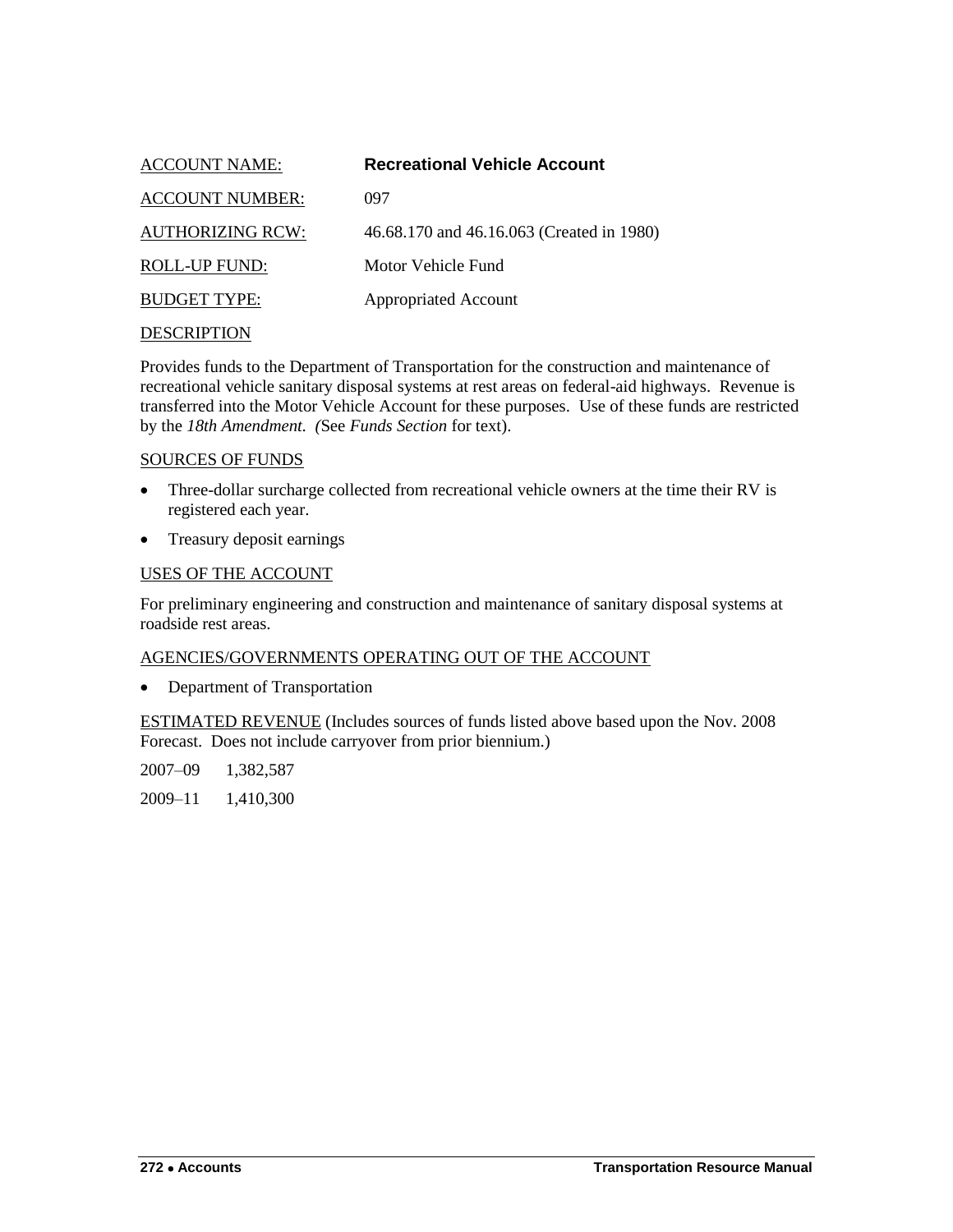<span id="page-36-0"></span>

| <b>ACCOUNT NAME:</b>    | <b>Regional Mobility Grant Program Account</b> |
|-------------------------|------------------------------------------------|
| <b>ACCOUNT NUMBER:</b>  | 11 B                                           |
| <b>AUTHORIZING RCW:</b> | 46.68.320 (Created in 2006)                    |
| <b>ROLL-UP FUND:</b>    | <b>Multimodal Transportation Fund</b>          |
| <b>BUDGET TYPE:</b>     | <b>Appropriated Account</b>                    |

A grant program to aid local governments in funding projects such as intercounty connectivity service, park and ride lots, rush hour transit service, and capital projects that improve the connectivity and efficiency of our transportation system.

## SOURCES OF FUNDS

- A statutory transfer of \$40 million per biennium from the Multimodal Transportation Account
- Treasury deposit earnings

#### USES OF THE ACCOUNT

 Expenditures from the account may be used only for the grants provided under RCW 47.66.030

## AGENCIES/GOVERNMENTS OPERATING OUT OF THE ACCOUNT

• Department of Transportation

ESTIMATED REVENUE (Includes sources of funds listed above based upon the Nov. 2008 Forecast. Does not include carryover from prior biennium.)

2007–09 \$40,463,000

2009–11 \$40,463,000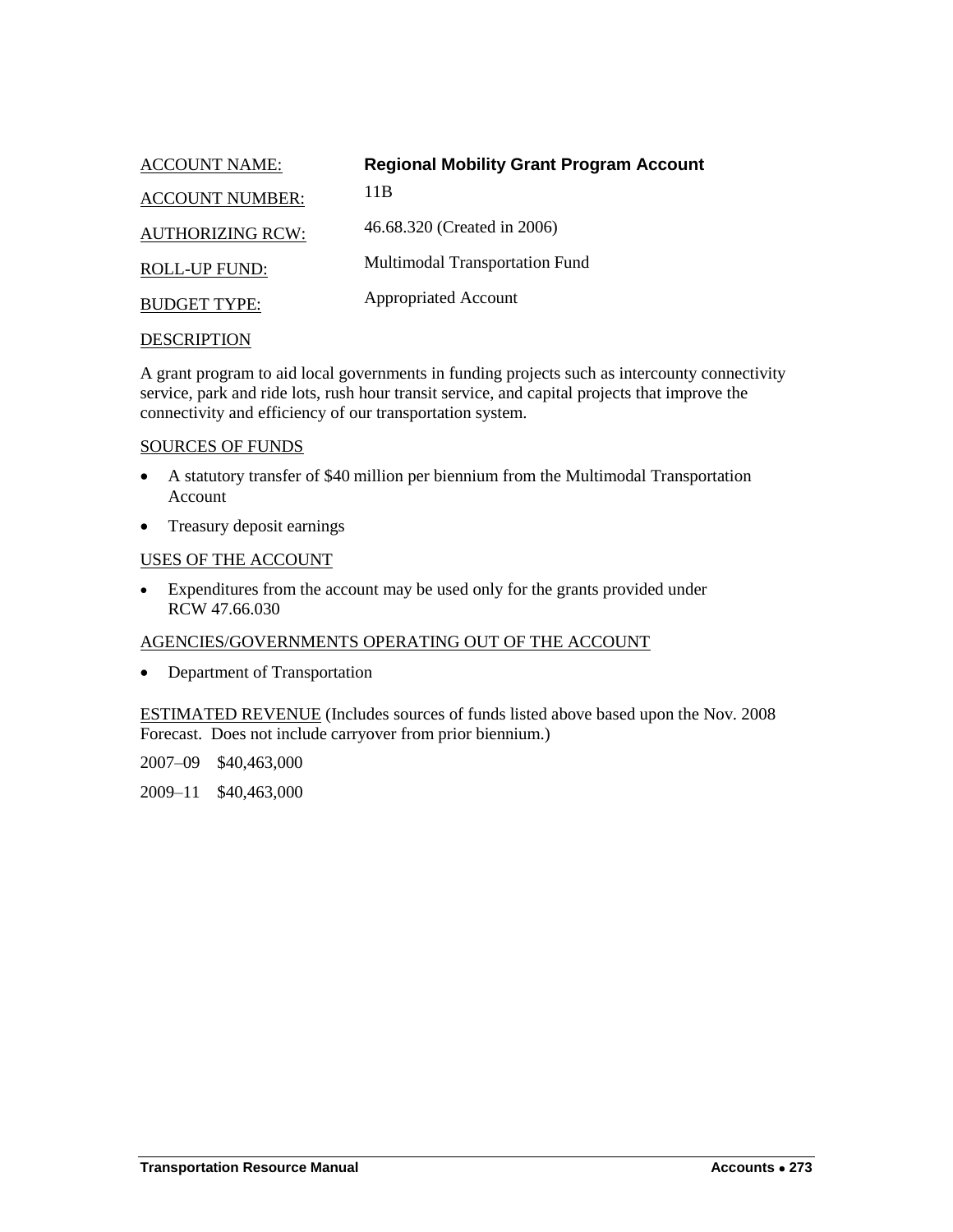<span id="page-37-0"></span>

| <b>ACCOUNT NAME:</b>    | <b>Rural Arterial Trust Account</b> |
|-------------------------|-------------------------------------|
| <b>ACCOUNT NUMBER:</b>  | 102                                 |
| <b>AUTHORIZING RCW:</b> | 36.79.020 (Created in 1983)         |
| ROLL-UP FUND:           | Motor Vehicle Fund                  |
| <b>BUDGET TYPE:</b>     | <b>Appropriated Account</b>         |
|                         |                                     |

Construction and improvement of county major and minor collectors in rural areas, for the construction of replacement bridges funded by the federal bridge replacement program on access roads in rural areas, and for administrative expenses of the County Road Administration Board. Use of these funds are restricted by the *18th Amendment. (*See *Funds Section* for text).

#### SOURCE OF FUNDS

- Motor fuel tax  $(2.5363\% \text{ of } 23\text{-cent gas tax collections})$
- Treasury deposit earnings

## USES OF THE ACCOUNT

- For the construction and improvement of county rural arterials and collectors.
- For the construction of replacement bridges funded by the federal bridge replacement program on access roads in rural areas.
- For those expenses of the County Road Administration Board associated with the administration of the rural arterial program.

#### AGENCIES/GOVERNMENTS OPERATING OUT OF THE ACCOUNT

Appropriated to the County Road Administration Board for distribution to local agencies.

ESTIMATED REVENUE (Includes sources of funds listed above based upon the Nov. 2008 Forecast. Does not include carryover from prior biennium.)

2007–09 \$40,257,000

2009–11 \$42,444,000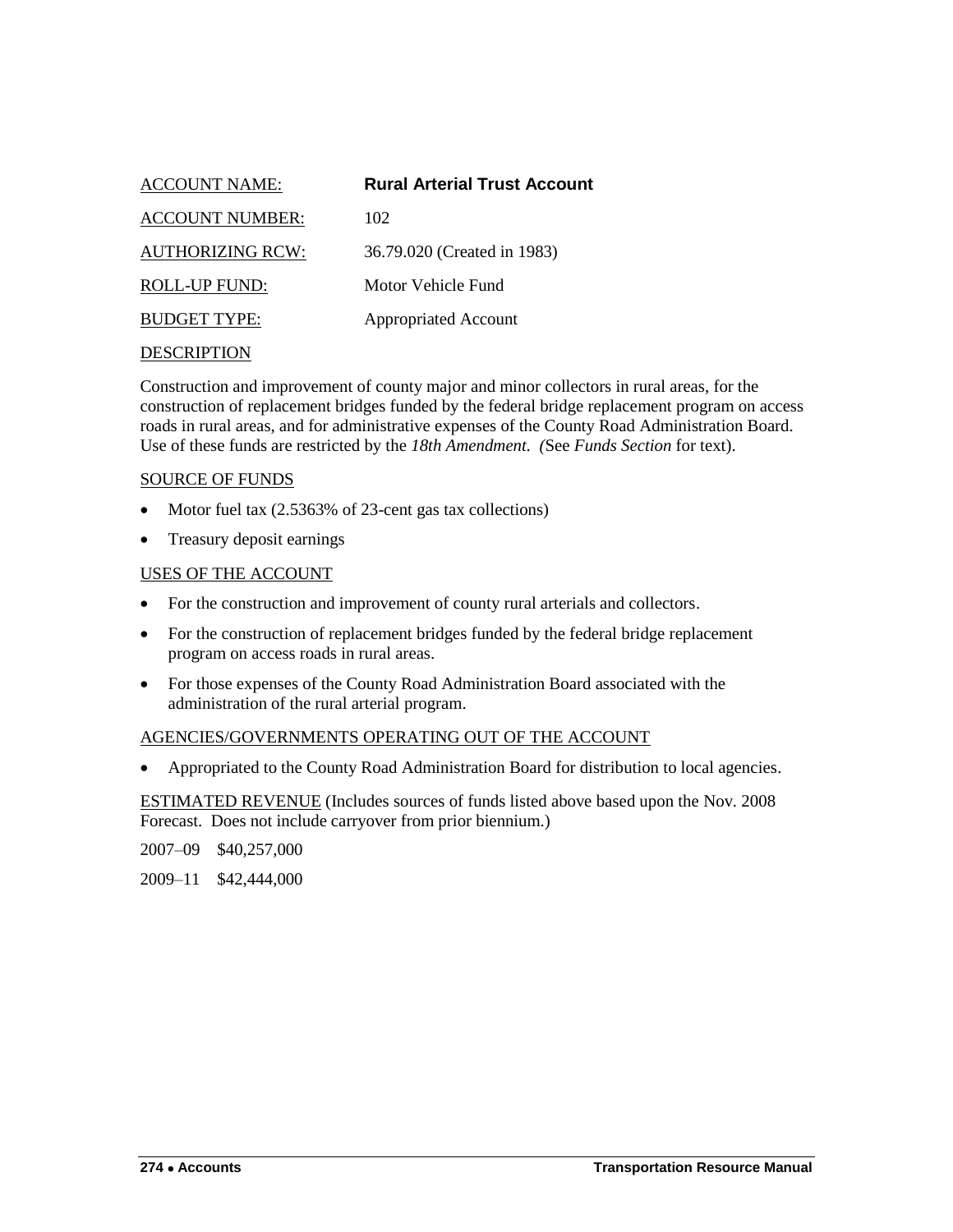<span id="page-38-0"></span>

| <b>ACCOUNT NAME:</b>    | <b>School Zone Safety Account</b> |
|-------------------------|-----------------------------------|
| <b>ACCOUNT NUMBER:</b>  | 780                               |
| <b>AUTHORIZING RCW:</b> | 46.61.440 (Created in 1996)       |
| <b>ROLL-UP FUND:</b>    | Miscellaneous Trust Fund          |
| <b>BUDGET TYPE:</b>     | <b>Appropriated Account</b>       |

Serves as repository for fines assessed against persons speeding in school/playground speed zones.

#### SOURCES OF FUNDS

Fines for speeding violations in school zones

#### USES OF THE ACCOUNT

Funds are available for use by community organizations to improve safety near school zones.

## AGENCIES/JURISDICTIONS OPERATING OUT OF THE ACCOUNT

- Washington Traffic Safety Commission
- Community organizations

ESTIMATED REVENUE (Includes sources of funds listed above based upon the Nov. 2008 Forecast. Does not include carryover from prior biennium.)

2007–09 \$3,100,000

2009–11 \$2,500,000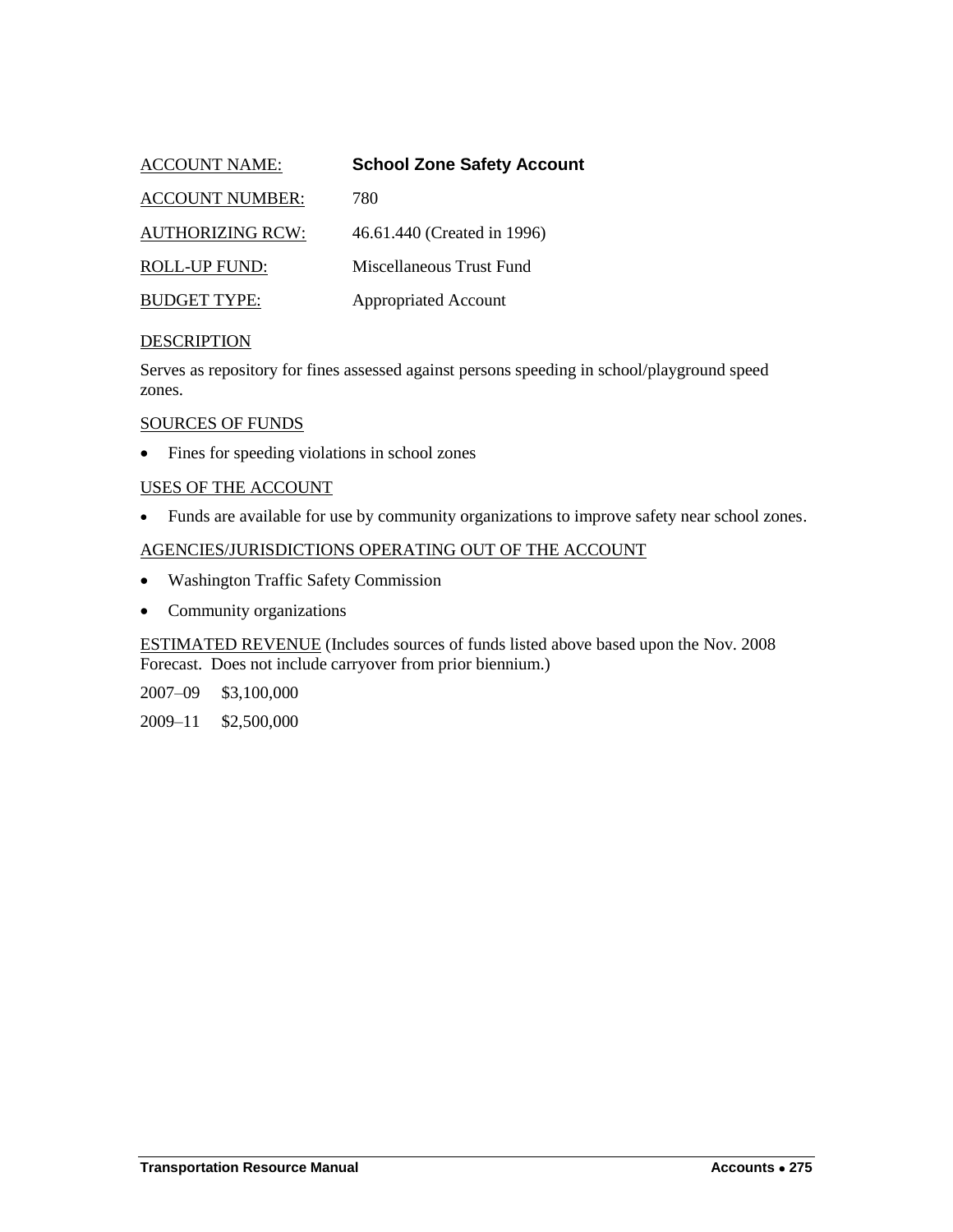<span id="page-39-0"></span>

| <b>ACCOUNT NAME:</b>    | <b>Small City Pavement and Sidewalk Account</b> |
|-------------------------|-------------------------------------------------|
| <b>ACCOUNT NUMBER:</b>  | 08M                                             |
| <b>AUTHORIZING RCW:</b> | 47,26,340 (Created 2005)                        |
| <b>ROLL-UP FUND:</b>    | Motor Vehicle Fund                              |
| <b>BUDGET TYPE:</b>     | <b>Appropriated Account</b>                     |
| <b>DESCRIPTION</b>      |                                                 |

A grant program to aid small cities to fund pavement and sidewalk projects.

#### SOURCES OF FUNDS

- \$1,000,000 annual statutory transfer from the Transportation Partnership Account
- Treasury deposit earnings

#### USES OF THE ACCOUNT

Used for small city pavement and sidewalk projects of improvements selected by the Transportation Improvement Board, to pay principal and interest on bonds authorized for these projects of improvements, to make grants or loans, or to pay for engineering feasibilities studies.

#### AGENCIES/JURISDICTIONS OPERATING OUT OF THE ACCOUNT

• Transportation Improvement Board

ESTIMATED REVENUE (Includes sources of funds listed above based upon the Nov. 2008 Forecast. Does not include carryover from prior biennium.)

2007–09 \$1,100,000

2009–11 \$2,100,000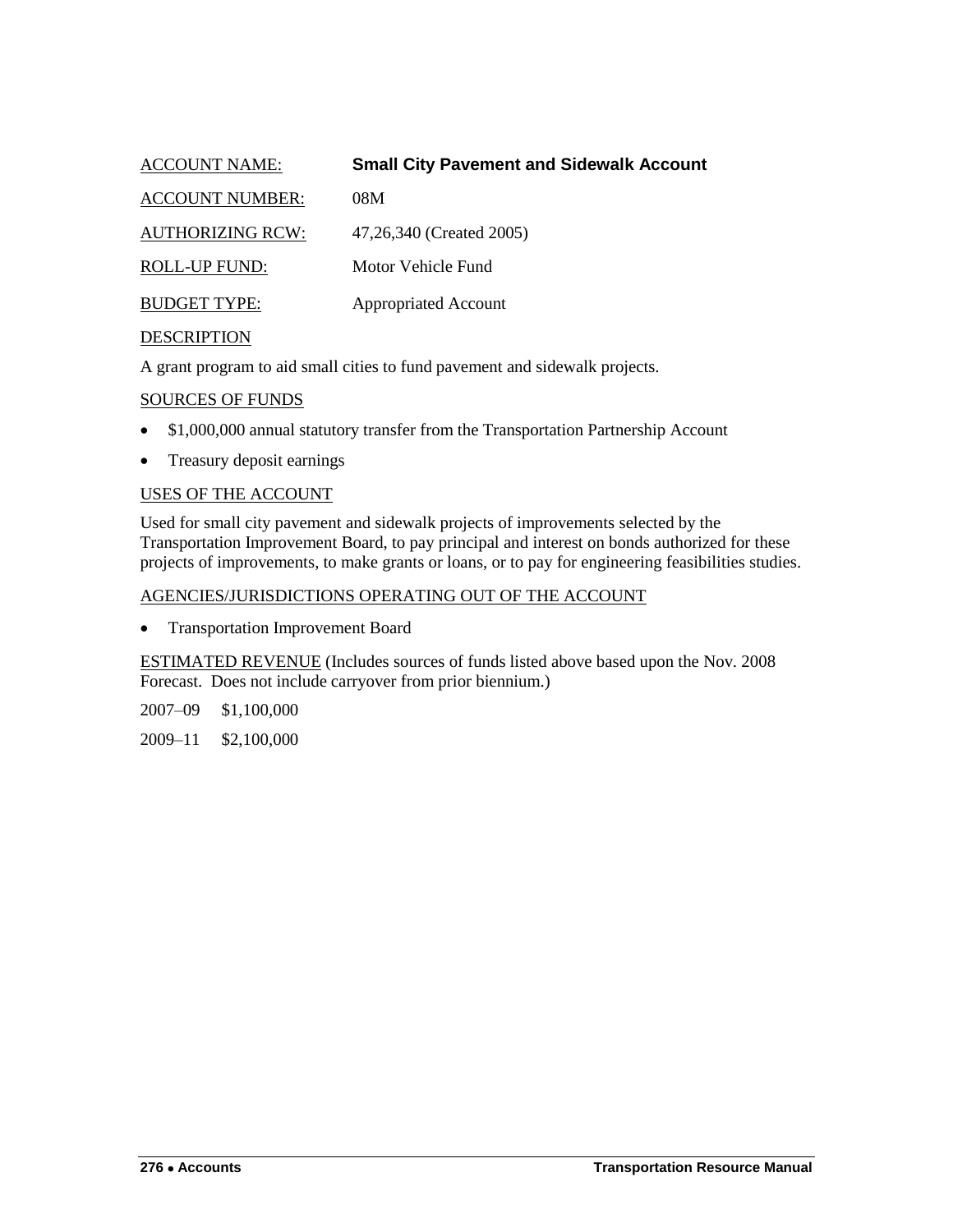<span id="page-40-0"></span>

| <b>ACCOUNT NAME:</b>    | <b>Special Category C Account</b> |
|-------------------------|-----------------------------------|
| <b>ACCOUNT NUMBER:</b>  | 215                               |
| <b>AUTHORIZING RCW:</b> | 46.68.090 (Created in 1990)       |
| ROLL-UP FUND:           | Motor Vehicle Fund                |
| <b>BUDGET TYPE:</b>     | <b>Appropriated Account</b>       |
|                         |                                   |

To serve as a repository for motor vehicle fuel tax and special fuel tax revenue to be distributed to the Department of Transportation for Special Category C projects, which require special financing measures due to their high cost. Use of these funds are restricted by the *18th Amendment. (*See *Funds Section* for text).

#### SOURCES OF FUNDS

- Motor fuel tax  $(3.2609\% 23¢$  gas tax collections)
- Bond proceeds (see *Projected Bond Sales* in *Bonds* section)
- Treasury deposit earnings

#### USES OF THE ACCOUNT

- To finance high-priority, high-cost Department of Transportation capacity improvement projects.
- Debt service on bonds

#### AGENCIES/JURISDICTIONS OPERATING OUT OF THE ACCOUNT

• Department of Transportation

ESTIMATED REVENUE (Nov. 2008 Forecast; excludes bond proceeds and carryover).

2007–09 \$49,143,000

2009–11 \$50,997,000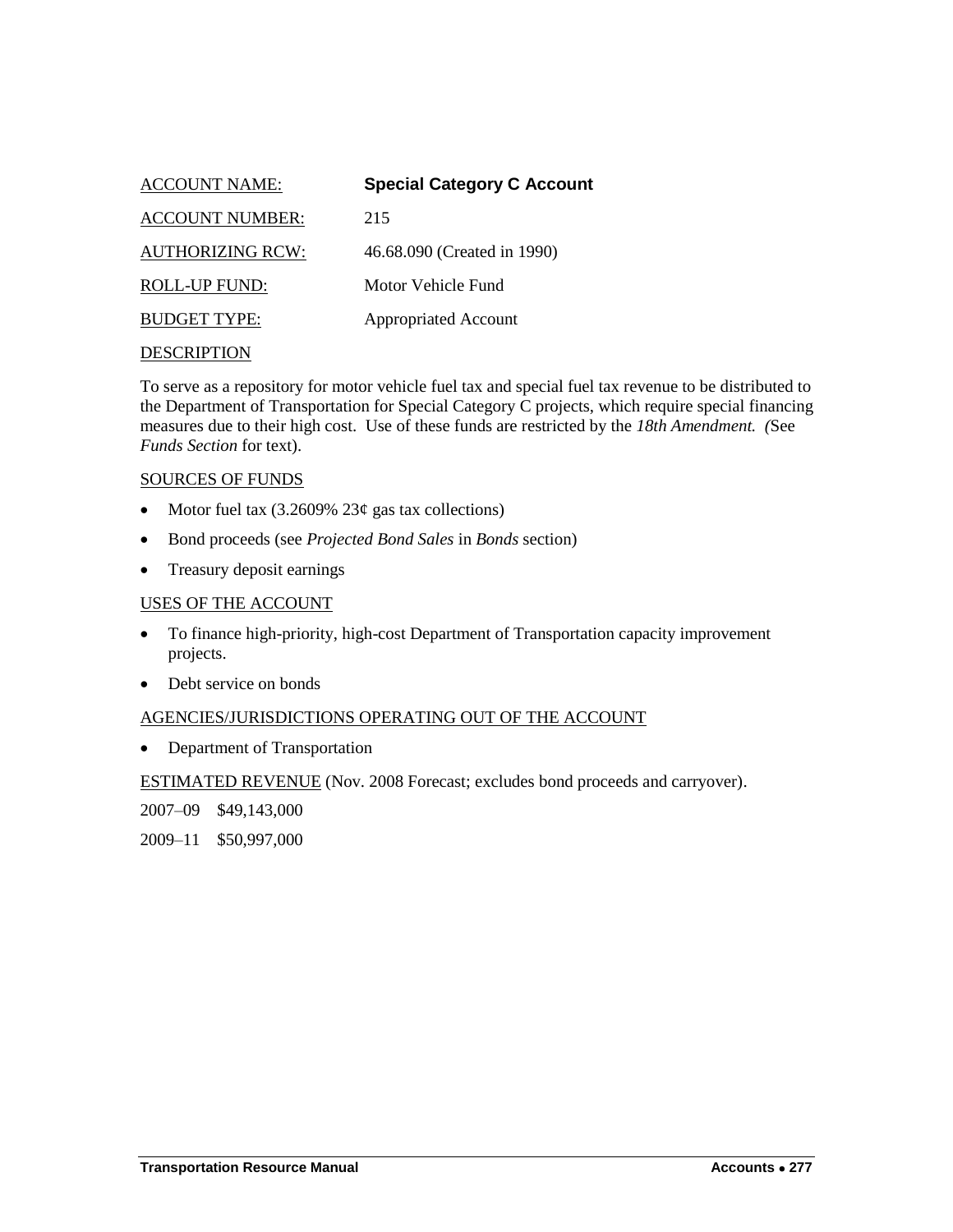<span id="page-41-0"></span>

| <b>ACCOUNT NAME:</b>    | <b>Special License Plate Applicant Trust Account</b> |
|-------------------------|------------------------------------------------------|
| <b>ACCOUNT NUMBER:</b>  | 07K                                                  |
| <b>AUTHORIZING RCW:</b> | 46.16.755 (Created in 2003)                          |
| <b>ROLL-UP FUND:</b>    | Central Administrative and Regulatory Fund           |
| <b>BUDGET TYPE:</b>     | Nonappropriated Account                              |
|                         |                                                      |

Created in 2003 (Chapter 196, Laws of 2003) to account for start-up monies from special license plate applicants.

## SOURCES OF FUNDS

Prepayment of all start-up costs associated with the creation and implementation of the special license plate in an amount determined by the department.

## USES OF THE ACCOUNT

Start-up costs associated with the creation and implementation of the special license plate

## AGENCIES/GOVERNMENTS OPERATING OUT OF THE ACCOUNT

• Department of Licensing

ESTIMATED REVENUE (Includes sources of funds listed above based upon the Nov. 2008 Forecast. Does not include carryover from prior biennium.)

No activity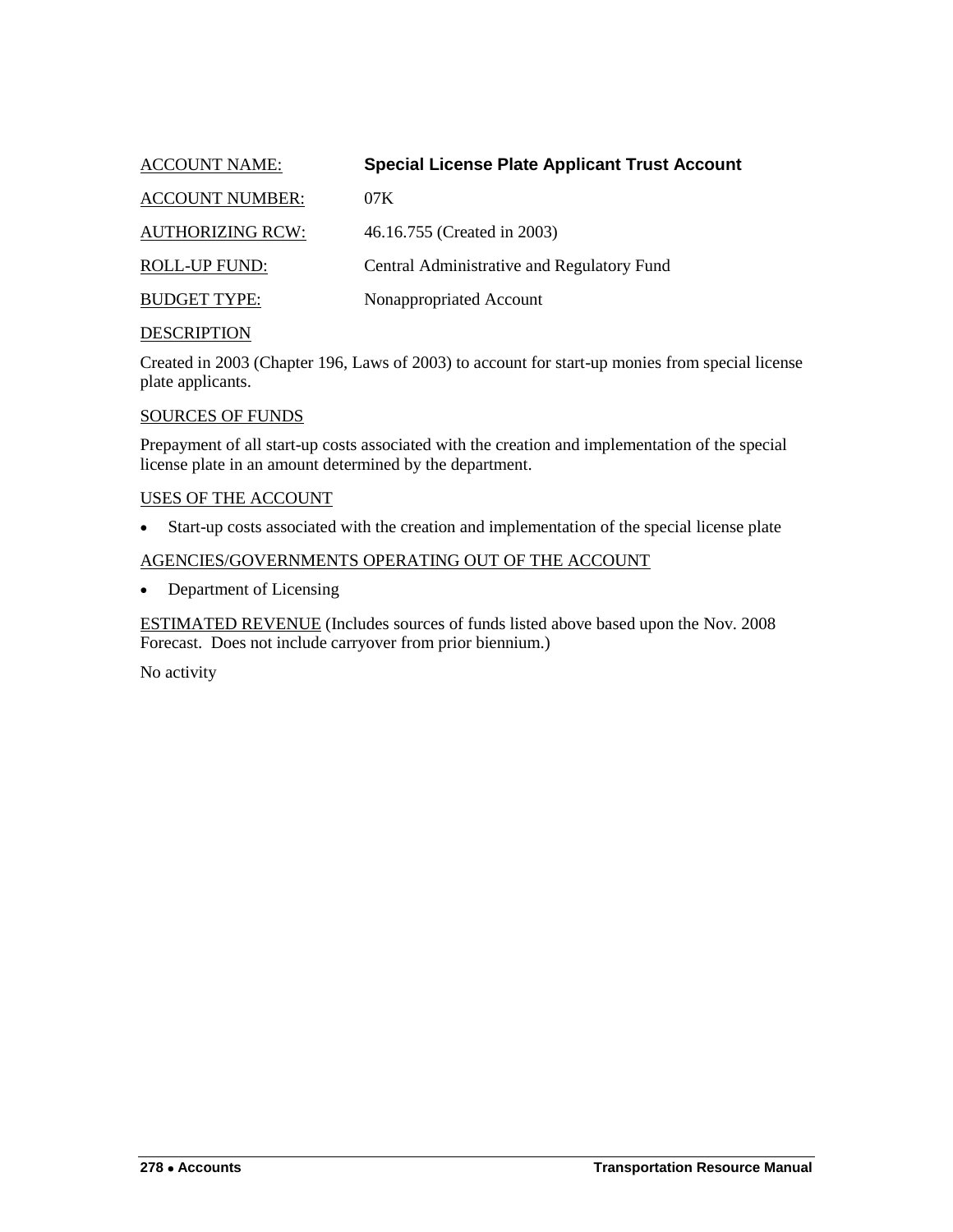<span id="page-42-0"></span>

| <b>ACCOUNT NAME:</b>    | <b>State Patrol Highway Account</b> |
|-------------------------|-------------------------------------|
| <b>ACCOUNT NUMBER:</b>  | 081                                 |
| <b>AUTHORIZING RCW:</b> | 46.68.030 (Created in 1981)         |
| <b>ROLL-UP FUND:</b>    | Motor Vehicle Fund                  |
| <b>BUDGET TYPE:</b>     | <b>Appropriated Account</b>         |
|                         |                                     |

Used solely to fund highway activities of the Washington State Patrol. Use of these funds are restricted by the *18th Amendment. (*See *Funds Section* for text).

## MAJOR SOURCES OF FUNDS

- Motor vehicle registration fee (\$15 per registration of collections)
- Combined licensing fee (22.36% of net collections)
- Original or renewal of driver's license (\$20.35 of each fee)
- Copy of records/driving abstract (\$5 per each \$10 fee)
- Other permit, review, access and penalty fees
- Terminal safety inspection fees from Utilities and Transportation Commission
- 80% of Treasury deposit earnings
- Federal grants (see *Motor Carrier Safety Assistance Program* in *Federal Funding* section)
- Local funds

#### USES OF THE ACCOUNT

Used for the traffic-related activities of the Field Operations Bureau and the Support Services Bureau, and a proportionate share of Washington State Patrol Administration.

#### AGENCIES/GOVERNMENTS OPERATING OUT OF THE ACCOUNT

• Washington State Patrol

ESTIMATED REVENUE (Includes sources of funds listed above based upon the Nov. 2008 Forecast. Does not include carryover from prior biennium.)

2007–09 \$289,863,000

2009–11 \$307,204,000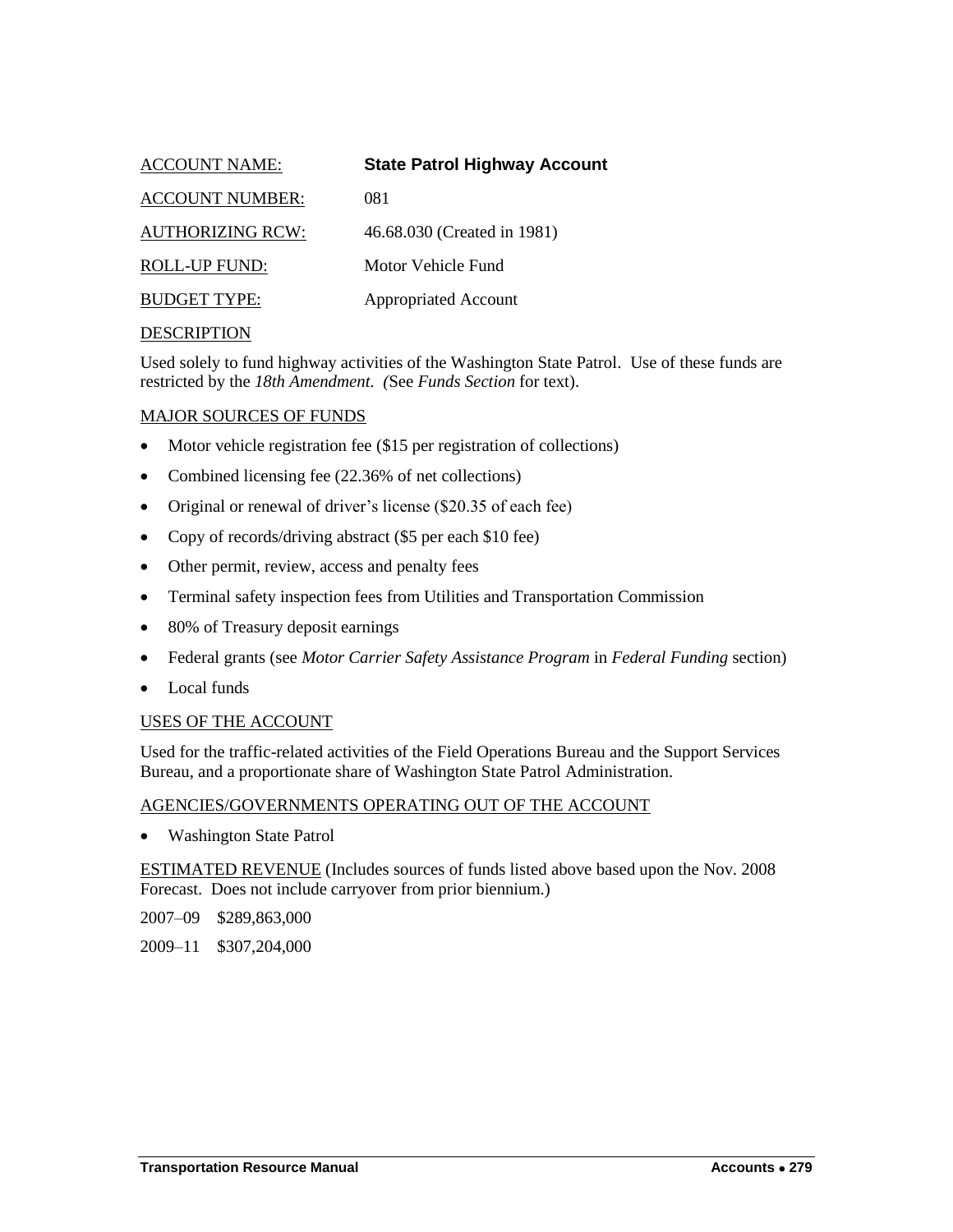<span id="page-43-0"></span>

| <b>Tacoma Narrows Toll Bridge Account</b><br>ACCOUNT NAME: |  |
|------------------------------------------------------------|--|
| <b>ACCOUNT NUMBER:</b><br>511                              |  |
| <b>AUTHORIZING RCW:</b><br>47.56.165 (Created in 2002)     |  |
| Motor Vehicle Fund<br>ROLL-UP FUND:                        |  |
| <b>BUDGET TYPE:</b><br><b>Appropriated Account</b>         |  |

Funds the construction, toll operation, and debt service payments necessary to build the second Tacoma Narrows Bridge.

## SOURCES OF FUNDS

- Bond proceeds
- Toll charges, transponder equipment, violations
- Treasury deposit earnings, including interest on unearned revenue held in account 495 for customer-prepaid Tacoma Narrows Bridge tolls.
- Other miscellaneous revenue

## USES OF THE ACCOUNT

- Provides funds for the second Tacoma Narrows Toll Bridge project
- Debt service on bonds

## AGENCIES/JURISDICTIONS THAT OPERATED OUT OF THE ACCOUNT

• Department of Transportation

ESTIMATED REVENUE (Nov. 2008 Forecast; excludes bond proceeds and carryover)

2007–09 \$80,119,000

2009–11 \$121,329,000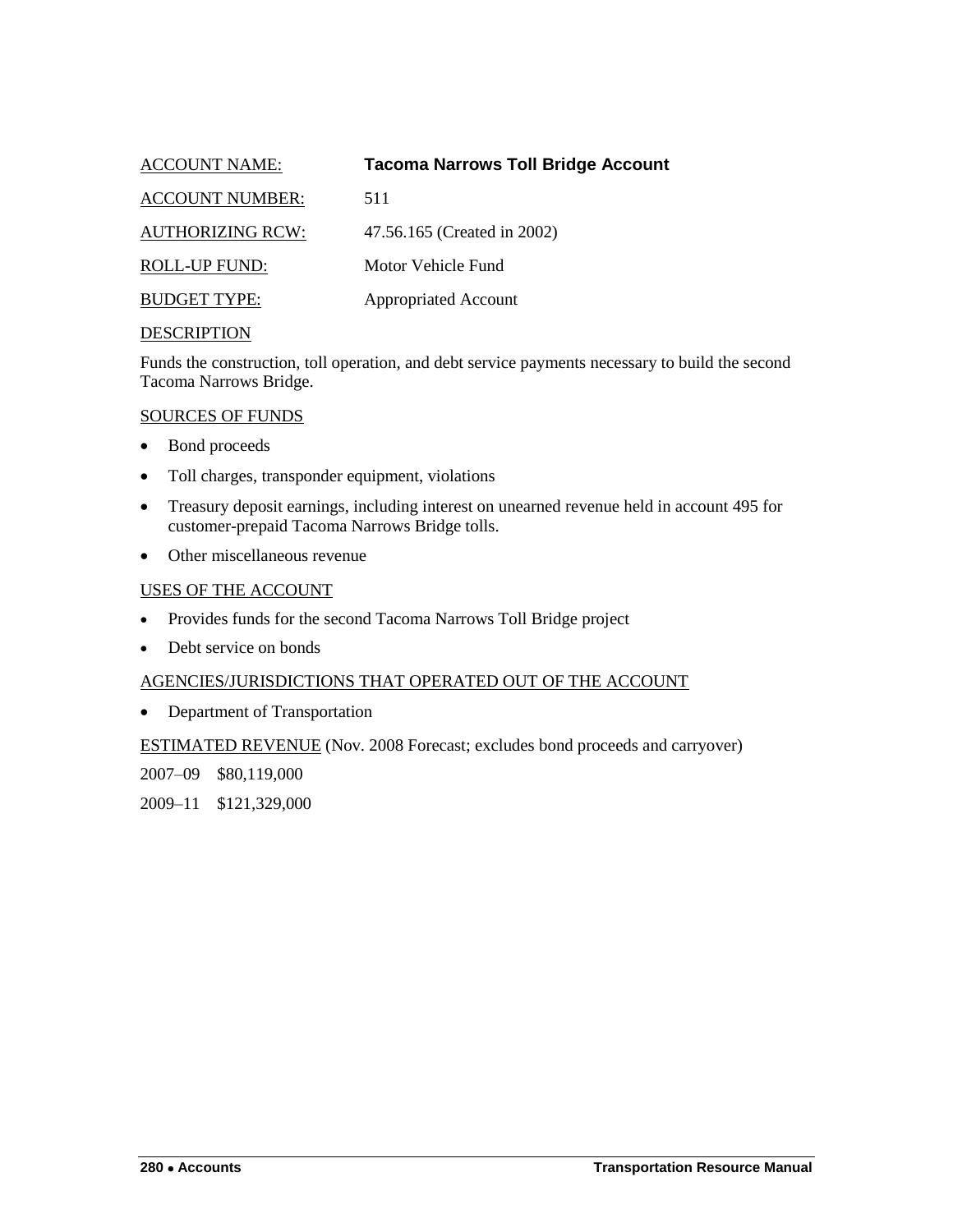<span id="page-44-0"></span>

| <b>ACCOUNT NAME:</b>    | <b>Toll Collection Account</b> |
|-------------------------|--------------------------------|
| <b>ACCOUNT NUMBER:</b>  | 495                            |
| <b>AUTHORIZING RCW:</b> | 47.56.167 (Created in 2008)    |
| <b>ROLL-UP FUND:</b>    | Motor Vehicle Fund             |
| <b>BUDGET TYPE:</b>     | Nonappropriated account        |
| <b>DESCRIPTION</b>      |                                |

Special revenue treasury trust to hold prepaid customer tolls

#### SOURCES OF FUNDS

- Transponder account deposits
- Treasury deposit earnings

## USES OF THE ACCOUNT

 To account for receipts from prepaid customer tolls. Distributions may be used only to refund customers' prepaid tolls or for distributions into the appropriate toll-facility account.

#### AGENCIES/JURISDICTIONS THAT OPERATED OUT OF THE ACCOUNT

• Department of Transportation

ESTIMATED REVENUE (Nov. 2008 Forecast; excludes bond proceeds and carryover)

 $N/A$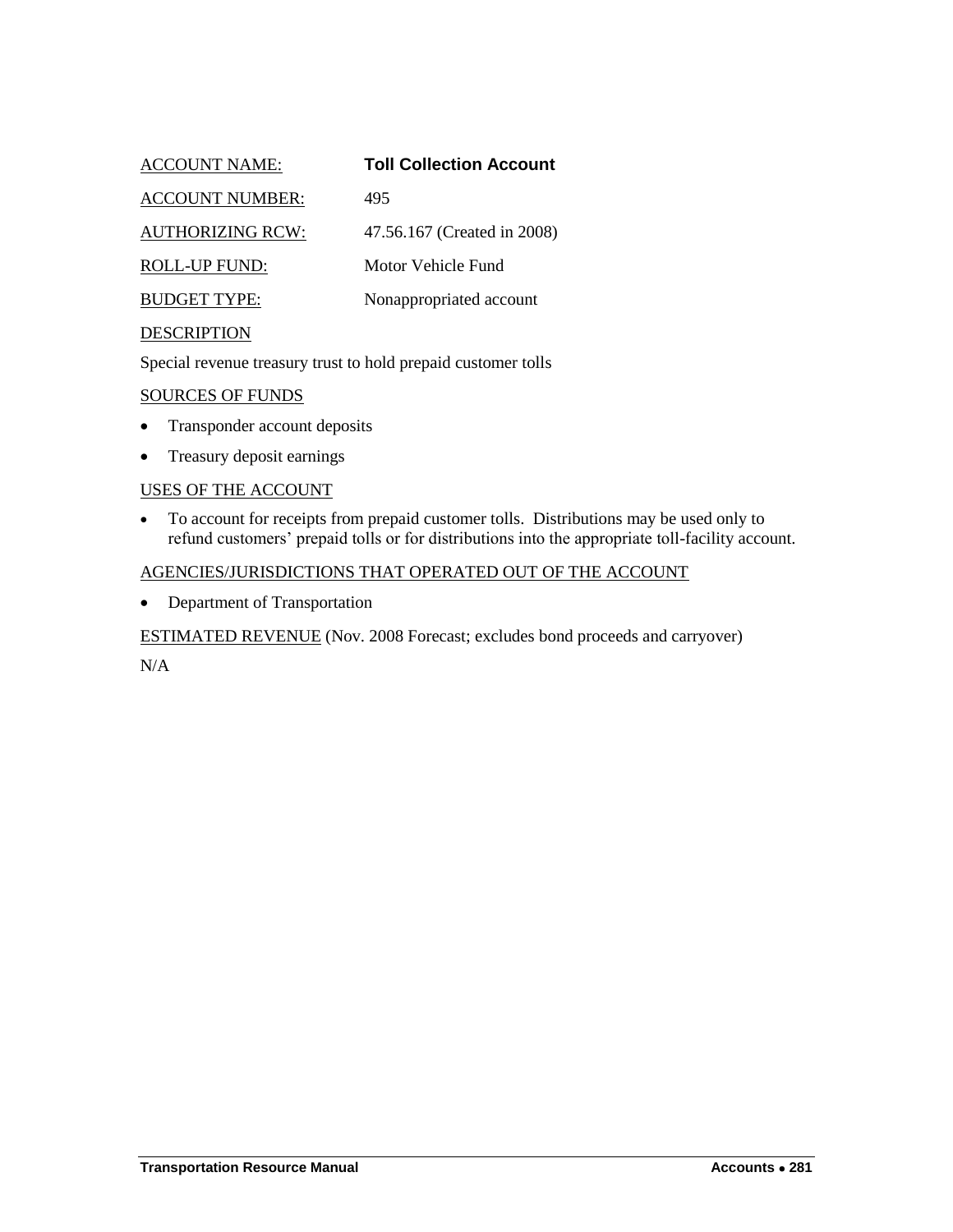<span id="page-45-0"></span>

| <b>ACCOUNT NAME:</b>    | <b>Transportation 2003 Account (Nickel Account)</b> |
|-------------------------|-----------------------------------------------------|
| <b>ACCOUNT NUMBER:</b>  | 550                                                 |
| <b>AUTHORIZING RCW:</b> | 46.68.280 (Created in 2003)                         |
| <b>ROLL-UP FUND:</b>    | Motor Vehicle Fund                                  |
| <b>BUDGET TYPE:</b>     | <b>Appropriated Account</b>                         |

Support of highway programs, including construction and maintenance of state, city, and county roads. Funds placed into this account are subject to the *18th Amendment. (*See *Funds Section* for text).

## MAJOR SOURCES OF FUNDS

- Motor fuel tax (100% of net 5-cent gas tax collections)
- Motor vehicle licenses, permits, and fees
- Miscellaneous revenues
- Bond proceeds (see *Projected Bond Sales* in *Bonds* section)
- Treasury deposit earnings

## USES OF THE ACCOUNT

- Debt service on bonds
- Support of Department of Transportation operating and capital highway programs (includes highway construction and maintenance, ferries, and support services)

## AGENCIES/GOVERNMENTS OPERATING OUT OF THE ACCOUNT

• Department of Transportation

ESTIMATED REVENUE (Nov. 2008 Forecast; excludes bond proceeds and carryover)

2007–09 \$367,602,000

2009–11 \$386,736,000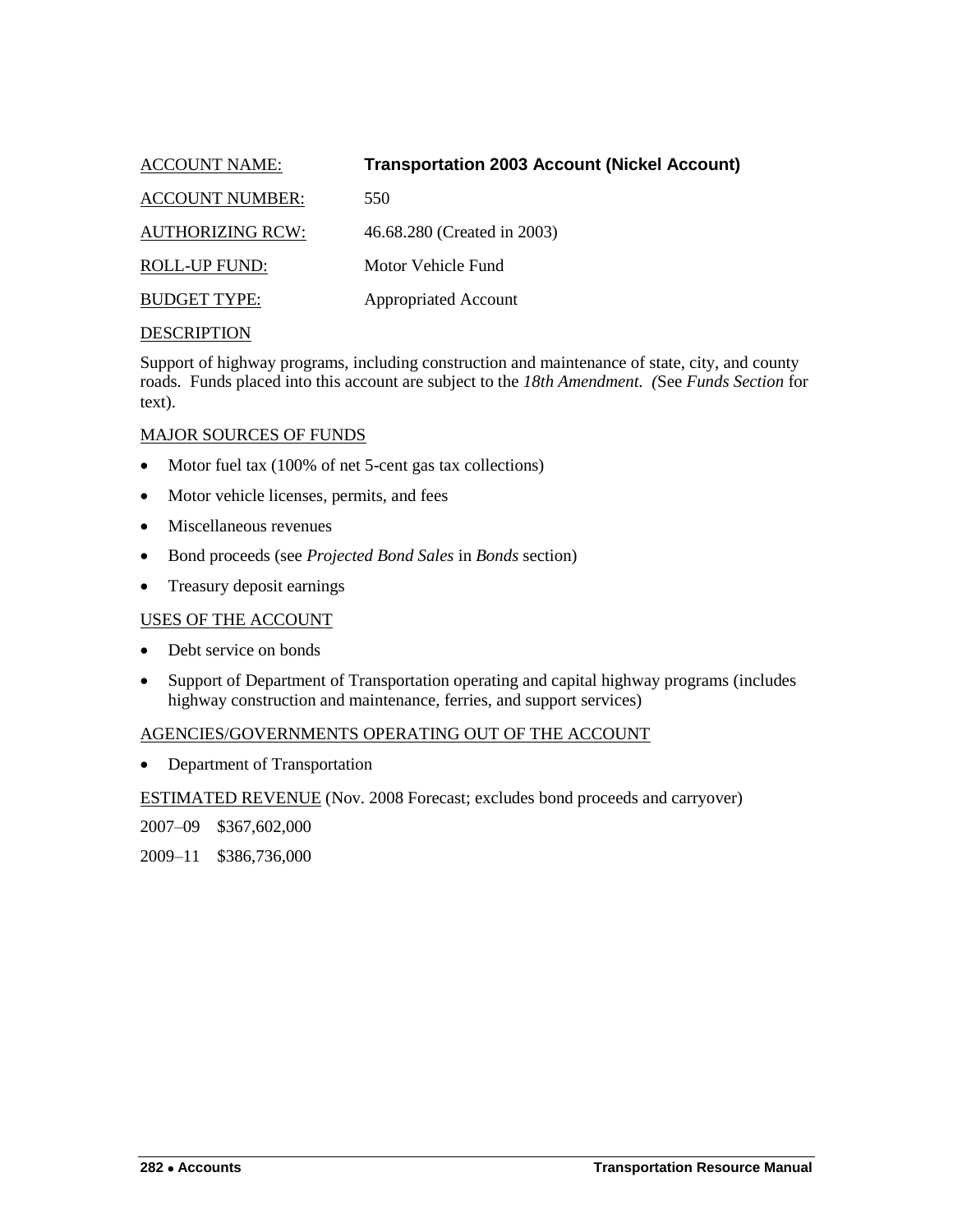<span id="page-46-0"></span>

| <b>ACCOUNT NAME:</b>    | <b>Transportation Equipment Account</b> |
|-------------------------|-----------------------------------------|
| <b>ACCOUNT NUMBER:</b>  | 410                                     |
| <b>AUTHORIZING RCW:</b> | 47.08.120 (Created in 1961)             |
| ROLL-UP FUND:           | <b>Equipment Revolving Fund</b>         |
| <b>BUDGET TYPE:</b>     | Nonappropriated Account                 |
|                         |                                         |

Provides vehicles and equipment necessary to carry out the responsibilities of the Department of Transportation (DOT). Costs associated with purchase and provision of equipment are paid through rental rates charged to the DOT divisions using the equipment. Commonly called the Transportation Equipment Fund (TEF), it is a nonappropriated account.

#### SOURCES OF FUNDS

- Rental rates paid by department users
- Sales and vanpool revenue
- Treasury deposit earnings

## USES OF THE ACCOUNT

Salaries, wages, and operations required for the repair, replacement, purchase, and operation of equipment, and for the purchase of equipment, material, and supplies used as follows:

- Administration and operation of the account
- For the administration, maintenance, and construction of highway facilities
- For the operation of an automobile pool of state-owned vehicles

## AGENCIES/JURISDICTIONS OPERATING OUT OF THE ACCOUNT

• Department of Transportation

ESTIMATED REVENUE (Includes sources of funds listed above based upon the Nov. 2008 Forecast. Does not include carryover from prior biennium.)

2007–09 \$111,196,000

2009–11 \$140,361,000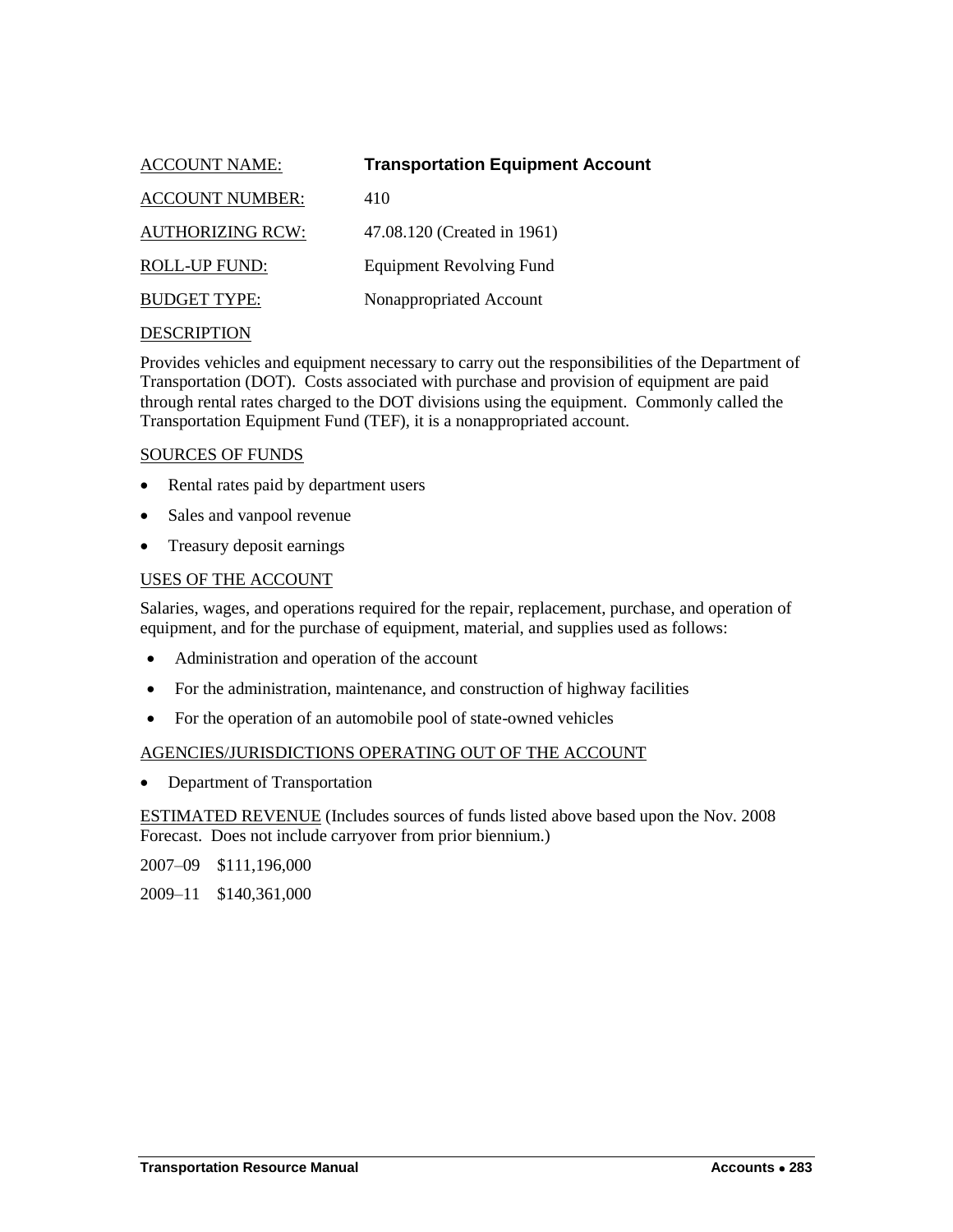<span id="page-47-0"></span>

| <b>ACCOUNT NAME:</b>    | <b>Transportation Improvement Account</b> |
|-------------------------|-------------------------------------------|
| <b>ACCOUNT NUMBER:</b>  | 144                                       |
| <b>AUTHORIZING RCW:</b> | 47.26.084 (Created in 1988)               |
| ROLL-UP FUND:           | Motor Vehicle Fund                        |
| <b>BUDGET TYPE:</b>     | <b>Appropriated Account</b>               |
| <b>DESCRIPTION</b>      |                                           |

Funds support the Transportation Partnership Program. The Transportation Partnership Program provides grants for transportation projects needed to address congestion caused by economic development or rapid growth. Forty percent of the funds are distributed to the most significant transportation projects in the state. The remaining funds are distributed regionally. Minimum local match of 20 percent is required for the urban program. Use of these funds are restricted by the *18th Amendment. (*See *Funds Section* for text).

#### SOURCES OF FUNDS

- Motor fuel tax (5.6739% of 23-cent gas tax collections)
- Statutory transfer of \$2.5m per year from the Transportation Partnership Account
- Treasury deposit earnings
- Bond proceeds (see *Projected Bond Sales* in *Bonds* section)

## USES OF THE ACCOUNT

- Grants for multijurisdictional urban transportation projects that address congestion
- Administration of the Transportation Improvement Board
- Debt service on bonds

## AGENCIES/JURISDICTIONS OPERATING OUT OF THE ACCOUNT

- Transportation Improvement Board
- State Treasurer

ESTIMATED REVENUE (Nov. 2008 Forecast; excludes bond proceeds and carryover)

2007–09 \$90,365,000

2009–11 \$93,871,000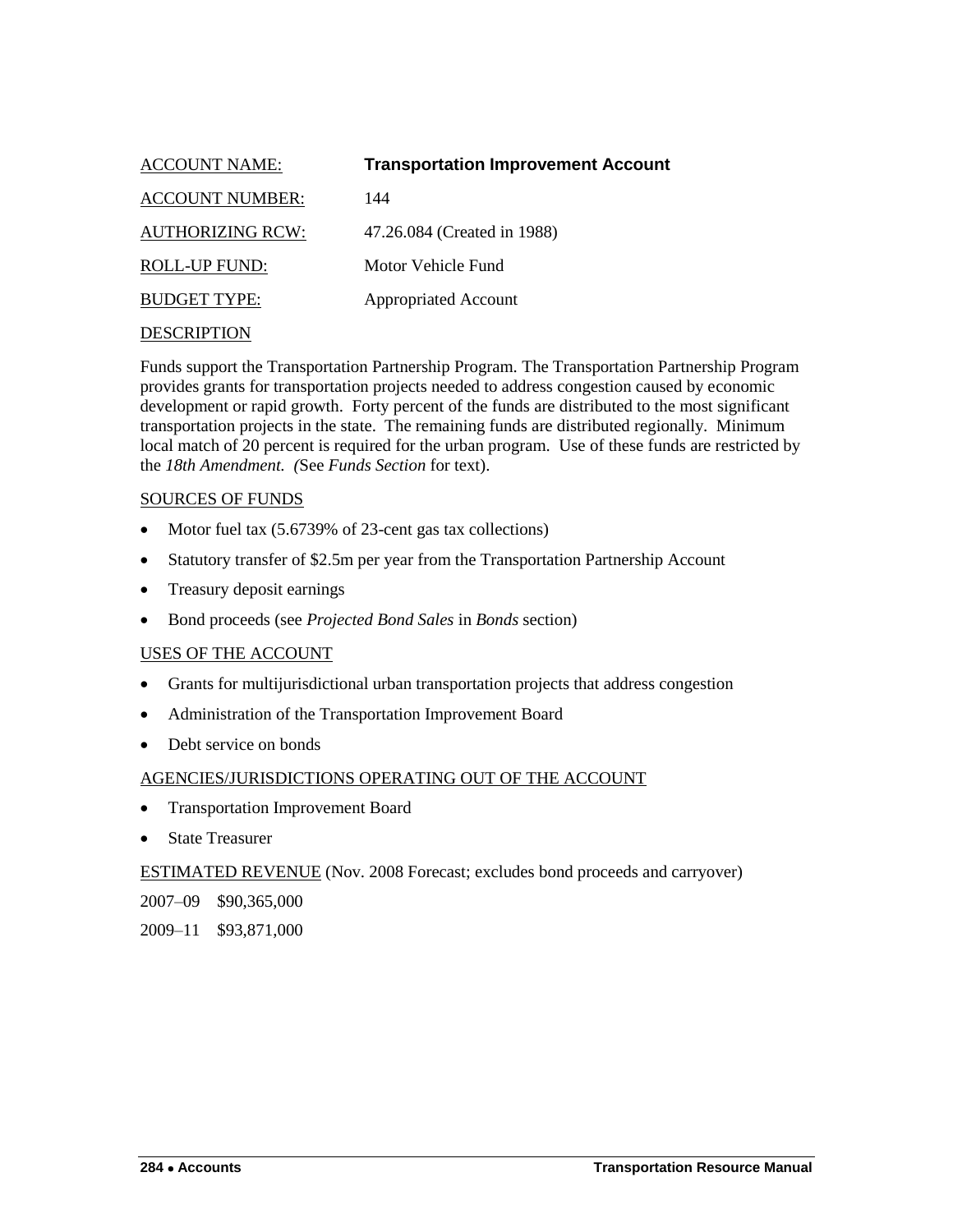<span id="page-48-0"></span>

| <b>ACCOUNT NAME:</b>    | <b>Transportation Improvement Board Bond Retirement Account</b> |
|-------------------------|-----------------------------------------------------------------|
| <b>ACCOUNT NUMBER:</b>  | 305                                                             |
| <b>AUTHORIZING RCW:</b> | 43.99M.080 (Created in 1997)                                    |
| <b>ROLL-UP FUND:</b>    | <b>Transportation Bond Fund</b>                                 |
| <b>BUDGET TYPE:</b>     | Bond Retirement/Debt Service Withholding Account                |
| <b>DESCRIPTION</b>      |                                                                 |

Payment of principal and interest on and retirement of bonds authorized by the Legislature.

#### SOURCES OF FUNDS

- Treasury deposit earnings
- Transfers from the Urban Arterial Trust Account and the Transportation Improvement Account

## USES OF THE ACCOUNT

• Debt service on bonds issued

## AGENCIES/GOVERNMENTS OPERATING OUT OF THE ACCOUNT

Transportation Improvement Board

## ESTIMATED REVENUE (Nov. 2008 Forecast)

 $N/A$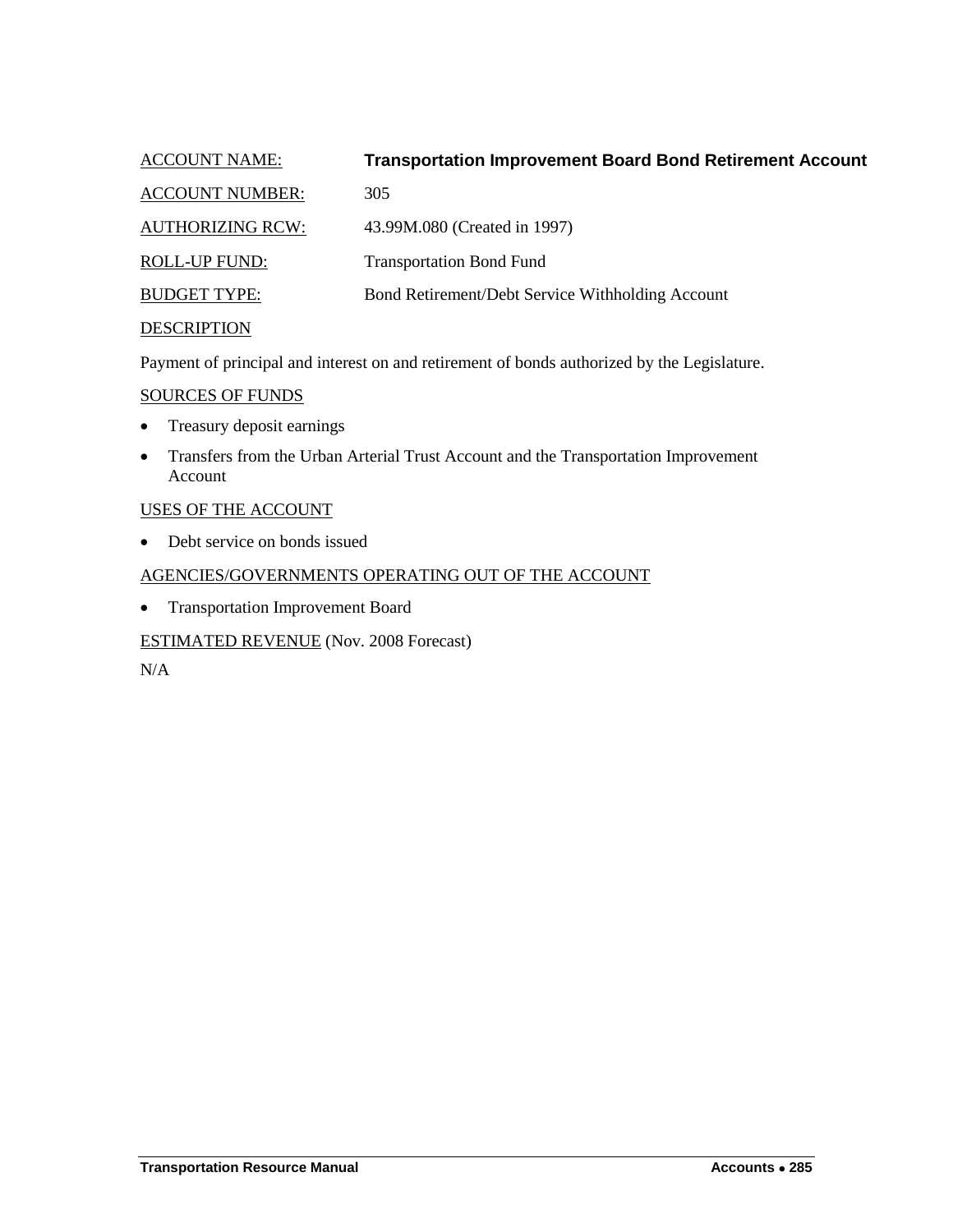<span id="page-49-0"></span>

| <b>ACCOUNT NAME:</b>    | <b>Transportation Infrastructure Account</b>  |
|-------------------------|-----------------------------------------------|
| <b>ACCOUNT NUMBER:</b>  | 094                                           |
| <b>AUTHORIZING RCW:</b> | 46.68.240 (Created in 1996; inactive in 2003) |
| <b>ROLL-UP FUND:</b>    | Multimodal Transportation Fund                |
| <b>BUDGET TYPE:</b>     | <b>Appropriated Account</b>                   |
|                         |                                               |

A repository for funds used as part of a "state infrastructure bank" to support innovative financing strategies that benefit the state's general transportation infrastructure.

#### SOURCES OF FUNDS

- Additional administrative transfer from Multimodal Account in 07-09
- Loan repayments from clients of the state infrastructure bank
- Treasury deposit earnings
- Federal expenditures

#### USES OF THE ACCOUNT

- Support the issuance of public or private debt
	- Provide credit enhancements for such debt
- Provide direct loans to public or private entities
- Facilitate investment in general transportation facilities

#### AGENCIES/GOVERNMENTS OPERATING OUT OF THE ACCOUNT

• Department of Transportation

ESTIMATED REVENUE (Includes sources of funds listed above based upon the Nov. 2008 Forecast. Does not include carryover from prior biennium.)

2007–09 \$13,241,000

2009–11 \$6,435,000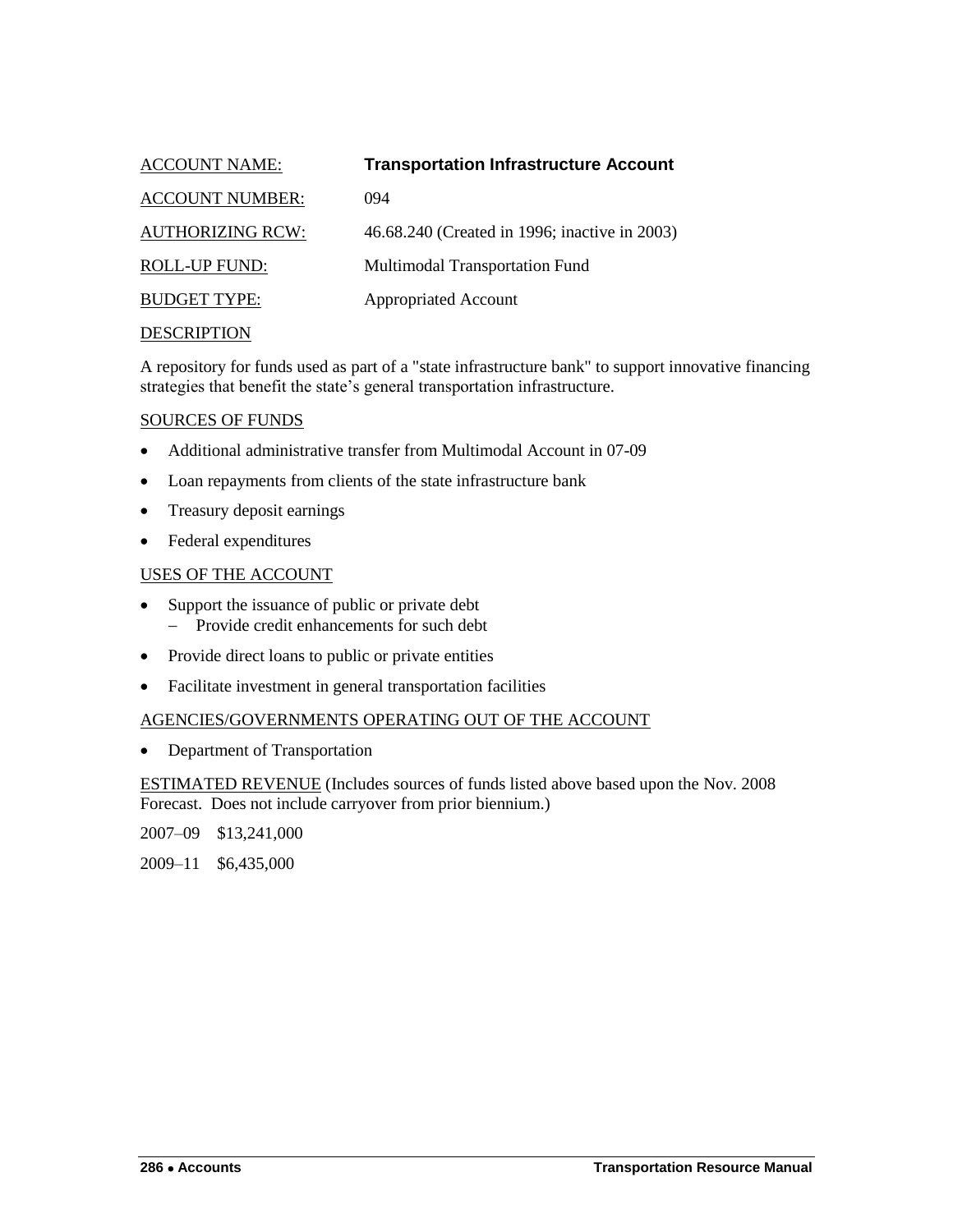<span id="page-50-0"></span>

| <b>ACCOUNT NAME:</b>    | <b>Transportation Partnership Account</b> |
|-------------------------|-------------------------------------------|
| <b>ACCOUNT NUMBER:</b>  | 09H                                       |
| <b>AUTHORIZING RCW:</b> | 46.68.290 (Created in 2005)               |
| ROLL-UP FUND:           | Motor Vehicle Fund                        |
| <b>BUDGET TYPE:</b>     | <b>Appropriated Account</b>               |
|                         |                                           |

For projects or improvements in the omnibus transportation appropriations act, including any principal and interest on bonds authorized for the projects or improvements.

#### SOURCES OF FUNDS

- Motor Fuel Tax (88.33% of 6¢ in FY 2007, and 100% of 2¢ in FY 2008 and 1.5¢ in FY 2009)
- Licenses, permits and fees distribution
- Treasury deposit earnings
- Bond proceeds

## USES OF THE ACCOUNT

- Expenditures from the account must be used only for projects or improvements identified as 2005 transportation partnership projects or improvements in the omnibus transportation appropriations act.
- Debt service on bonds

## AGENCIES/GOVERNMENTS OPERATING OUT OF THE ACCOUNT

• Department of Transportation

ESTIMATED REVENUE (Nov. 2008 Forecast; excludes bond proceeds and carryover)

2007–09 \$513,892,000

2009–11 \$648,019,000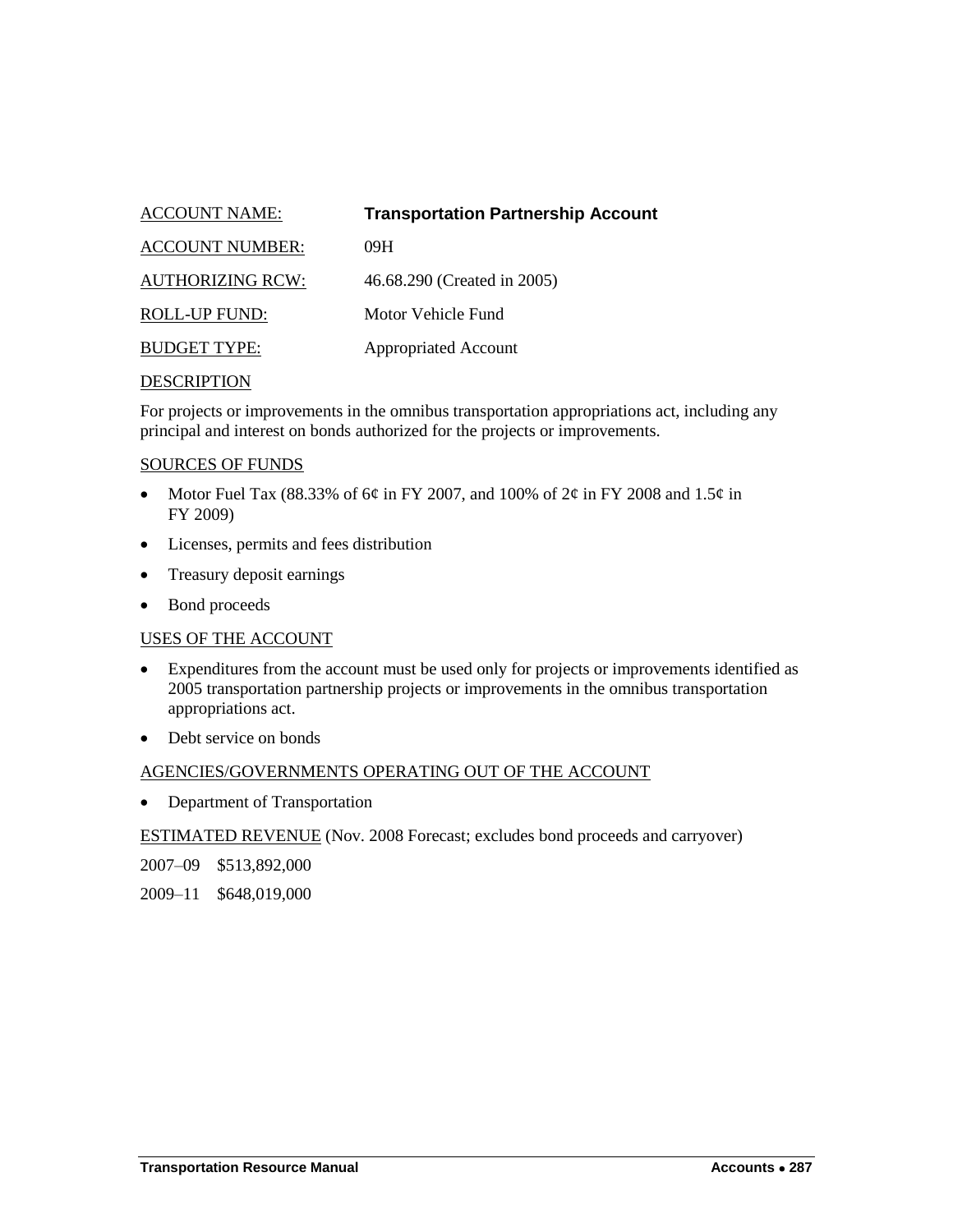<span id="page-51-0"></span>

| <b>ACCOUNT NAME:</b>    | <b>Transportation Innovative Partnership Account</b> |
|-------------------------|------------------------------------------------------|
| <b>ACCOUNT NUMBER:</b>  | 08T                                                  |
| <b>AUTHORIZING RCW:</b> | 47.29.230 (Created in 2005)                          |
| <b>ROLL-UP FUND:</b>    | Motor Vehicle Fund                                   |
| <b>BUDGET TYPE:</b>     | Nonappropriated Account                              |
|                         |                                                      |

Special revenue treasury trust to repay loan guarantees or extension of credit made to or on behalf of private entities engaged in the planning, acquisition, financing, development, design, construction, reconstruction, replacement, improvement, maintenance, preservation, management, repair, or operation of any eligible project.

## SOURCES OF FUNDS

- Revenue received from any transportation project, donations, grants, contracts, etc.
- Bond proceeds

## USES OF THE ACCOUNT

Used for the repayment of loan guarantees or extension of credit for private entities.

## AGENCIES/GOVERNMENTS OPERATING OUT OF THE ACCOUNT

• Department of Transportation

## ESTIMATED REVENUE

No activity